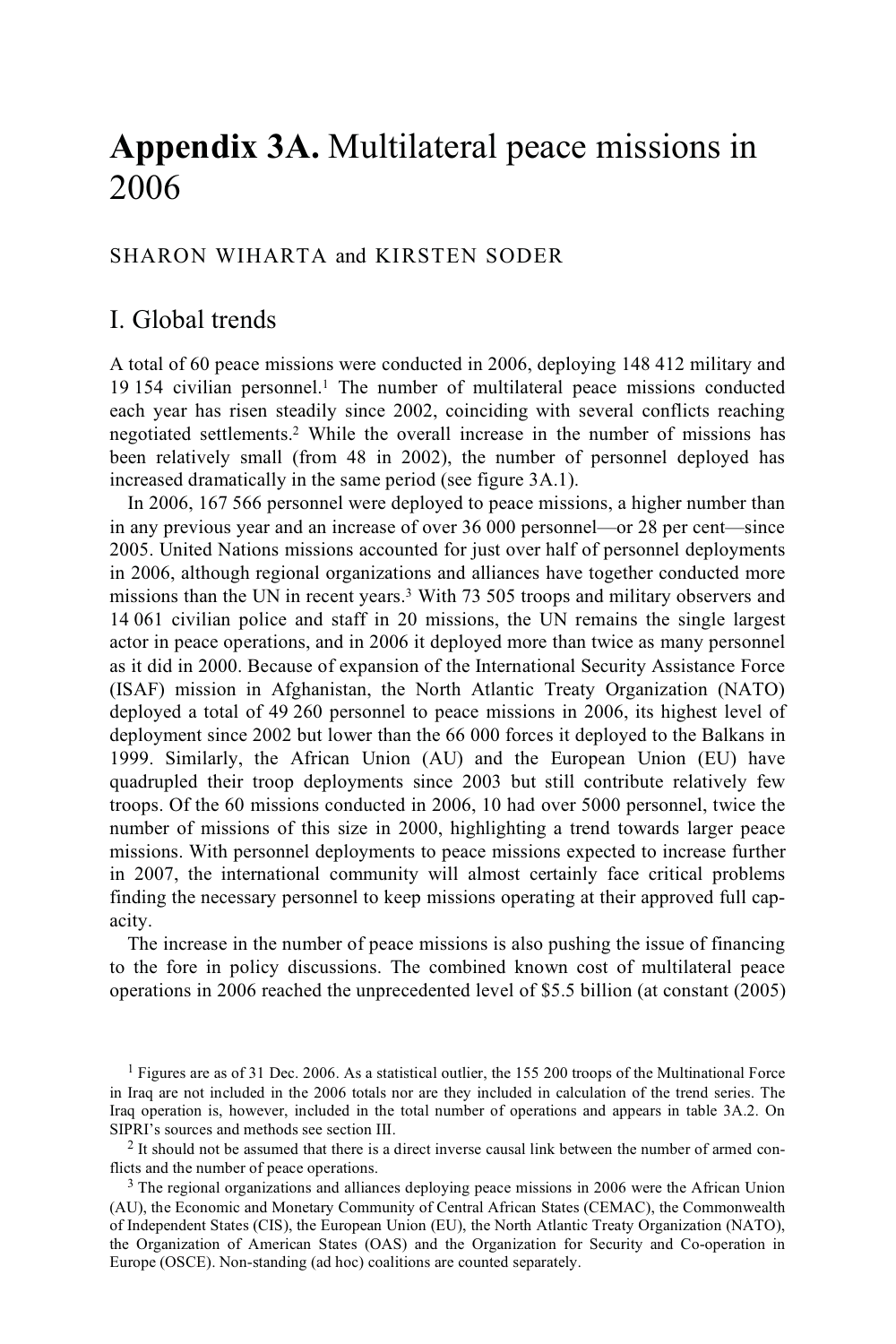



*Source*: SIPRI Multilateral Peace Operations Database, URL <http://conflict.sipri.org/>.

prices and exchange rates), continuing a steady rise since 2002.4 If the costs associated with personnel deployment were included in EU and NATO budgets, then the total cost of peace missions for 2006 would be significantly higher. The UN accounts for the vast majority of the total cost and in 2006 spent 75 per cent more on peace operations than it did in 2000 (see figure 3A.2). The EU's expenditure on peace operations in 2006 was 40 times greater than in 2000, a reflection of its growing involvement in international security matters.

Seven new multilateral peace missions were established in 2006. The UN Integrated Office in Sierra Leone (UNIOSIL) opened following the departure of the multidimensional UN Mission in Sierra Leone (UNAMSIL). The international community sustained its commitment to the consolidation of peace in Timor-Leste with the launch of the fifth UN mission to the country—the UN Integrated Mission in Timor-Leste (UNMIT)—and the deployment of the Australian-led International Security Forces  $(ISF)$ .<sup>5</sup> The AU launched the AU Mission for Support to the Elections in the Comoros (AMISEC). The EU launched the EU Police Mission for the Palestinian Territories (EUPOL COPPS) and the military operation EUFOR RD Congo in support of the United Nations Organisation Mission in the Democratic Republic of the Congo (MONUC) during the election process there. Following the

<sup>&</sup>lt;sup>4</sup> This is the sum of the cost of operations carried out by the EU, NATO and the UN.

<sup>5</sup> The ISF is also known as Operation Astute and Joint Task Force.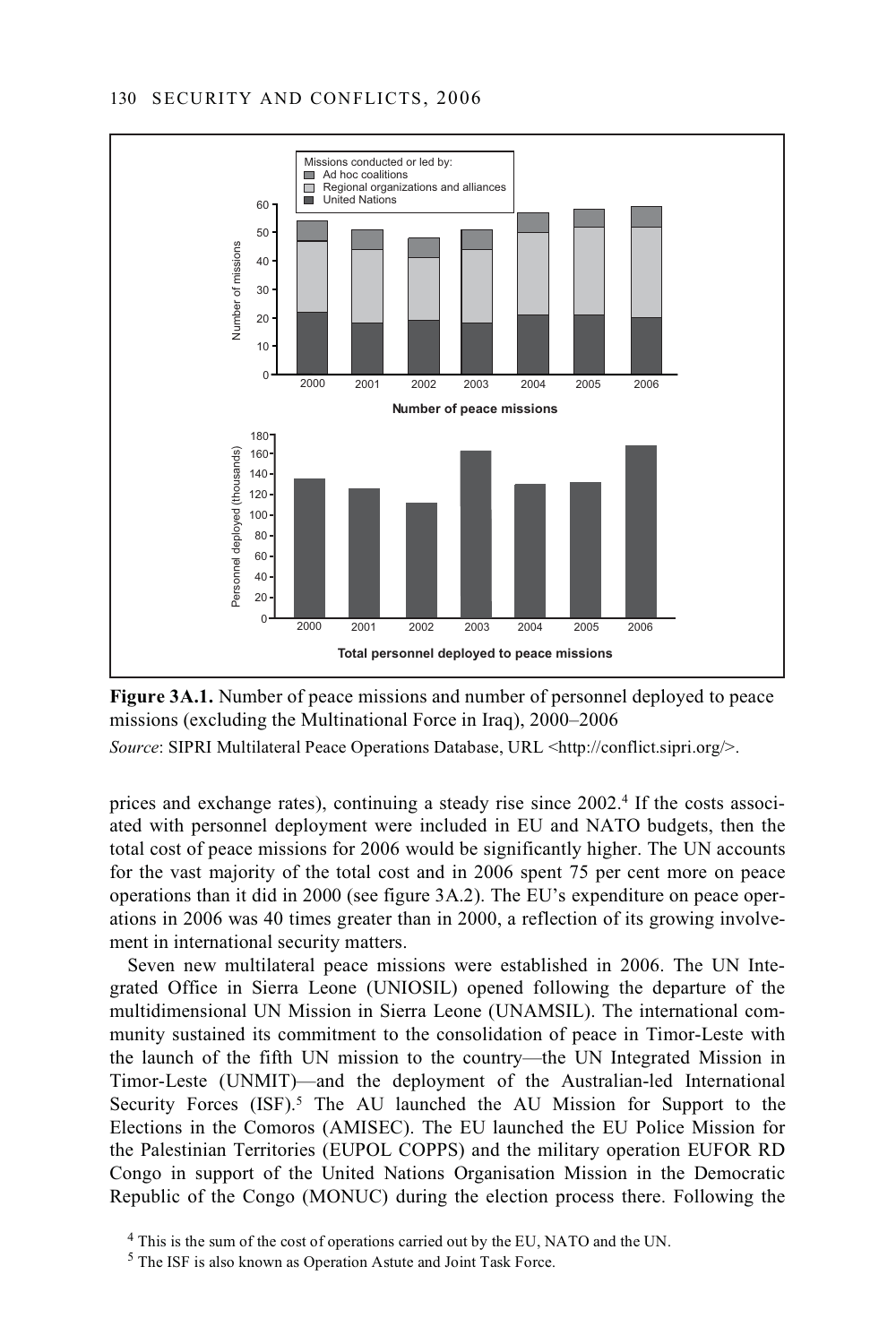

**Figure 3A.2.** Costs of United Nations, North Atlantic Treaty Organization and European Union peace missions, 2000–2006

*Note*: Figures for UN missions are for core operational costs, including the costs of deploying personnel. Figures for EU and NATO missions are for common costs and exclude, among other things, deployment costs.

*Source*: SIPRI Multilateral Peace Operations Database, URL <http://conflict.sipri.org/>.

May 2006 referendum in favour of Montenegrin independence, the Organization for Security and Co-operation in Europe (OSCE) opened a new mission in Montenegro, tasked with assisting the government in institution and capacity building in the rule of law. Two of the new missions, AMISEC and EUFOR RD Congo, terminated during the course of the year, having been deployed to assist during national elections.

The number of new peace mission launched each year has been decreasing since 2003 (see figure 3A.3), but was still higher in 2006 than during 2000–2002, which partly explains the near constant number of operational missions during the period 2000–2006. A majority of the new missions launched since 2001 have been follow-on missions and only two of the seven new missions in 2006 were located in new theatres. This fact reflects the international community's continued faith in international engagement as means to restore and build peace, but, as discussed in chapter 3, events in 2006 also raised questions about the effectiveness of past operations in establishing durable peace.

Six missions terminated in 2006: the UN Operation in Burundi (ONUB), the UN Office in Timor-Leste (UNOTIL), AMISEC, the EU's Aceh Monitoring Mission (AMM), the EU Police Advisory Team in the Former Yugoslav Republic of Macedonia (EUPAT) and EUFOR RD Congo.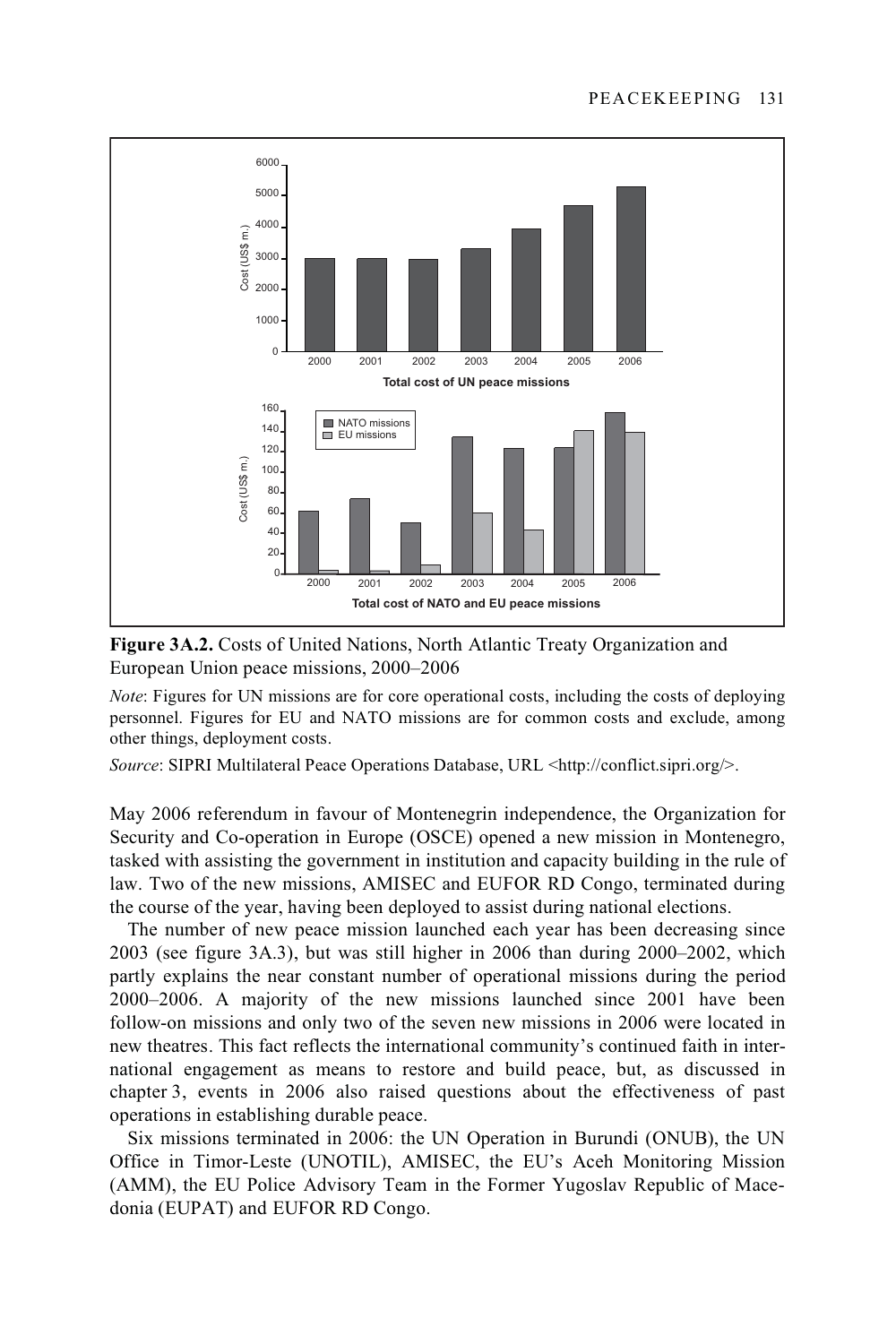

**Figure 3A.3**. Number of new and follow-on peace missions and number of theatres of new and follow-on peace missions, 2000–2006

*Source*: SIPRI Multilateral Peace Operations Database, URL <http://conflict.sipri.org/>.

# II. Regional trends and developments

There were 15 peace missions in Africa in 2006 (see table 3A.1), one more than in 2005. Africa continues to be the region with the highest number of large, multidimensional peace operations and the one on which the UN, with eight missions, has focused its attention. Regional organizations were also strongly engaged, increasing the number of peace missions they conducted in Africa from four to six in 2006. Europe is the region with the highest number of peace missions, with a total of 22. Of these, 19—most of them civilian, institution-building missions—were carried out by regional organizations. Europe and Africa are the only regions where regional organizations have a strong presence.

With only nine peace missions deployed in 2006, Asia was the region with the second lowest number of peace missions. Of these, three were conducted by nonstanding coalitions of states. Asia and the Middle East were the regions with the most missions led by non-standing coalitions. The launch of EUPOL COPPS brings the total number of peace missions in the Middle East to 11. The region has been the location of several long-standing traditional peacekeeping missions, but in the past two years has been the new geographic focus of EU civilian peace missions. The Americas was the region with the lowest number of peace missions in 2006.

Some significant missions that are not highlighted in chapter 3 are briefly discussed below.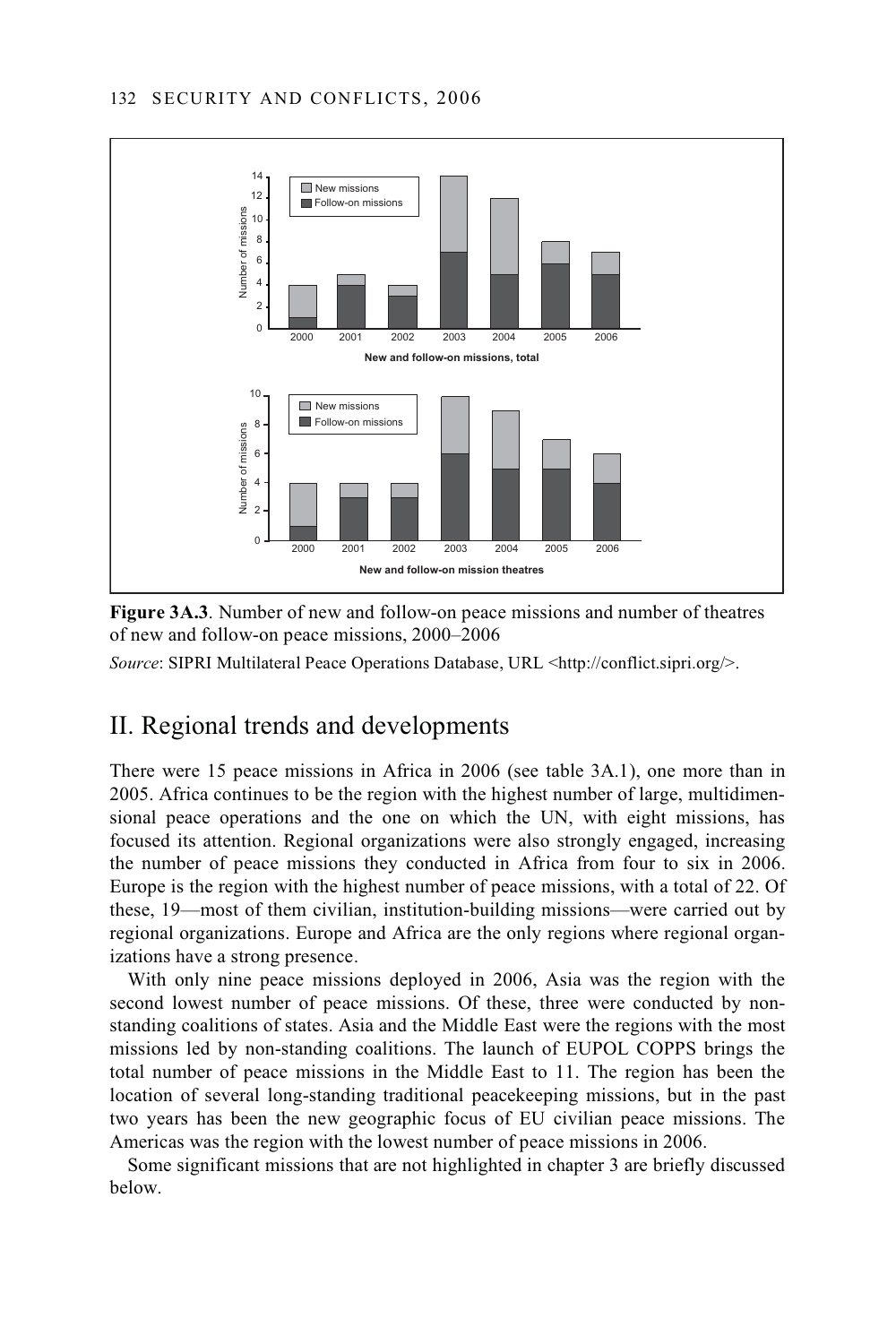## **Africa**

The AU conducted two missions in 2006: the African Union Mission in Sudan (AMIS), which is discussed in chapter 3, and AMISEC in the Comoros. AMISEC was mandated to help create a secure environment for free and fair elections in May 2006 and in particular to ensure that the Comoran security forces did not interfere in the electoral process. The mission underlined the AU's sustained engagement in the Comoran peace process. A fragile power-sharing agreement, brokered in 2001 by the AU's predecessor, the Organization of African Unity, gave the individual islands of Grande Comore, Anjouan and Mohéli their own semi-autonomous governments and presidents, with a rotating national presidency.6 AMISEC, which comprised nearly 500 soldiers and police officers under South African leadership, was deployed promptly after AU authorization. The mission terminated in June 2006 having executed its mandate successfully.

#### **Asia**

Although they were somewhat overshadowed by the crisis in Timor-Leste and the ambiguity of the situation in the Solomon Islands, there were quiet successes in the field of peace operations in Asia. The EU-led Aceh Monitoring Mission, established in 2005, was given the task of monitoring the disarmament, demobilization and reintegration of Free Aceh Movement (Gerakan Aceh Merdeka, GAM) troops and the withdrawal of Indonesian military and police forces. The AMM was also the first peace mission in which the Association of South East Asian Nations (ASEAN) has participated. This represents a groundbreaking shift away from the organization's long-standing principle of non-interference in the activities of member states. The presence of ASEAN and EU monitors contributed significantly to confidence building between the conflict parties and for this reason the mission's mandate was extended three times at the request of both. The mission closed after elections were conducted successfully in December 2006.

The Australian-led Regional Assistance Mission to Solomon Islands (RAMSI) was established in 2003 to restore law and order and assist the Solomon Islands Government in institution and capacity building in the rule of law. The mission, which had previously been seen as a success and a model of cooperative intervention, suffered setbacks in 2006 when riots erupted after parliamentary elections in April. Australia, Fiji, New Zealand and Papua New Guinea, the countries contributing to RAMSI, reinforced their presence with an additional 389 troops and 75 police officers to restore order. Subsequently, RAMSI was openly criticized for failing to foresee the riots, failing to address underlying problems of economic inequality and rural development in the Solomon Islands, and other perceived shortcomings.7 The new prime minister of the Solomon Islands, Manasseh Sogavare, accused Australia of using RAMSI to interfere in the country's domestic affairs and of neo-colonialism.8

<sup>&</sup>lt;sup>6</sup> The All-Party Framework Agreement (Fomboni Agreement) was signed by representatives of all 3 islands as well as the opposition parties on 17 Feb. 2001.

 $3$  Moore, C., 'Helpem fren: the Solomon Islands and RAMSI, 2003–2006', Paper presented at the National President's Forum, Australian Institute of International Affairs, Sydney, 14 July 2006, URL <http://operationspaix.net/Helpem-Fren-The-Solomon-Islands>.

<sup>8 &#</sup>x27;Solomon PM accuses Australia', BBC News, 18 Sep. 2006, URL <http://news.bbc.co.uk/2/ 5355220.stm>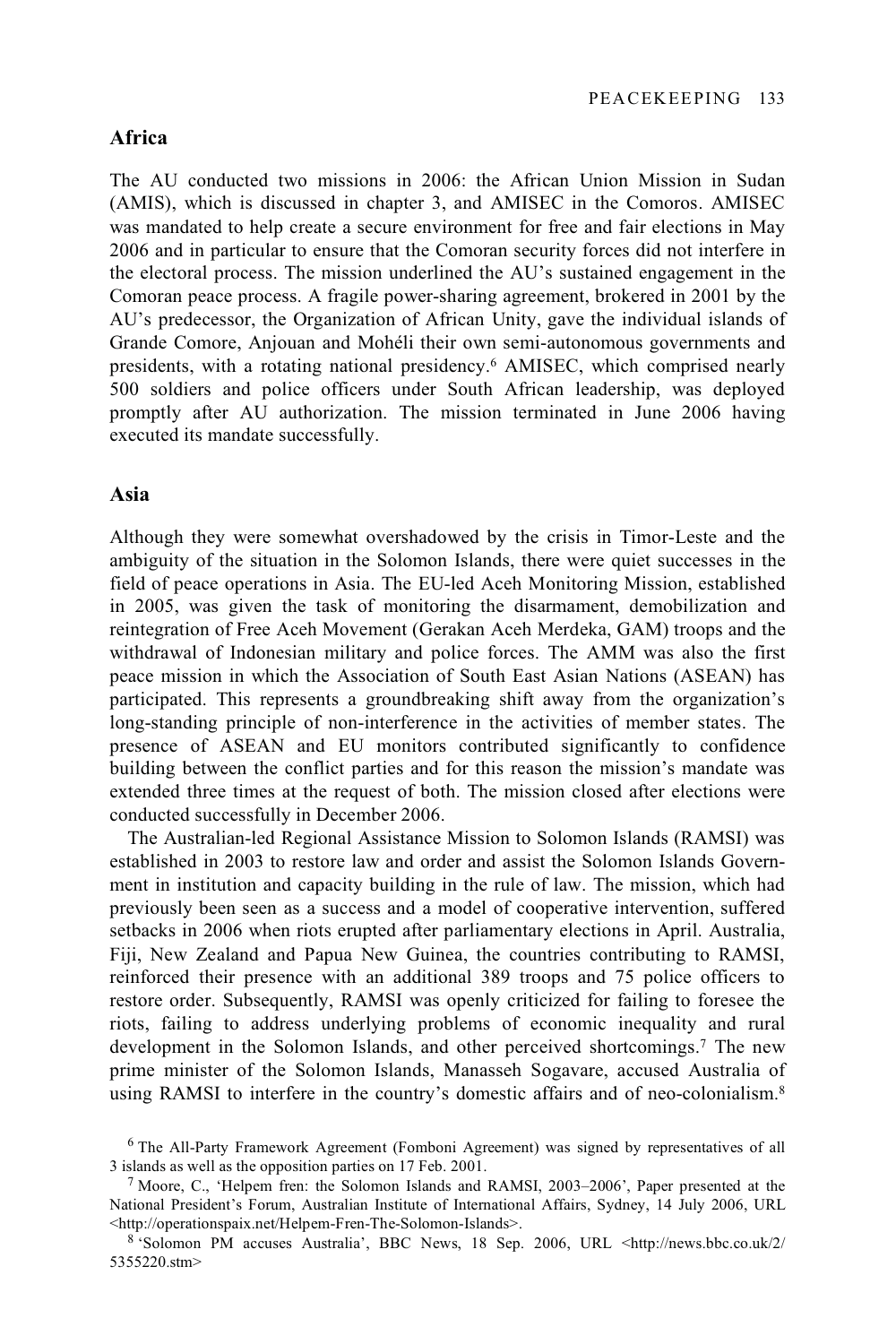| Conducting organization                | Africa | Americas Asia |                | Europe | Middle<br>East | World |
|----------------------------------------|--------|---------------|----------------|--------|----------------|-------|
| United Nations <sup>a</sup>            | 8      |               | 4              |        | 4              | 20    |
| Regional organizations<br>or alliances | 6      |               | $\overline{2}$ | 19     | 4              | 33    |
| Non-standing coalitions                |        |               | 3              |        | 3              |       |
| <b>Total</b>                           | 15     | 3             | 9              | 22     | 11             | 60    |

**Table 3A.1.** Number of peace missions conducted by the United Nations, regional organizations and alliances, and ad hoc coalitions by region, 2006

*<sup>a</sup>* These figures include both peace missions led by the UN Department of Peacekeeping Operations and those led by the UN Department of Political Affairs.

*Source*: SIPRI Multilateral Peace Operations Database, URL <http://conflict.sipri.org/>.

The already tense situation worsened when Australia's high commissioner was expelled in September for allegedly interfering in the enquiry into the April riots and when Australian peacekeeping troops raided the prime minister's offices searching for evidence in an extradition dispute between Australia and the Solomon Islands.<sup>9</sup> At the end of the year, the uneasy and increasingly hostile relationship between the host government and RAMSI remained unresolved, suggesting that the mission has a challenging year ahead.

## **Middle East**

The EU launched two missions within two months to support the Palestinian Authority (PA) with institution and capacity building in the rule of law: the EU Border Assistance Mission for the Rafah Crossing Point (EU BAM Rafah) in November 2005 and EUPOL COPPS in January 2006. Both missions are under the unified command of the EU Special Representative for the Middle East Peace Process. The framework for EU BAM Rafah's establishment was provided by the Agreement on Movement and Access signed between the Israeli Government and the PA on 15 November 2005 to allow reopening of the Rafah crossing point.10 The mission was authorized to monitor, verify and evaluate the performance of PA border control, security and customs officials; to support the PA's capacity building in border control; and to support liaison between the PA, the Israeli Government and Egypt. Movement through the crossing point was once again severely restricted at Israel's insistence following an attack by Palestinian militants on an Israeli Army outpost on 25 June 2006 and a subsequent outbreak of violence. Of the approximately 340 000 people who used the Rafah crossing point between November 2005 and January 2007, only 80 000 did so after 25 June 2006.11

<sup>9</sup> The Solomon Islands Government refused to extradite Julian Moti, an Australian lawyer appointed Attorney General of the Solomon Islands, to Australia to face criminal charges. 'Solomon Islands "hiding fugitive"', BBC News, 2 Oct. 2006, URL <http://news.bbc.co.uk/2/5398684.stm>.

<sup>10</sup> The Agreement on Movement and Access and the Agreed Principles for Rafah Crossing, finalized on 15 Nov. 2005, are available at URL <http://www.met.gov.ps/pdf/rafahag.pdf>.

<sup>11</sup> United Press International, 'EU criticizes Rafah crossing closures', 18 Jan. 2007, URL <http:// www.upi.com/InternationalIntelligence/view.php?StoryID=20070118-033712-2384r>.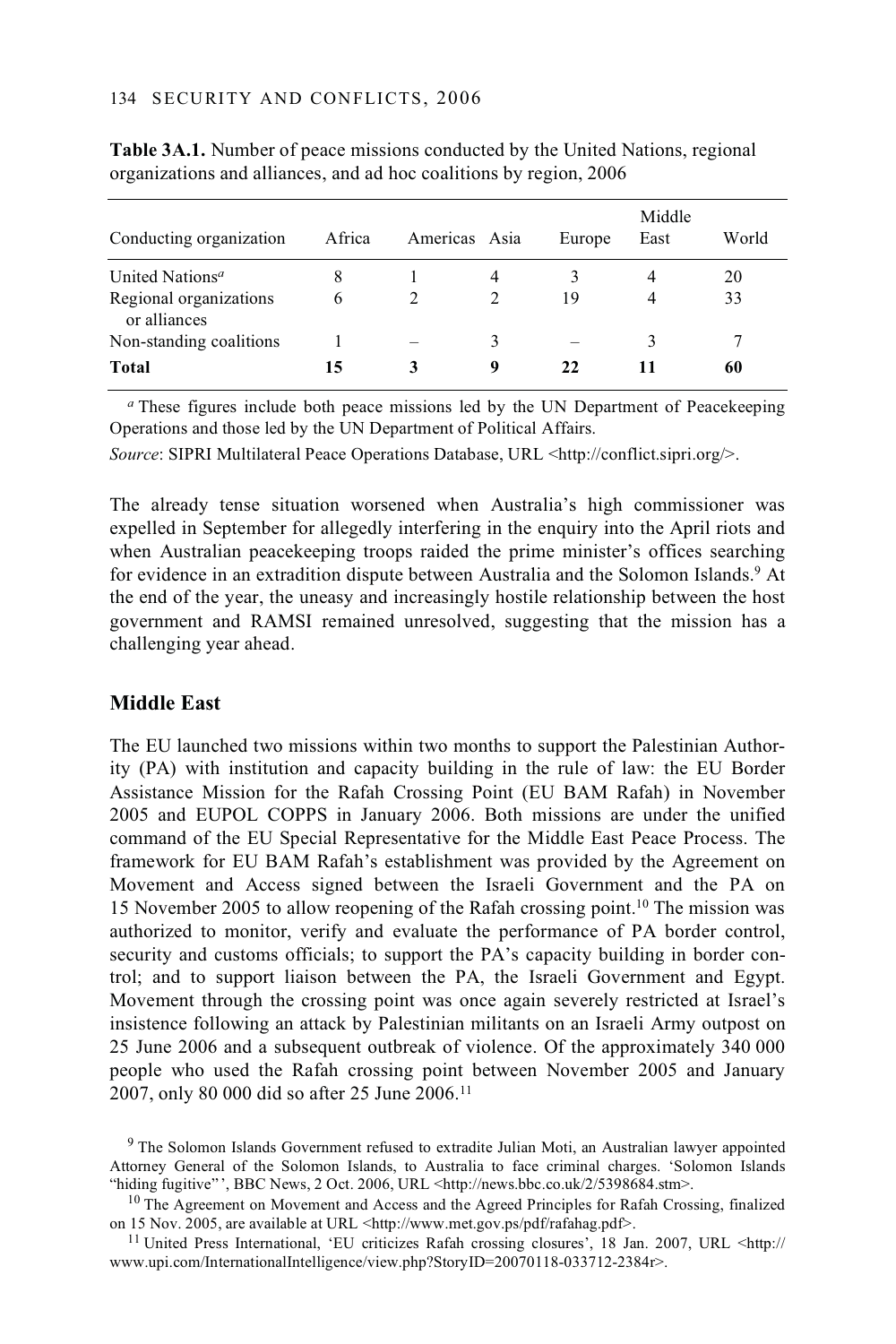Israel and EU BAM Rafah mission personnel accused the Palestinians of smuggling arms and money through the Rafah crossing into the Gaza Strip.12 The victory of Hamas in Palestinian parliamentary elections in January 2006 also complicated matters, as the Israeli Government refused to allow Hamas ministers to cross the Egypt–Gaza Strip border.13

EUPOL COPPS was launched on 1 January 2006 to assist in building the capacity of the Palestinian police and criminal justice officials through implementation of the Palestinian Civil Police Development Plan, mentoring the Palestinian Civil Police, coordinating donor assistance for the Palestinian Civil Police Development Programme Trust Fund and advising on police-related criminal justice matters. The mission's three-year mandate reflects the long-term commitment of the EU to security sector reform in the Middle East. However, political developments, particularly the Hamas election victory and the decision of the Middle East Quartet—the EU, the UN, the USA and Russia—to reduce financial aid to the Palestinian territories, hampered the mission. EUPOL COPPS has neither reached its full strength of 33 civilian personnel nor been able to implement in full its assigned tasks.14

# III. Sources and methods

Table 3A.2 provides data on the 60 multilateral peace missions that were ongoing or terminated in 2006. The table lists those missions that were conducted under the authority of the UN and operations conducted by regional organizations and alliances or by non-standing (ad hoc) coalitions of states that were sanctioned by the UN or authorized by a UN Security Council resolution, with the stated intention to: (*a*) serve as an instrument to facilitate the implementation of peace agreements already in place, (*b*) support a peace process, or (*c*) assist conflict-prevention or peacebuilding efforts.

SIPRI uses the UN Department of Peacekeeping Operations (DPKO) description of peacekeeping as a mechanism to assist conflict-ridden countries to create conditions for sustainable peace—which may include monitoring and observing ceasefire agreements; serving as confidence-building measures; protecting the delivery of humanitarian assistance; assisting with the demobilization and reintegration processes; strengthening institutional capacities in the areas of judiciary and the rule of law (including penal institutions), policing, and human rights; electoral support; and economic and social development. The table thus covers a broad range of peace missions to reflect the growing complexity of mandates of such missions and the potential for missions to change over the course of their mandate. The table does not include good offices, fact-finding or electoral assistance missions, nor does it include peace missions comprising non-resident individuals or teams of negotiators, or missions not sanctioned by the UN.<sup>15</sup>

 $12$  Palestine Media Centre, 'EU monitors to close Rafah crossing due to alleged smuggling, B'Tselem: Gaza power plant attack is a war crime', 28 Sep. 2006, URL <http://www.palestine-pmc.com/details.

asp?cat=1&id=1190>.<br><sup>13</sup> Pirozzi, N., 'Building security in the Palestinian territories', European Security Review no. 28, ISIS<br>Europe, Brussels, 28 Feb. 2006, URL <http://www.isis-europe.org/>.

<sup>&</sup>lt;sup>14</sup> On events in Israel, Lebanon and the Palestinian territories in 2006 see chapter 2 in this volume.

<sup>&</sup>lt;sup>15</sup> E.g. in their capacity as mediators in the conflicts in the Philippines and Sri Lanka, Malaysia and Norway, respectively, have led observer missions to monitor the ceasefire agreements between the warring parties since 2003.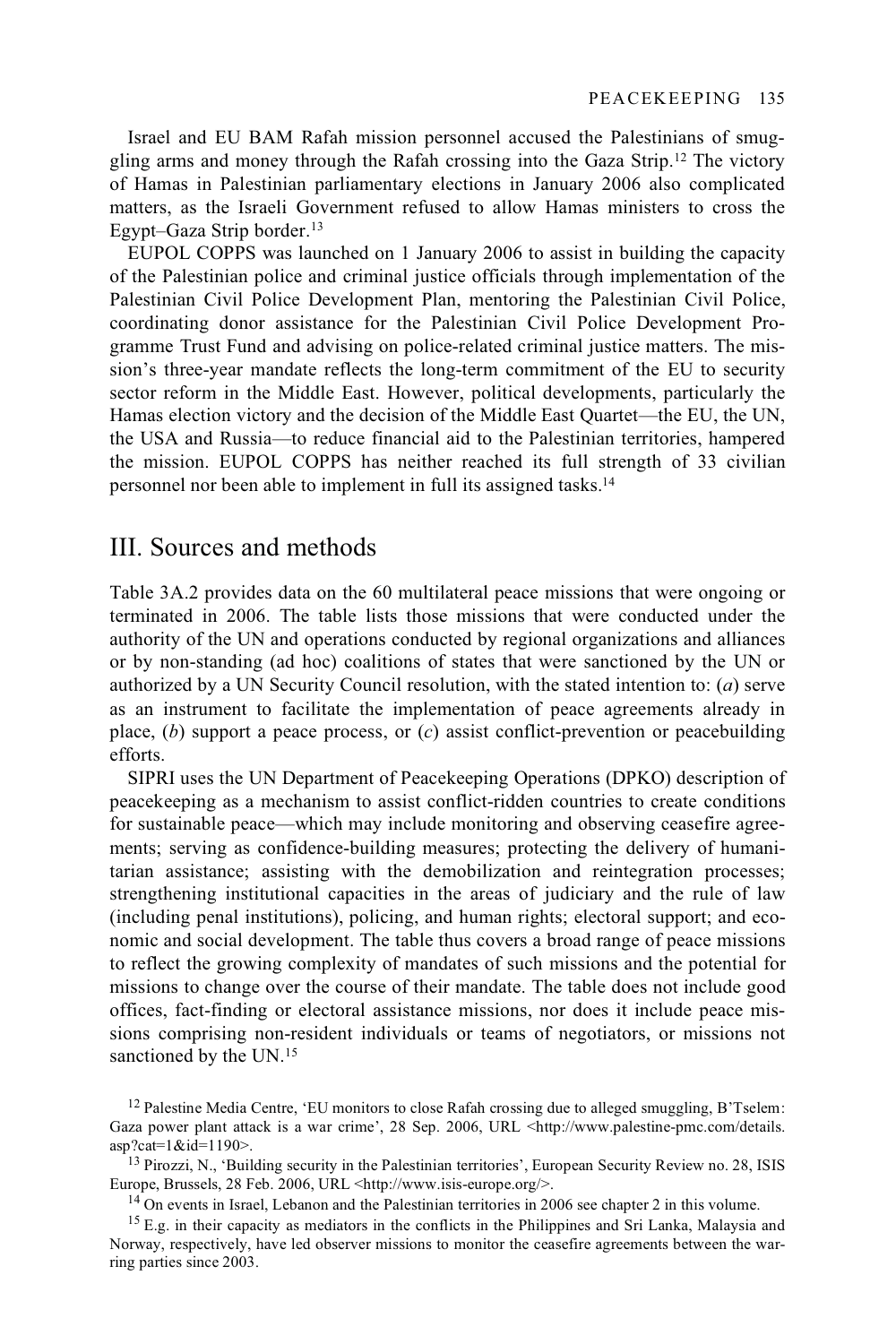The missions are grouped by organization and listed chronologically within these groups. The first group, covering UN operations, is divided into two sections: 16 operations run by the DPKO and 4 operations that are defined as special political missions and peacebuilding missions. The next seven groups cover operations conducted or led by regional organizations or alliances: 2 by the AU, 1 by the Economic and Monetary Community of Central African States (Communauté Economique et Monétaire d'Afrique Centrale, CEMAC); 3 by the Commonwealth of Independent States (CIS), including 2 missions carried out by Russia under bilateral arrangements; 11 by the EU; 3 by NATO; 2 by the Organization of American States (OAS); and 11 by the OSCE. The final group lists 7 UN-sanctioned operations led by ad hoc coalitions of states.

Missions that were initiated in 2006 and new states joining an existing mission are shown in bold type. Operations and individual state participation that ended in 2006 are shown in italic type, and designated lead states (those that either have operational control or contribute the most personnel) in missions with a military component are underlined.

Legal instruments underlying the establishment of an operation—UN Security Council resolutions or formal decisions by regional organizations—and the start dates for the operations (by which SIPRI refers to dates of first deployments) are given in the first column.

The figures for approved personnel numbers, particularly for UN operations, are the most recently authorized staffing levels. Detailed breakdowns of personnel numbers by main contributing country and the number of local support staff are not included in the table but, where available, are provided in the notes. Data on national breakdowns of civilian staff are not available for UN missions. Complete information on national contributions to the missions can be found in the SIPRI Multilateral Peace Operations Database.16

Mission fatalities since the beginning of the mission and in 2006 are reported. Cause of death—whether accidental, by hostile act or through illness—as reported during 2006 is also recorded. Not all deaths in 2006 have had their cause reported, so the three figures do not always add up to the total number of deaths in 2006.

Budget figures are given in millions of US dollars at current prices. Beginning this year budget figures are presented on a calendar year rather than financial year basis to allow comparison of each mission over time.17 Calendar-year data are calculated on the assumption of an even rate of spending throughout the financial year. Budgets set in currencies other than the US dollar are converted based on the aggregated market exchange rates for 2006 of the International Monetary Fund (IMF).<sup>18</sup>

Budget figures presented for UN missions refer to core operational costs, which among other things include the cost of deploying personnel, per diems for deployed personnel and direct non-field support costs (e.g. requirements for the support account for peacekeeping operations and the UN logistics base in Brindisi, Italy). The cost of UN peacekeeping missions is shared by all UN member states through a specially derived scale of assessed contributions that takes no account of their partici-

<sup>&</sup>lt;sup>16</sup> The database can be accessed at URL <http://conflict.sipri.org/>. The database also gives full lists of mandated tasks, heads of missions and details of documentation relevant to individual missions.

<sup>&</sup>lt;sup>17</sup> The conversion to a calendar year basis also allows suitable comparison with other SIPRI data sets presented in this volume.

 $18$  For further information on the budgets of peace missions see the SIPRI Multilateral Peace Operations Database.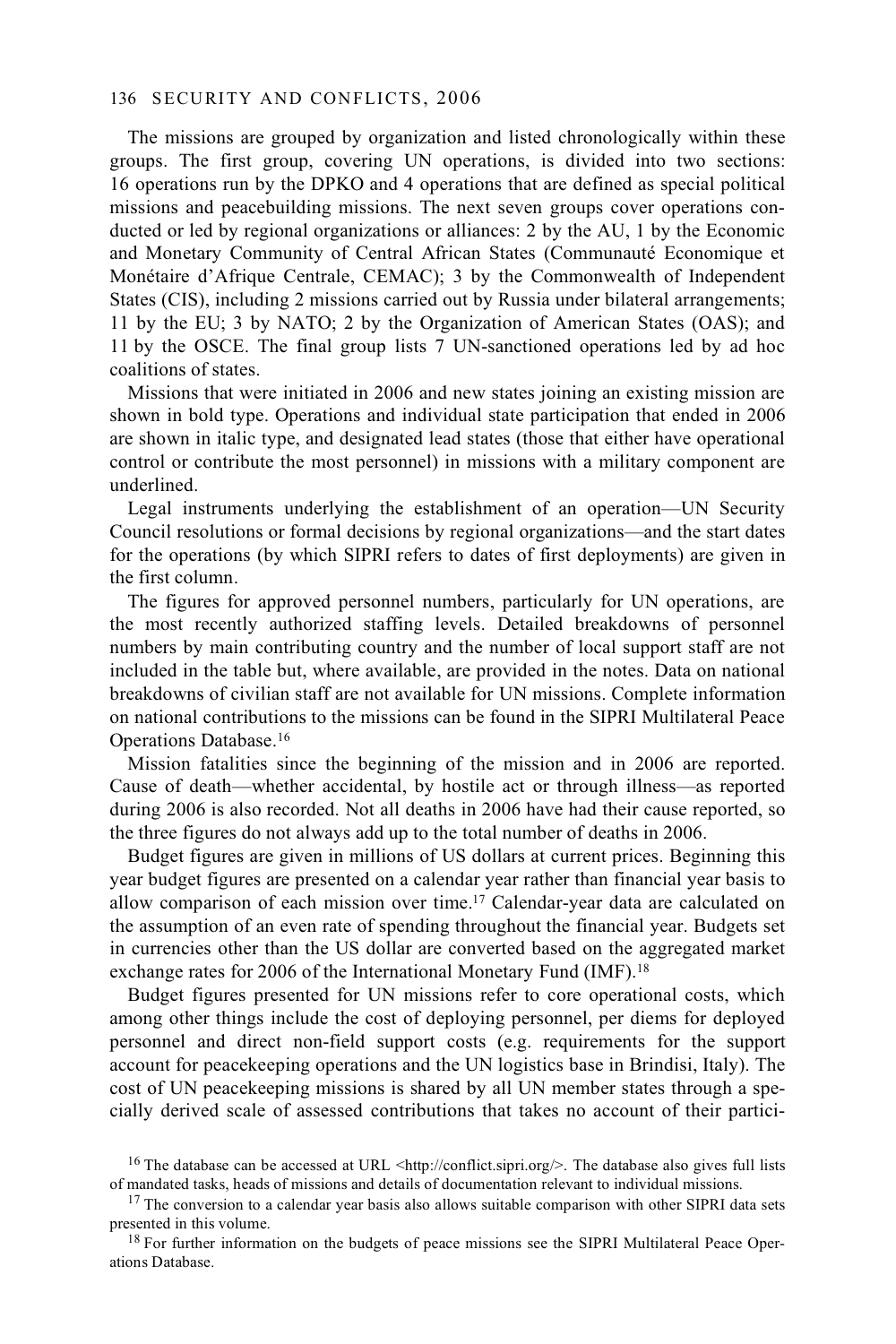pation in the missions. Political and peacebuilding missions are funded through regular budget assessments. UN peacekeeping budgets do not cover programmatic costs, such as those for disarmament, demobilization and reintegration, which are financed by voluntary contributions.

In contrast, budget figures for missions conducted by regional organizations and alliances, such as the EU and NATO, refer only to common costs. These include mainly the running costs of the EU and NATO headquarters (i.e. costs for civilian personnel and operations and maintenance) and investments in the infrastructure necessary to support the mission. The costs of deploying personnel are borne by individual contributing states and do not appear in the budget figures given here. Most EU missions are financed in one of two ways, depending on whether they are civilian or military missions. Civilian missions are funded through the Community Budget, while military missions or missions with military components are funded through the Athena mechanism, to which only the participating member states contribute.<sup>19</sup> For CIS missions there is no designated common budget and countries participating in the missions bear the cost of troop deployments.

In missions conducted or led by other organizations, such as the OAS Special Mission for Strengthening Democracy in Haiti and those led by ad hoc coalitions, budget figures for missions may include programme implementation.

For all these reasons, budget figures presented in this table should be viewed as estimates and the budgets for different missions should not be compared.

Unless otherwise stated, all figures are as of 31 December 2006 or, in the case of missions that were terminated in 2006, the date on which the mission closed.

Data on multilateral peace missions are obtained from the following categories of open source: (*a*) official information provided by the secretariat of the organization concerned; (*b*) information provided by missions themselves, either in official publications or in written responses to annual SIPRI questionnaires; and (*c*) information from national governments contributing to the mission in question.20 These primary sources are supplemented with a wide selection of publicly available secondary sources consisting of specialist journals; research reports; news agencies; and international, regional and local newspapers.

<sup>19</sup> The Athena mechanism is an instrument for the administration of costs that are defined as common costs. The mechanism was agreed in European Union Council Decision 2004/197/CFSP of 23 Feb. 2004 establishing a mechanism to administer the financing of the common costs of European Union operations having military or defence implications, which appears in *Official Journal of the European Union*,

 $^{20}$  In some instances, additional information on the mission is obtained through telephone interviews by SIPRI staff.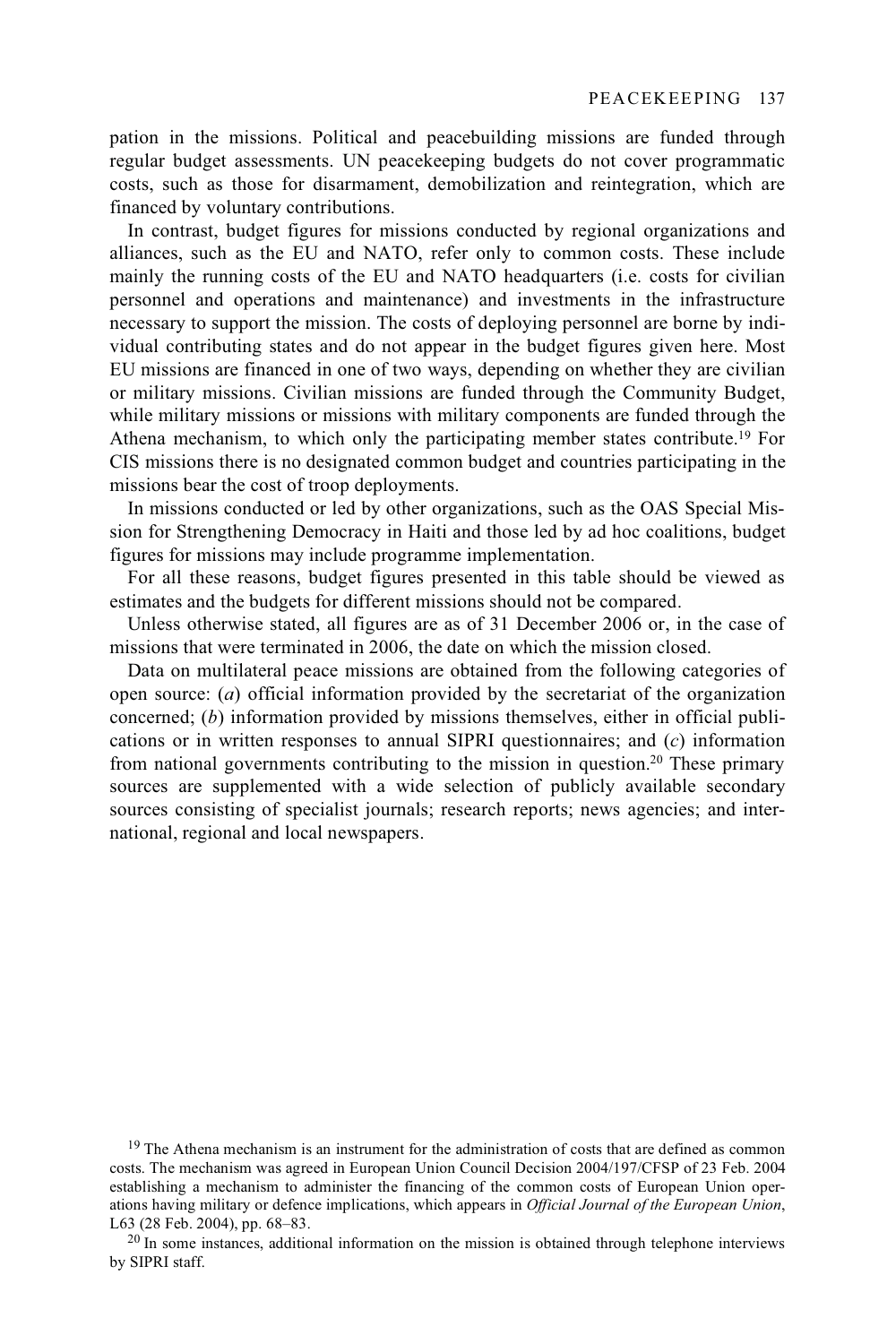|                                                | Table 3A.1. Multilateral peace missions, 2006                                          |                                                                                                                                                                                                                                   |                                                                      |                                                                                                                                                                                                                                                                                                                                                                                                          |                                                                           |                           |
|------------------------------------------------|----------------------------------------------------------------------------------------|-----------------------------------------------------------------------------------------------------------------------------------------------------------------------------------------------------------------------------------|----------------------------------------------------------------------|----------------------------------------------------------------------------------------------------------------------------------------------------------------------------------------------------------------------------------------------------------------------------------------------------------------------------------------------------------------------------------------------------------|---------------------------------------------------------------------------|---------------------------|
| instrument)<br>Acronym/<br>(Legal              | Name/                                                                                  | civilian police (Civ. pol.) or civilian staff (Civ. staff) in 2006<br>Countries contributing troops, military observers (Mil. obs),<br>( <b>bold</b> text = new in 2006; <i>italic</i> text = ended in 2006;                      | Military observers/<br>Civilian police/<br>Civilian staff<br>Troops/ |                                                                                                                                                                                                                                                                                                                                                                                                          | to date/in 2006/<br>Total deaths:<br>hostilities,<br>accidents,<br>due to | $Cost(S \n m.):$<br>2006/ |
| Start date                                     | Location                                                                               | underlined text = designated lead states)                                                                                                                                                                                         | Approved                                                             | Actual                                                                                                                                                                                                                                                                                                                                                                                                   | ilhess)                                                                   | Unpaid                    |
| <b>United Nations</b>                          |                                                                                        |                                                                                                                                                                                                                                   |                                                                      |                                                                                                                                                                                                                                                                                                                                                                                                          |                                                                           |                           |
| Total: 16 missions                             |                                                                                        | 114 contributing countries                                                                                                                                                                                                        | 2810<br>80044<br>6212<br>10971                                       | 70580<br>2659<br>4627<br>8601                                                                                                                                                                                                                                                                                                                                                                            | 500<br>$\overline{9}$                                                     | 4977.5<br>1788.1          |
| $(SCRS0)^1$<br>June 1948<br><b>UNTSO</b>       | Egypt, Israel,<br>Lebanon, Syria<br>Organization<br>Supervision<br>UN Truce            | New Zealand, Norway, Russia, Slovakia, Slovenia, Sweden, Switzerland,<br>Mil. obs: Argentina, Australia, Austria, Belgium, Canada, Chile, China,<br>Denmark, Estonia, Finland, France, Ireland, Italy, Nepal, Netherlands,<br>USA | 125                                                                  | 1082<br>150                                                                                                                                                                                                                                                                                                                                                                                              | 48<br>$\overline{4,-}$                                                    | 30.0                      |
| UNMOGIP<br>$(SCR91)^3$<br>lan. 1949            | Observer Group in<br>India and Pakistan<br>India, Pakistan<br>UN Military<br>(Kashmir) | Mil. obs: Chile, Croatia, Denmark, Finland, Italy, Korea (South), Sweden,<br>Uruguay                                                                                                                                              | 45<br>$\overline{\phantom{a}}$<br>$\overline{24}$                    | 234<br>$\begin{array}{c} \rule{0pt}{2.5ex} \rule{0pt}{2.5ex} \rule{0pt}{2.5ex} \rule{0pt}{2.5ex} \rule{0pt}{2.5ex} \rule{0pt}{2.5ex} \rule{0pt}{2.5ex} \rule{0pt}{2.5ex} \rule{0pt}{2.5ex} \rule{0pt}{2.5ex} \rule{0pt}{2.5ex} \rule{0pt}{2.5ex} \rule{0pt}{2.5ex} \rule{0pt}{2.5ex} \rule{0pt}{2.5ex} \rule{0pt}{2.5ex} \rule{0pt}{2.5ex} \rule{0pt}{2.5ex} \rule{0pt}{2.5ex} \rule{0$<br>$\frac{1}{4}$ | $\Box$                                                                    | 7.9                       |
| (SCR 186) <sup>5</sup><br>UNFICYP<br>Mar. 1964 | UN Peacekeeping<br>Force in Cyprus<br>Cyprus                                           | Troops: Argentina, Austria, Brazil, Canada, Chile, Croatia, Hungary,<br>Civ. pol.: Argentina, Australia, Bosnia and Herzegovina, Croatia,<br>El Salvador, India, Ireland, Italy, Netherlands<br>Paraguay, Peru, Slovakia, UK      | 860<br>42<br>$\mathcal{O}$                                           | 386<br>$\overline{6}$<br>854                                                                                                                                                                                                                                                                                                                                                                             | 176<br>$(-, -, 1)$                                                        | 46.6<br>23.5              |
| $(SCR\;350)^7$<br>June 1974<br><b>UNDOF</b>    | UN Disengagement<br>Observer Force<br>Syria (Golan<br>Heights)                         | Troops: Austria, Canada, India, Japan, Nepal, Poland, Slovakia                                                                                                                                                                    | 1047<br>$\ddot{+}$                                                   | 40 <sup>8</sup><br>1048                                                                                                                                                                                                                                                                                                                                                                                  | $\overline{4}$<br>$\frac{1}{2}$                                           | 42.6<br>30.2              |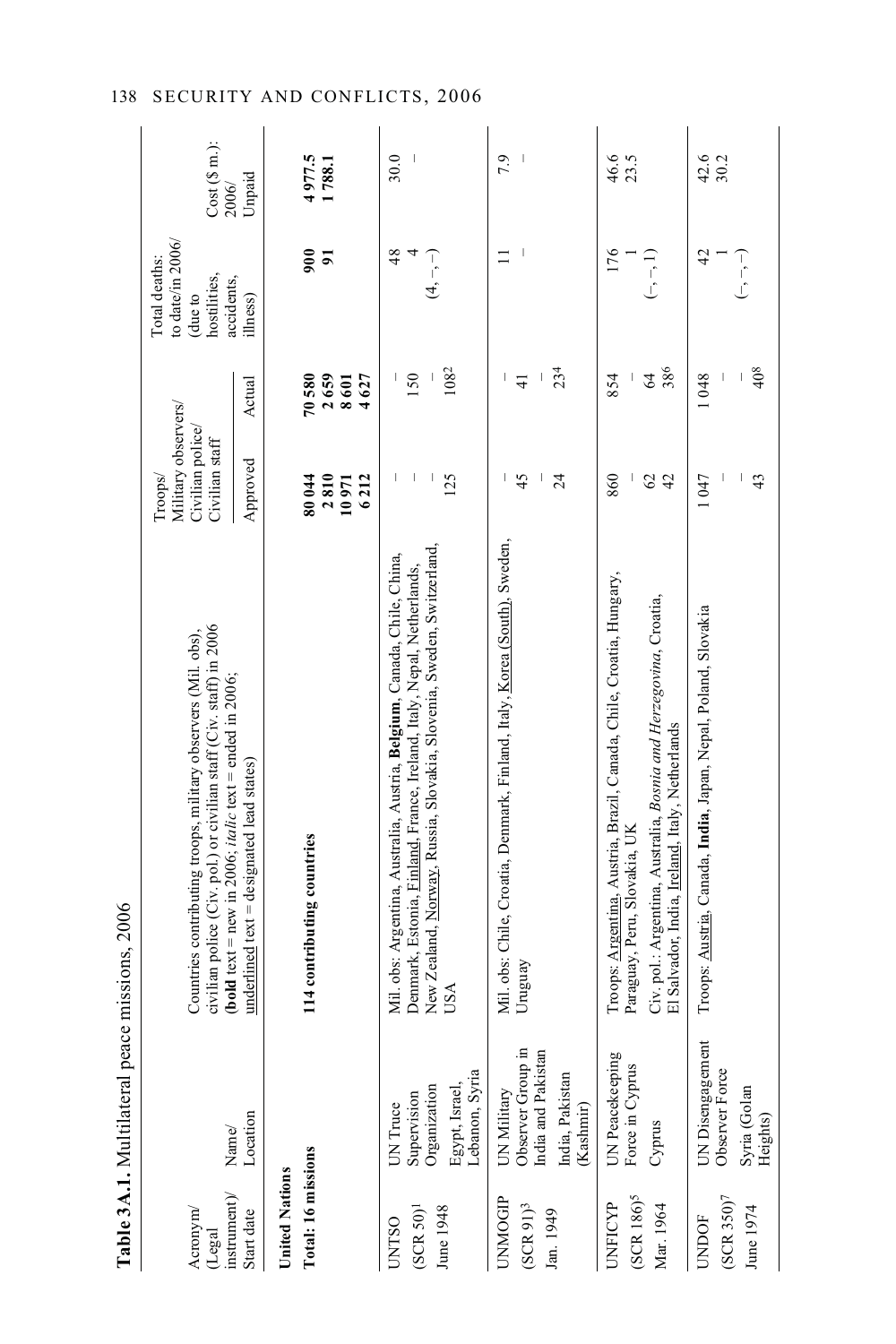| Mar. 1978<br>and 426) <sup>9</sup><br>(SCR 425<br>UNIFIL  | UN Interim Force in<br>Lebanon<br>Lebanon                               | Troops: Belgium, China, Denmark, Finland, France, Germany, Ghana,<br>Luxembourg, Malaysia, Nepal, Netherlands, Norway, Poland,<br>Greece, Guatemala, Hungary, India, Indonesia, Ireland, Italy,<br>Portugal, Qatar, Slovenia, Spain, Sweden, Turkey, Ukraine                                                                                                                                                                                                                                                                                                                                                                                                                                                                     | 15000<br>266<br>I            | 12510<br>11563                       | 258<br>ヿヮヿ        | 98.4<br>$71.0$ |
|-----------------------------------------------------------|-------------------------------------------------------------------------|----------------------------------------------------------------------------------------------------------------------------------------------------------------------------------------------------------------------------------------------------------------------------------------------------------------------------------------------------------------------------------------------------------------------------------------------------------------------------------------------------------------------------------------------------------------------------------------------------------------------------------------------------------------------------------------------------------------------------------|------------------------------|--------------------------------------|-------------------|----------------|
| $(SCR 690)^{11}$<br><b>MINURSO</b><br>Sep. 1991           | UN Mission for the<br>Western Sahara<br>Western Sahara<br>Referendum in | Egypt, El Salvador, France, Ghana, Greece, Guinea, Honduras, Hungary,<br>Ireland, Italy, Kenya, Malaysia, Mongolia, Nigeria, Pakistan, Poland,<br>Mil. obs: Argentina, Austria, Bangladesh, China, Croatia, Denmark,<br>Troops: Denmark, Ghana, Korea (South), Malaysia<br>Civ. pol.: Egypt, El Salvador<br>Russia, Sri Lanka, Uruguay                                                                                                                                                                                                                                                                                                                                                                                           | 203<br>$\infty$<br>115<br>27 | 10212<br>183<br>$\overline{a}$<br>51 | $\overline{4}$    | 49.6<br>46.2   |
| and $858)^{13}$<br>Aug. 1993<br><b>UNOMIG</b><br>(SCR 849 | Georgia (Abkhazia)<br>Mission to Georgia<br>UN Observer                 | Civ. pol.: Germany, Ghana, <i>Hungary, India</i> , Poland, Russia, Switzerland<br>Korea (South), Pakistan, Poland, Romania, Russia, Sweden, Switzerland,<br>Mil. obs: Albania, Austria, Bangladesh, Croatia, Czech Rep., Denmark,<br>Egypt, France, Germany, Greece, Hungary, Indonesia, Jordan,<br>Turkey, UK, Ukraine, Uruguay, USA                                                                                                                                                                                                                                                                                                                                                                                            | $18\,$<br>135<br>118         | 9914<br>12<br>127                    | $(-, 1, -)$       | 35.6<br>13.6   |
| (SCR 1244) <sup>15</sup><br>June 1999<br><b>UNMIK</b>     | Administration<br>Mission in Kosovo<br>Serbia (Kosovo)<br>UN Interim    | Pakistan, Philippines, Poland, Portugal, Romania, Russia, Slovenia, Spain,<br>Sweden, Switzerland, Timor-Leste, Turkey, UK, Ukraine, USA, Zambia,<br>Mil. obs: Argentina, Bangladesh, Bolivia, Bulgaria, Chile, Czech Rep.,<br>Croatia, Czech Rep., Denmark, Egypt, Fiji, Finland, France, Germany,<br>Malaysia, Nepal, New Zealand, Norway, Pakistan, Poland, Portugal,<br>Lithuania, Malawi, Malaysia, Nepal, Netherlands, Nigeria, Norway,<br>Denmark, Finland, Hungary, <u>Ireland</u> , Italy, Jordan, Kenya, Malawi,<br>Civ. pol.: Argentina, Austria, Bangladesh, Brazil, Bulgaria, China,<br>Ghana, Greece, Hungary, India, Italy, Jordan, Kenya, Kyrgyzstan,<br>Romania, Russia, Spain, UK, Ukraine, Zambia<br>Zimbabwe | 38<br>2938<br>621            | 50816<br> 960<br>37                  | 46<br>$(-, -, 1)$ | 240.0<br>126.0 |
|                                                           |                                                                         |                                                                                                                                                                                                                                                                                                                                                                                                                                                                                                                                                                                                                                                                                                                                  |                              |                                      |                   |                |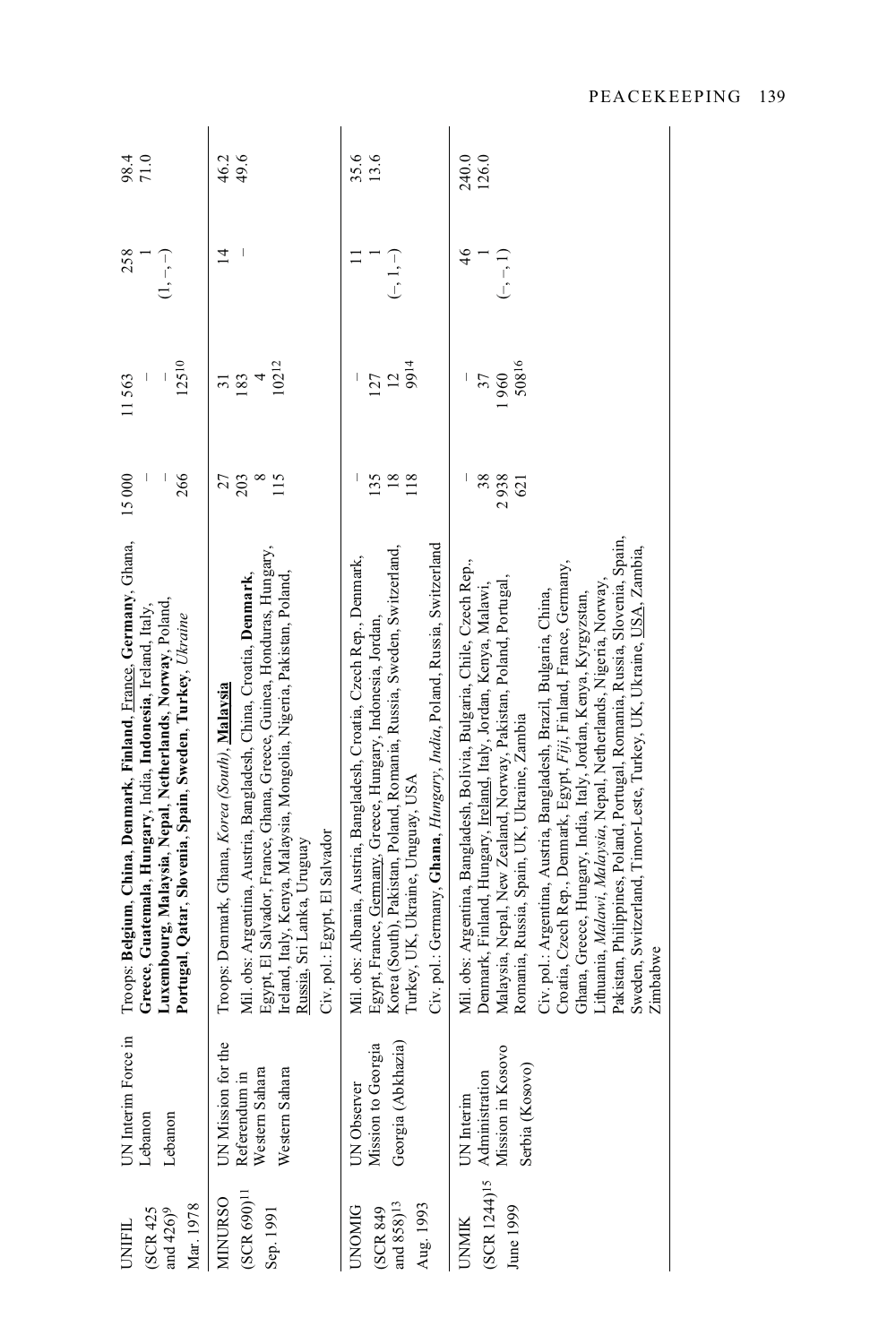| Acronym/<br>(Legal                               |                                                                                                                 | civilian police (Civ. pol.) or civilian staff (Civ. staff) in 2006<br>Countries contributing troops, military observers (Mil. obs),                                                                                                                                                                                                                                                                                                                                                                                                                                                                                                                                                                                                                                                                                                                                                                                                                                           | Military observers/<br>Civilian police/<br>Civilian staff<br>Troops/ |                               | to date/in 2006/<br>Total deaths:<br>hostilities,<br>due to | Cost(Sm.):      |
|--------------------------------------------------|-----------------------------------------------------------------------------------------------------------------|-------------------------------------------------------------------------------------------------------------------------------------------------------------------------------------------------------------------------------------------------------------------------------------------------------------------------------------------------------------------------------------------------------------------------------------------------------------------------------------------------------------------------------------------------------------------------------------------------------------------------------------------------------------------------------------------------------------------------------------------------------------------------------------------------------------------------------------------------------------------------------------------------------------------------------------------------------------------------------|----------------------------------------------------------------------|-------------------------------|-------------------------------------------------------------|-----------------|
| instrument)<br>Start date                        | Location<br>Name/                                                                                               | ( <b>bold</b> text = new in 2006; <i>italic</i> text = ended in 2006;<br>$underline{d}$ text = designated lead states)                                                                                                                                                                                                                                                                                                                                                                                                                                                                                                                                                                                                                                                                                                                                                                                                                                                        | Approved                                                             | Actual                        | accidents,<br>ilhess)                                       | Unpaid<br>2006/ |
| $(SCR 1279)$ <sup>17</sup><br>Oct. 1999<br>MONUC | UN Organization<br>Mission in the<br>Democratic Republic<br>of the Congo<br>Democratic Republic<br>of the Congo | Peru, Poland, Romania, Russia, Senegal, South Africa, Spain, Sri Lanka,<br>Sweden, Switzerland, Tunisia, UK, Ukraine, Uruguay, Yemen, Zambia<br>Central African Republic, Chad, Côte d'Ivoire, Egypt, France, Guinea,<br>Denmark, Egypt, France, Ghana, Guatemala, India, Indonesia, Ireland,<br>Mozambique, Nepal, Netherlands, Niger, Nigeria, Pakistan, Paraguay,<br>Troops: Bangladesh, Benin, Bolivia, China, Ghana, Guatemala, India,<br>Herzegovina, Burkina Faso, Cameroon, Canada, China, Czech Rep.,<br>Mil. obs: Algeria, Bangladesh, Belgium, Benin, Bolivia, Bosnia and<br>India, Jordan, Madagascar, Mali, Niger, Nigeria, Romania, Russia,<br>Indonesia, Jordan, Kenya, Malawi, Morocco, Nepal, Netherlands,<br>Civ. pol.: Argentina, Bangladesh, Benin, Burkina Faso, Cameroon,<br>Jordan, Kenya, Malawi, Malaysia, Mali, Mongolia, Morocco,<br>Pakistan, Senegal, Serbia, South Africa, Tunisia, Uruguay<br>Senegal, Sweden, Turkey, Ukraine, Vanuatu, Yemen | 15815<br>760<br>1165<br>1141                                         | 93818<br>734<br>1075<br>16487 | 98<br>(9, 1, 10)<br>$\overline{c}$                          | 1146.2<br>160.4 |
| July 2000                                        | UNMEE<br>(SCR 1312) <sup>19</sup> Ethiopia and Eritrea<br>Eritrea, Ethiopia                                     | Sweden, Switzerland, Tanzania, Tunisia, Ukraine, Uruguay, USA, Zambia<br>Gambia, Germany, Ghana, Greece, Guatemala, India, Iran, Jordan, Kenya,<br>Mil. obs: Algeria, Austria, Bangladesh, Bolivia, Bosnia and Herzegovina,<br>Brazil, Bulgaria, China, Croatia, Czech Rep., Denmark, Finland, France,<br>Pakistan, Paraguay, Peru, Poland, Romania, Russia, South Africa, Spain,<br>Troops: Austria, Bangladesh, Bulgaria, France, Gambia, Ghana, India,<br><u>Jordan</u> , Kenya, Malaysia, Namibia, Nigeria, S <i>pain</i> , Tanzania, Tunisia,<br>Kyrgyzstan, Malaysia, Mongolia, Namibia, Nepal, Nigeria, Norway,<br>Uruguay, Zambia                                                                                                                                                                                                                                                                                                                                     | 2070<br>230<br>233                                                   | 15120<br>222<br>2063          | $\overline{17}$<br>4<br>$(-, 1, 3)$                         | 64.8<br>184.1   |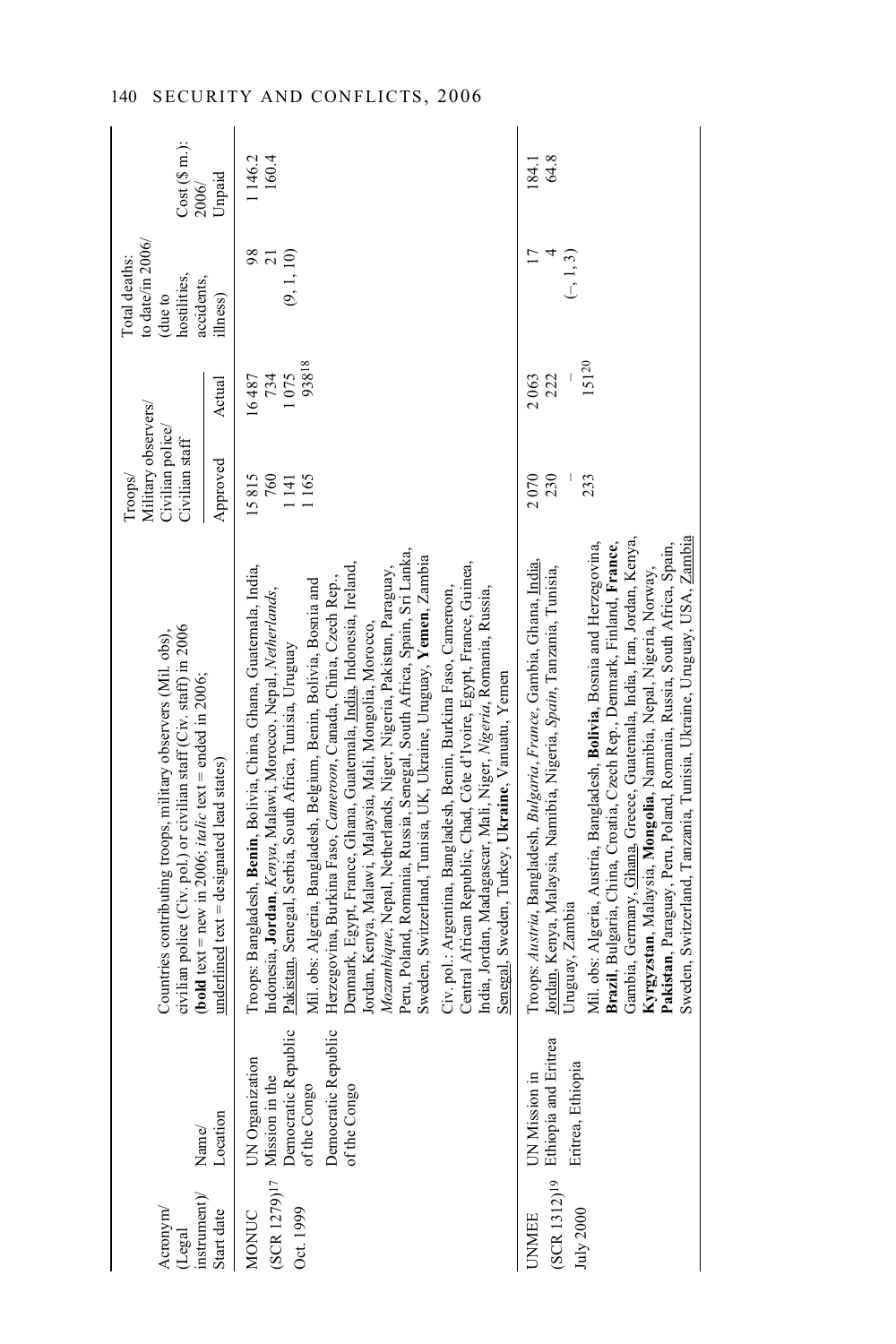| (SCR 1509) <sup>21</sup><br>Nov. 2003<br><b>UNMIL</b> | UN Mission in<br>Liberia<br>Liberia               | Kenya, Kyrgyzstan, Macedonia, Malawi, Namibia, Nepal, Niger, Nigeria,<br>Civ. pol.: Argentina, Bangladesh, Bosnia and Herzegovina, China, Czech<br>Nigeria, Pakistan, Paraguay, Peru, Philippines, Senegal, Sweden, Togo,<br>Paraguay, Peru, Philippines, Poland, Romania, Russia, Senegal, Serbia,<br>Samoa, Senegal, Serbia, Sri Lanka, Sweden, Turkey, Uganda, Ukraine,<br>Indonesia, Jordan, Kenya, Korea (South), Kyrgyzstan, Malaysia, Mali,<br>Troops: Bangladesh, Benin, Bolivia, Brazil, China, Croatia, Ecuador,<br>Ethiopia, Finland, France, Germany, Ghana, Ireland, Jordan, Kenya,<br>Korea (South), Malawi, Mali, Moldova, Mongolia, Namibia, Nepal,<br>Norway, Pakistan, Philippines, Poland, Portugal, Russia, Rwanda,<br>Mil. obs: Bangladesh, Benin, Bolivia, Bulgaria, China, Czech Rep.,<br>Rep., El Salvador, Fiji, Gambia, Germany, Ghana, Jamaica, Jordan,<br>Denmark, Ecuador, Egypt, El Salvador, Ethiopia, Gambia, Ghana,<br>Moldova, Montenegro, Namibia, Nepal, Niger, Nigeria, Pakistan,<br>Uruguay, USA, Yemen, Zambia, Zimbabwe<br>Togo, Ukraine, USA, Zambia<br>UK, Ukraine, USA | 215<br>1240<br>14660<br>598 | 51422<br>1097<br>188<br>13613 | 17<br>$(-, 1, 14)$<br>87             | 251.6<br>753.1 |
|-------------------------------------------------------|---------------------------------------------------|-------------------------------------------------------------------------------------------------------------------------------------------------------------------------------------------------------------------------------------------------------------------------------------------------------------------------------------------------------------------------------------------------------------------------------------------------------------------------------------------------------------------------------------------------------------------------------------------------------------------------------------------------------------------------------------------------------------------------------------------------------------------------------------------------------------------------------------------------------------------------------------------------------------------------------------------------------------------------------------------------------------------------------------------------------------------------------------------------------------------|-----------------------------|-------------------------------|--------------------------------------|----------------|
| $(SCR 1528)^{23}$<br>Apr. 2004                        | UN Operation in<br>Côte d'Ivoire<br>Côte d'Ivoire | Tanzania, Togo, Tunisia, Uganda, Uruguay, Yemen, Zambia, Zimbabwe<br>Mil. obs: Bangladesh, Benin, Bolivia, Brazil, Chad, China, Congo (Rep.<br>Paraguay, Peru, Philippines, Poland, Romania, Russia, Senegal, Serbia,<br>Kenya, Moldova, Morocco, Namibia, Nepal, Niger, Nigeria, Pakistan,<br>Civ. pol.: Argentina, Bangladesh, Benin, Cameroon, Canada, Central<br>African Republic, Chad, Djibouti, El Salvador, France, Ghana, India,<br><u>Jordan</u> , <i>Lebanon</i> , Madagascar, Niger, Nigeria, <b>Pakistan</b> , Philippines,<br><b>Rwanda</b> , Senegal, S <b>witzerland</b> , Togo, Turkey, Uruguay, Vanuatu,<br>Troops: Bangladesh, Benin, Brazil, France, Gambia, Ghana, Jordan,<br>France, Gambia, Ghana, Guatemala, Guinea, India, Ireland, Jordan,<br>of), Croatia, Dominican Republic, Ecuador, El Salvador, Ethiopia,<br>Kenya, Morocco, Niger, Pakistan, Paraguay, Philippines, Senegal,<br>Tanzania, Togo, Tunisia, Uganda, Uruguay<br>Yemen                                                                                                                                                | 200<br>7915<br>200<br>467   | 36224<br>992<br>190<br>7847   | $\overline{12}$<br>27<br>$(-, 8, 4)$ | 186.6<br>438.3 |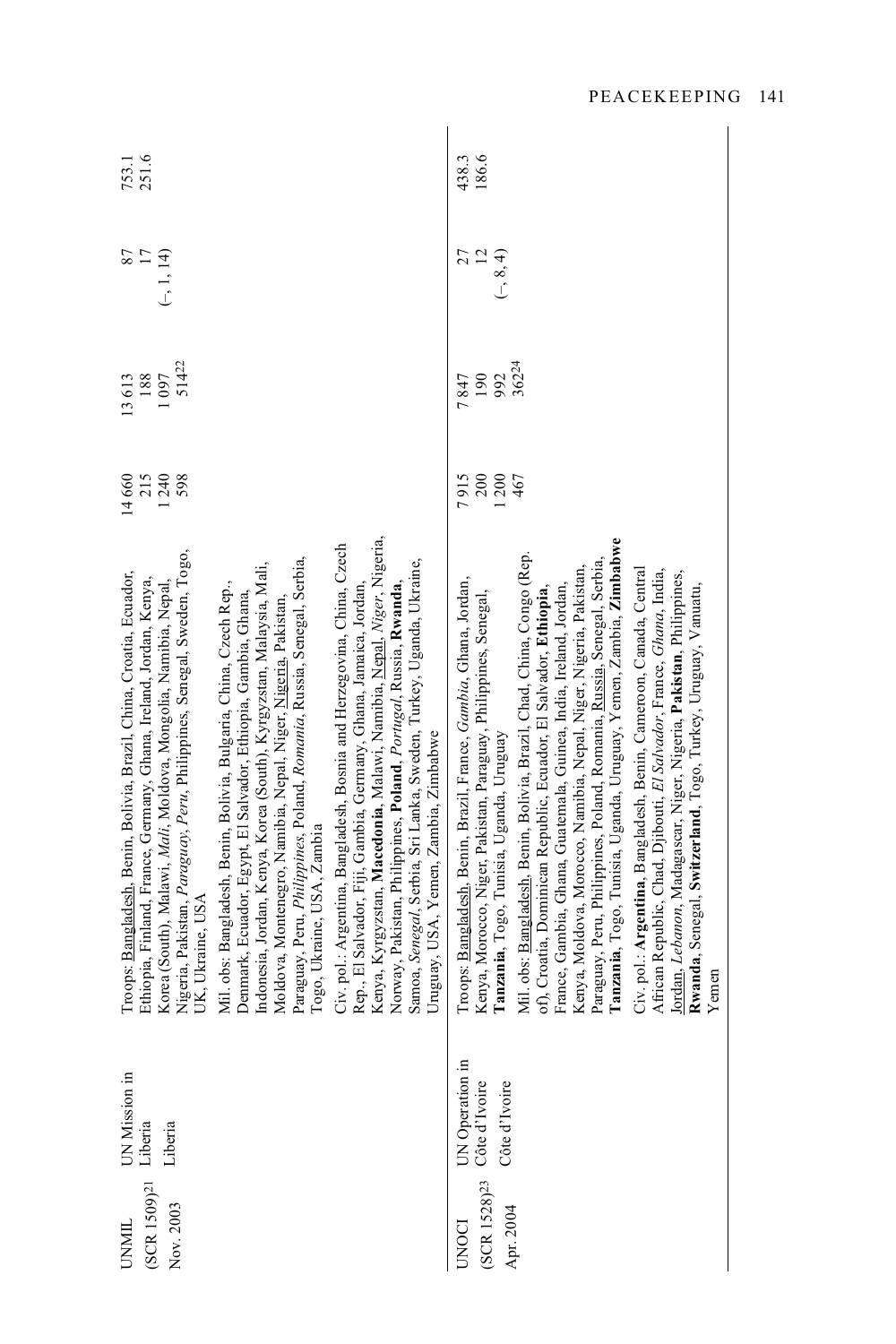| $\mathtt{instrument})$<br>Acronym<br>(Legal              | Name/                                         | civilian police (Civ. pol.) or civilian staff (Civ. staff) in 2006<br>Countries contributing troops, military observers (Mil. obs),<br>( <b>bold</b> text = new in 2006; <i>italic</i> text = ended in 2006;                                                                                                                                                                                                                                                                                                                                                                                                                                                                                                                                 | Military observers/<br>Civilian police/<br>Civilian staff<br>Troops/ |                                   | to date/in 2006/<br>Total deaths:<br>hostilities,<br>accidents,<br>(due to | $Cost(S \, m.)$ :<br>2006/ |
|----------------------------------------------------------|-----------------------------------------------|----------------------------------------------------------------------------------------------------------------------------------------------------------------------------------------------------------------------------------------------------------------------------------------------------------------------------------------------------------------------------------------------------------------------------------------------------------------------------------------------------------------------------------------------------------------------------------------------------------------------------------------------------------------------------------------------------------------------------------------------|----------------------------------------------------------------------|-----------------------------------|----------------------------------------------------------------------------|----------------------------|
| Start date                                               | Location                                      | $\text{underlined}$ text = designated lead states)                                                                                                                                                                                                                                                                                                                                                                                                                                                                                                                                                                                                                                                                                           | Approved                                                             | Actual                            | ilhess)                                                                    | Unpaid                     |
| (SCR 1545)25 Burundi<br>June 2004<br>ONUB                | UN Operation in<br>Burundi                    | Mali, Mozambique, Namibia, Nepal, Niger, Nigeria, Pakistan, Paraguay,<br>Civ. pol.: Benin, Burkina Faso, Cameroon, Chad, Guinea, Madagascar,<br>Vill. obs: Algeria, Bangladesh, Belgium, Benin, Bolivia, Burkina Faso,<br>Troops: Algeria, Belgium, Burkina Faso, Ethiopia, Guatemala, India,<br>Jordan, Kenya, Mali, Mozambique, Nepal, Nigeria, Pakistan, Russia,<br>India, Jordan, Kenya, Korea (South), Kyrgyzstan, Malawi, Malaysia,<br>Peru, Philippines, Portugal, Romania, Russia, Senegal, Serbia, South<br>Africa, Sri Lanka, Thailand, Togo, <u>Tunisia</u> , Uruguay, Yemen, Zambia<br>Chad, China, Egypt, Ethiopia, Gambia, Ghana, Guatemala, Guinea,<br>Senegal, South Africa, Thailand, Togo, Tunisia<br>Mali, Niger, Nigeria | 5450<br>200<br>120<br>341                                            | 165626<br>24527<br>$\frac{75}{4}$ | $^{24}$<br>$\mathbf 2$<br>$(1, 1, -)$                                      | 236.2<br>91.3              |
| (SCR 1542) <sup>28</sup><br><b>MINUSTAH</b><br>June 2004 | UN Stabilization<br>Mission in Haiti<br>Haiti | Mauritius, Nepal, Niger, Nigeria, Pakistan, Philippines, Romania, Russia,<br>Burkina Faso, Cameroon, Canada, Chad, Chile, China, Colombia, Egypt,<br>Rwanda, Senegal, Sierra Leone, Spain, Togo, Turkey, Uruguay, USA<br>Paraguay, Peru, Philippines, Spain, Sri Lanka, Uruguay, USA, Yemen<br>Troops: Argentina, Bolivia, Brazil, Canada, Chile, Croatia, Ecuador,<br>France, Guatemala, Jordan, Malaysia, Morocco, Nepal, Pakistan,<br>El Salvador, France, Ghana, Guinea, Jordan, Madagascar, Mali,<br>Civ. pol.: Argentina, Benin, Bosnia and Herzegovina, Brazil<br>Vanuatu, Yemen, Zambia                                                                                                                                              | 7200<br>522<br>1951                                                  | 43329<br>1692<br>6684             | $^{24}$<br>(5, 1, 1)<br>$\equiv$                                           | 525.8<br>195.5             |
| $(SCR 1590)30$ Sudan<br>Mar. 2005<br>CINMIS              | UN Mission in<br>Sudan                        | Jordan, Kenya, Malawi, Malaysia, Nepal, Netherlands, New Zealand,<br>Nigeria, Norway, Pakistan, Russia, Rwanda, South Africa, Sweden,<br>Troops: Australia, Austria, Bangladesh, Cambodia, Canada, China,<br>Croatia, Denmark, Egypt, Finland, Germany, Ghana, Greece, India.<br>Switzerland, Tanzania, Turkey, UK, Zambia, Zimbabwe                                                                                                                                                                                                                                                                                                                                                                                                         | 10 00031<br>750<br>685<br>1187                                       | 81232<br>592<br>8734<br>680       | $\frac{6}{1}$<br>(1, 2, 10)<br>$\overline{1}$                              | 524.0<br>1047.9            |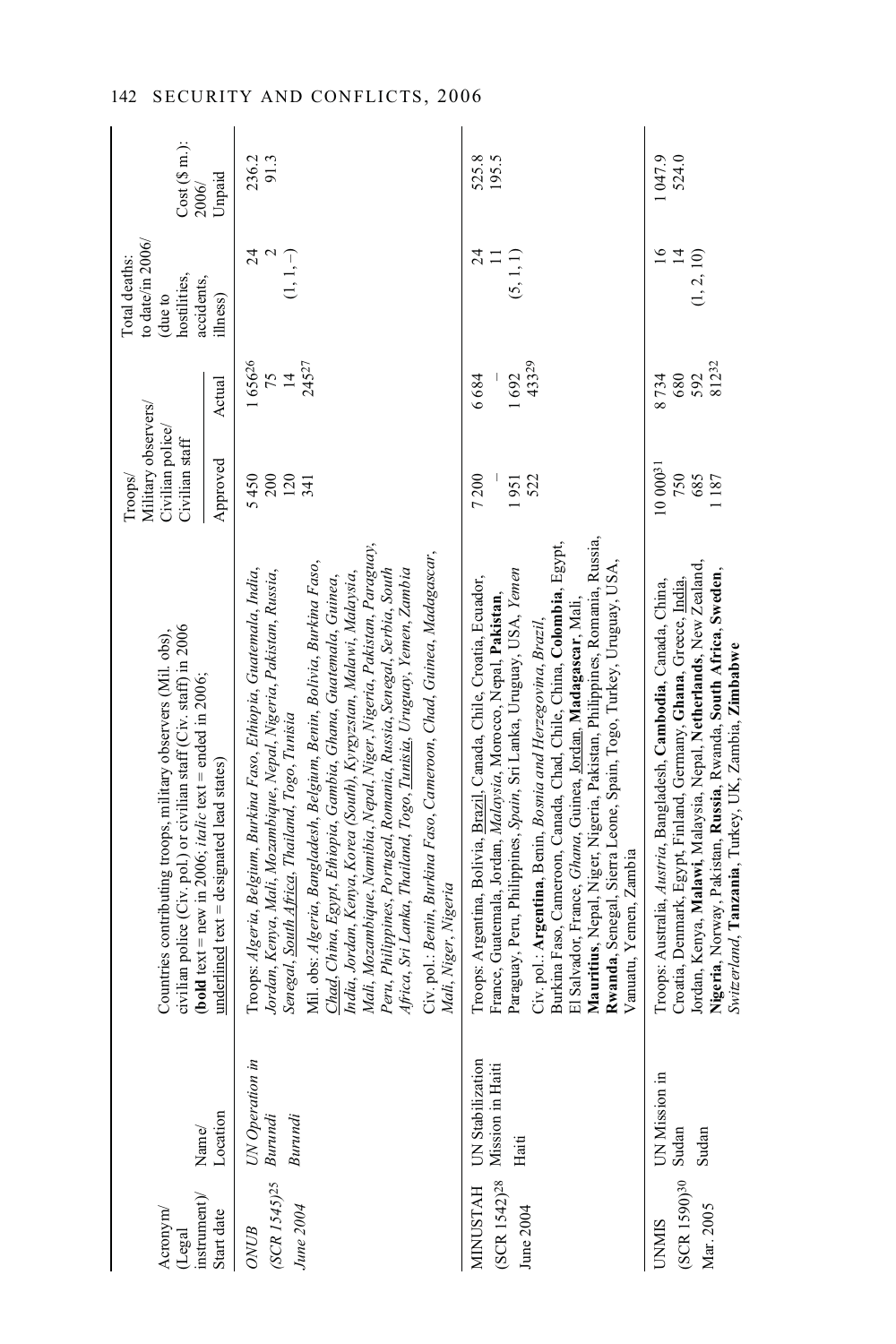|                                                                                                                                                                                                                                                                                                                                                                                                                                                                                                                                                                                                                                                                                                                                                                                                                                                                                                                                                                                                                                | 98.6                                                                                                                                                                                                                                                                                                                                                                                                                                  |
|--------------------------------------------------------------------------------------------------------------------------------------------------------------------------------------------------------------------------------------------------------------------------------------------------------------------------------------------------------------------------------------------------------------------------------------------------------------------------------------------------------------------------------------------------------------------------------------------------------------------------------------------------------------------------------------------------------------------------------------------------------------------------------------------------------------------------------------------------------------------------------------------------------------------------------------------------------------------------------------------------------------------------------|---------------------------------------------------------------------------------------------------------------------------------------------------------------------------------------------------------------------------------------------------------------------------------------------------------------------------------------------------------------------------------------------------------------------------------------|
|                                                                                                                                                                                                                                                                                                                                                                                                                                                                                                                                                                                                                                                                                                                                                                                                                                                                                                                                                                                                                                | $(-, 1, -)$                                                                                                                                                                                                                                                                                                                                                                                                                           |
|                                                                                                                                                                                                                                                                                                                                                                                                                                                                                                                                                                                                                                                                                                                                                                                                                                                                                                                                                                                                                                | 12934<br>1099<br>32                                                                                                                                                                                                                                                                                                                                                                                                                   |
|                                                                                                                                                                                                                                                                                                                                                                                                                                                                                                                                                                                                                                                                                                                                                                                                                                                                                                                                                                                                                                | 34<br>1608<br>345                                                                                                                                                                                                                                                                                                                                                                                                                     |
| Nepal, Netherlands, New Zealand, Nigeria, Norway, Pakistan, Paraguay,<br>Peru, Philippines, Poland, Romania, Russia, Rwanda, Sri Lanka, Sweden,<br>Gambia, Germany, Ghana, India, Jamaica, Jordan, Kenya, Kyrgyzstan,<br>Civ. pol.: Argentina, Australia, Bangladesh, Bosnia and Herzegovina,<br>Egypt, El Salvador, Fiji, Gabon, Germany, Greece, Guatemala, Guinea,<br>Brazil, Burkina Faso, Cambodia, Canada, China, Denmark, Ecuador,<br>Turkey, Uganda, Ukraine, Uruguay, USA, Vanuatu, Yemen, Zambia,<br>Malawi, Malaysia, Mali, Moldova, Mongolia, Mozambique, Namibia,<br>Mil. obs: Australia, Bangladesh, Belgium, Benin, Bolivia, Botswana,<br>Brazil, Canada, China, Denmark, Egypt, El Salvador, Fiji, Finland,<br>Malaysia, Namibia, Nepal, Netherlands, Nigeria, Norway, Pakistan,<br>Philippines, Russia, Rwanda, Samoa, Sri Lanka, Sweden, Tanzania,<br>Tanzania, Thailand, Uganda, Ukraine, Yemen, Zambia, Zimbabwe<br>India, Indonesia, <i>Italy</i> , Jordan, Kenya, Korea (South), Kyrgyzstan,<br>Zimbabwe | Samoa, Singapore, Spain, Sri Lanka, Sweden, Thailand, Turkey,<br>New Zealand, Pakistan, Philippines, Portugal, Romania, Russia,<br>El Salvador, Gambia, Jordan, Korea (South), Malaysia, Nepal,<br>Mil. obs: Australia, Bangladesh, Brazil, China, Fiji, Malaysia,<br>Civ. pol.: Australia, Bangladesh, Brazil, Canada, Croatia,<br>New Zealand, Pakistan, Philippines, Portugal, Singapore<br>Uruguay, USA, Vanuatu, Yemen, Zimbabwe |
|                                                                                                                                                                                                                                                                                                                                                                                                                                                                                                                                                                                                                                                                                                                                                                                                                                                                                                                                                                                                                                | UN Integrated<br>Mission in Timor-<br>Leste<br>Timor-Leste                                                                                                                                                                                                                                                                                                                                                                            |
|                                                                                                                                                                                                                                                                                                                                                                                                                                                                                                                                                                                                                                                                                                                                                                                                                                                                                                                                                                                                                                | Aug. 2006<br><b>UNNIT</b><br>$(SCR$<br>1704) <sup>33</sup>                                                                                                                                                                                                                                                                                                                                                                            |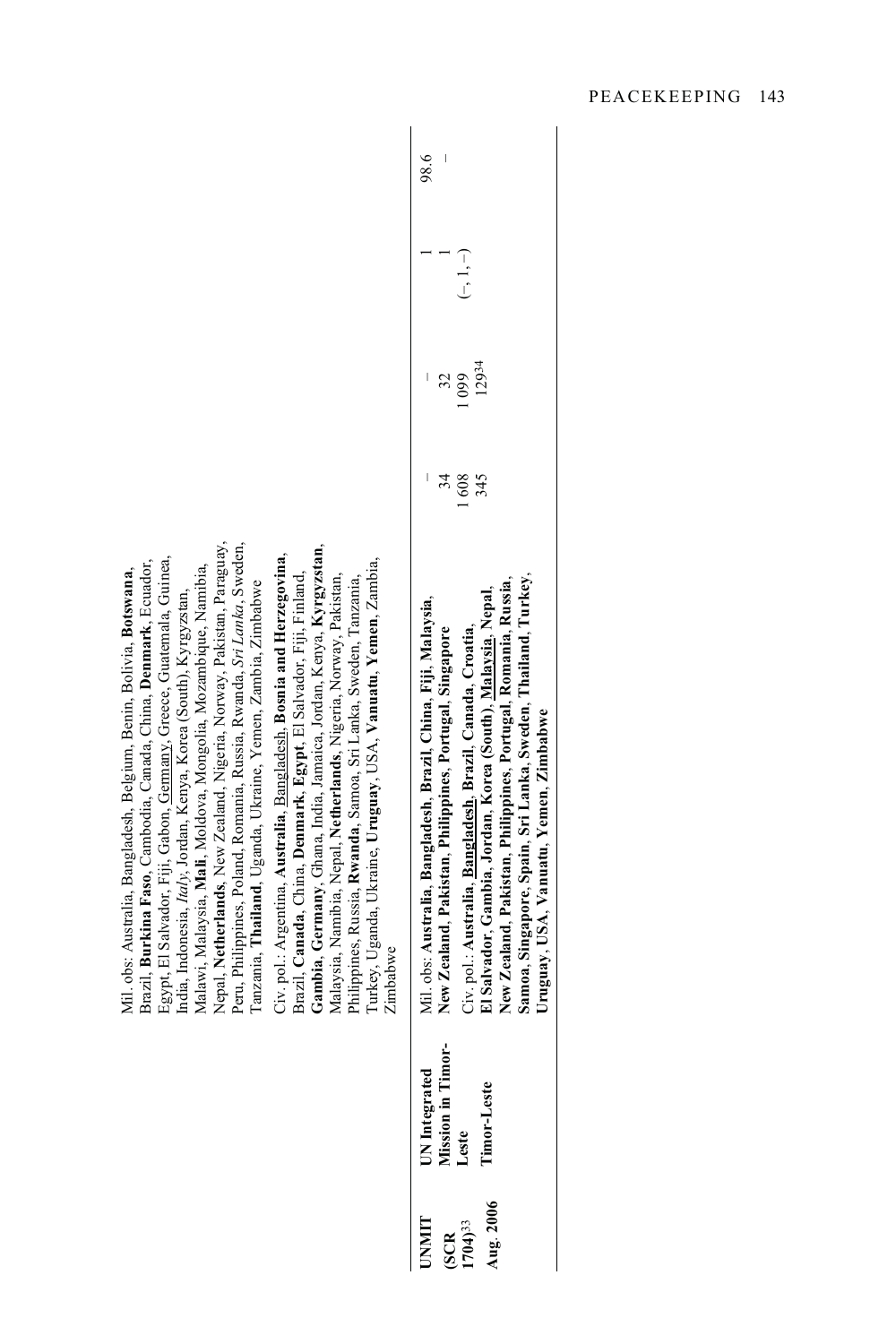| instrument)<br>Acronym<br>(Legal                      | Name/                                                                                                 | civilian police (Civ. pol.) or civilian staff (Civ. staff) in 2006<br>Countries contributing troops, military observers (Mil. obs),<br>( <b>bold</b> text = new in 2006; <i>italic</i> text = ended in 2006;                                                                                                                                                                                                                                                                                                                                                                                                                                                                                                                                                                                                                                                                                                                                                                                          | Military observers/<br>Civilian police/<br>Civilian staff<br>Troops |                                            | to date/in 2006/<br>Total deaths:<br>hostilities,<br>accidents,<br>due to | $Cost(S \, m.):$<br>2006/ |
|-------------------------------------------------------|-------------------------------------------------------------------------------------------------------|-------------------------------------------------------------------------------------------------------------------------------------------------------------------------------------------------------------------------------------------------------------------------------------------------------------------------------------------------------------------------------------------------------------------------------------------------------------------------------------------------------------------------------------------------------------------------------------------------------------------------------------------------------------------------------------------------------------------------------------------------------------------------------------------------------------------------------------------------------------------------------------------------------------------------------------------------------------------------------------------------------|---------------------------------------------------------------------|--------------------------------------------|---------------------------------------------------------------------------|---------------------------|
| Start date                                            | Location                                                                                              | $\text{underlined}$ text = designated lead states)                                                                                                                                                                                                                                                                                                                                                                                                                                                                                                                                                                                                                                                                                                                                                                                                                                                                                                                                                    | Approved                                                            | Actual                                     | ilhess)                                                                   | Unpaid                    |
|                                                       |                                                                                                       | United Nations special political and peace-building missions                                                                                                                                                                                                                                                                                                                                                                                                                                                                                                                                                                                                                                                                                                                                                                                                                                                                                                                                          |                                                                     |                                            |                                                                           |                           |
| Total: 4 missions                                     |                                                                                                       | 96 contributing countries                                                                                                                                                                                                                                                                                                                                                                                                                                                                                                                                                                                                                                                                                                                                                                                                                                                                                                                                                                             | 294<br>865<br>58                                                    | 787<br>223<br>$\boldsymbol{43}$<br>46      | $\overline{1}$<br>4                                                       | 206.2                     |
| (SCR 1401) <sup>35</sup><br>Mar. 2002<br><b>UNAMA</b> | UN Assistance<br>$\begin{array}{c} \text{Mission in}\\ \text{Afghanistan} \end{array}$<br>Afghanistan | Civ. pol.: Canada, China, Denmark, Nepal, Nigeria, Philippines, Sweden<br>Pakistan, Peru, Philippines, Poland, Portugal, Romania, Russia, Rwanda,<br>Civ. staff: Argentina, Australia, Austria, Bangladesh, Belarus, Belgium,<br>Serbia and Montenegro, Sierra Leone, South Africa, Spain, Sri Lanka,<br>Salvador, Ethiopia, Fiji, Finland, France, Germany, Ghana, Guatemala,<br>Tobago, Tunisia, Uganda, UK, Ukraine, USA, Uzbekistan, Zimbabwe<br>ordan, Kenya, Korea (South), Kyrgyzstan, Laos, Liberia, Macedonia,<br>Sudan, Sweden, Switzerland, Syria, Tajikistan, Thailand, Trinidad and<br>Mil. obs: Australia, Austria, Bangladesh, Denmark, Germany, Korea<br>Bosnia and Herzegovina, Brazil, Bulgaria, Burundi, Canada, China,<br>Honduras, Hungary, India, Iran, Iraq, Ireland, Italy, Jamaica, Japan,<br>Congo (Dem. Rep. of), Croatia, Czech Rep., Denmark, Egypt, El<br>Malaysia, Myanmar, Nepal, Netherlands, New Zealand, Norway,<br>(South), New Zealand, Poland, Romania, Uruguay | 13<br>$\overline{a}$<br>277                                         | 21736<br>$\tilde{\phantom{a}}$<br>$\equiv$ | 4                                                                         | 62.4                      |
| $(SCR 1500)^{37}$<br><b>UNAMI</b>                     | Mission in Iraq<br>UN Assistance                                                                      | Mil. obs: Australia, Canada, Denmark, New Zealand, UK<br>Troops: Fiji                                                                                                                                                                                                                                                                                                                                                                                                                                                                                                                                                                                                                                                                                                                                                                                                                                                                                                                                 | 294<br>$^{\circ}$                                                   | 223<br>$\equiv$                            |                                                                           | 102.9                     |
| Aug. 2003                                             | Iraq                                                                                                  | Civ. staff: Afghanistan, Australia, Austria, Bangladesh, Barbados, Bosnia<br>Czech Rep., Denmark, Ecuador, Egypt, Estonia, Ethiopia, Fiji, Finland,<br>France, Germany, Ghana, Greece, India, Iran, Ireland, Israel, Italy,<br>and Herzegovina, Brazil, Canada, Congo (Dem. Rep. of), Croatia,                                                                                                                                                                                                                                                                                                                                                                                                                                                                                                                                                                                                                                                                                                        | 406                                                                 | 39638                                      | $(-, -, 2)$                                                               |                           |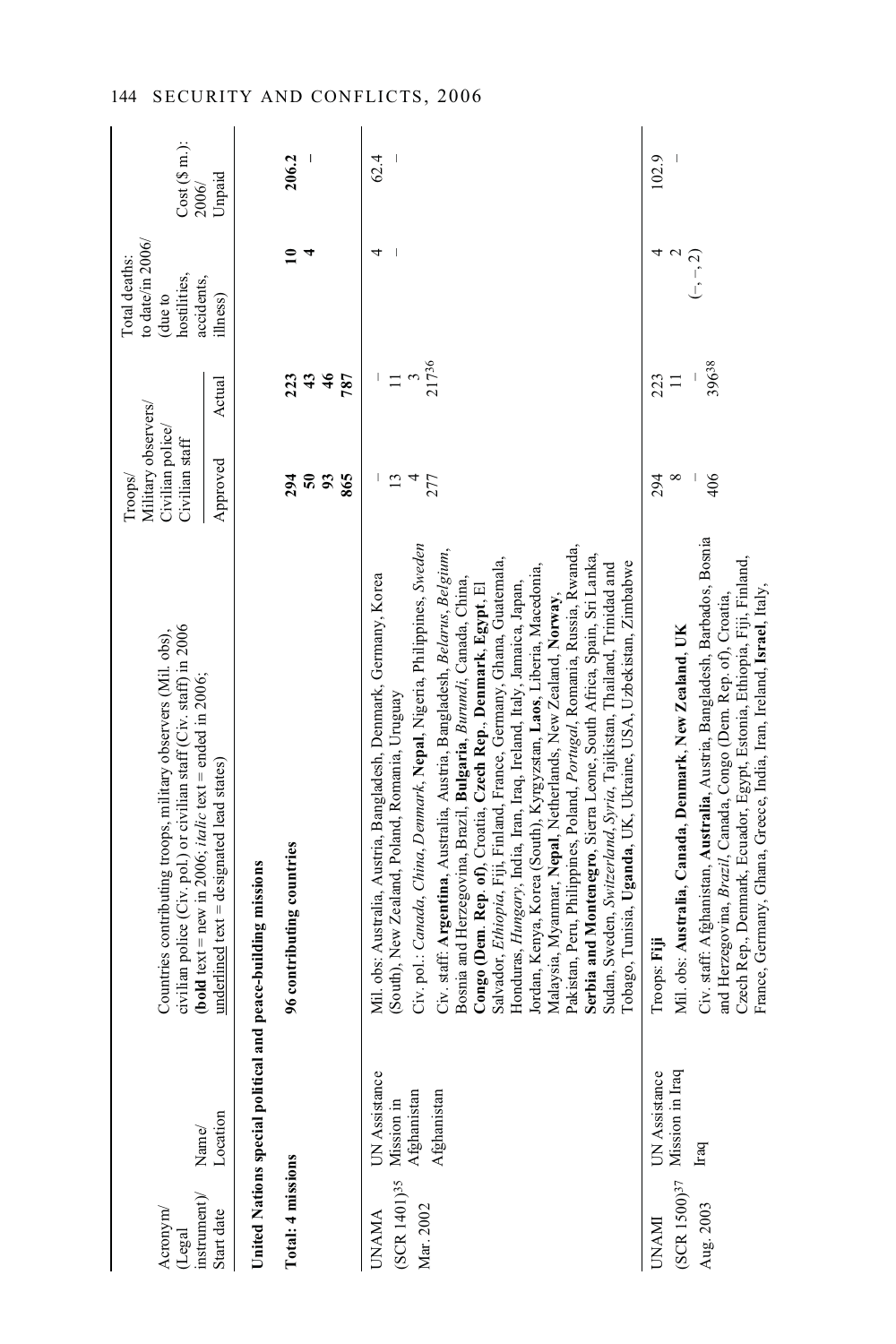|                                                                                                                                                                                                                                                                                                                                                                                                                                                 | 18.6<br>I<br>10340<br>$\frac{12}{26}$<br>$\overline{15}$<br>$\pmb{\mathcal{S}}$<br>100                                                                                                                                                                                                      |                                                                                                                                                                                                                                                                                                                                                                                                                                                                                                                                                                                      | 22.3<br>$\sim$ $\sim$<br>$\frac{6}{17}$<br>$\overline{4}$                           | $(-, -, 2)$<br>7142<br>$^{29}$                                                                            |                                                                                                                                                                                                                                                                                                                                                                                                                                                     |
|-------------------------------------------------------------------------------------------------------------------------------------------------------------------------------------------------------------------------------------------------------------------------------------------------------------------------------------------------------------------------------------------------------------------------------------------------|---------------------------------------------------------------------------------------------------------------------------------------------------------------------------------------------------------------------------------------------------------------------------------------------|--------------------------------------------------------------------------------------------------------------------------------------------------------------------------------------------------------------------------------------------------------------------------------------------------------------------------------------------------------------------------------------------------------------------------------------------------------------------------------------------------------------------------------------------------------------------------------------|-------------------------------------------------------------------------------------|-----------------------------------------------------------------------------------------------------------|-----------------------------------------------------------------------------------------------------------------------------------------------------------------------------------------------------------------------------------------------------------------------------------------------------------------------------------------------------------------------------------------------------------------------------------------------------|
| New Zealand, Nigeria, Pakistan, Palestinian Territory, Peru, Philippines,<br>Poland, Portugal, Russia, Senegal, Sierra Leone, Singapore, Somalia,<br>ebanon, Macedonia, Malta, Morocco, Myanmar, Nepal, Netherlands,<br>Jamaica, Japan, Jordan, Kenya, Korea (South), Kuwait, Kyrgyzstan,<br>Tanzania, Thailand, Trinidad and Tobago, Tunisia, Uganda, UK,<br>South Africa, Spain, Sri Lanka, Sudan, Sweden, Syria, Tajikistan,<br>Uruguay, USA | Malaysia, Pakistan, Palau, Philippines, Portugal, Russia, Samoa, Spain,<br>Mil. obs: Australia, Bangladesh, Brazil, Malaysia, M <b>ali</b> , New Zealand,<br>Civ. pol.: Australia, Bangladesh, Brazil, China, Croatia, Jordan,<br>Pakistan, Philippines, Portugal<br>Sri Lanka, Turkey, USA | Switzerland, Tanzania, Thailand, Uganda, UK, USA, Zambia, Zimbabwe<br>Croatia, Ethiopia, Fiji, Finland, France, Germany, Guatemala, Guinea,<br>Civ. staff: Angola, Australia, Austria, Bangladesh, Belgium, Bosnia and<br>Herzegovina, Brazil, Cambodia, Canada, Cape Verde,Chile, Colombia,<br>Liberia, Malaysia, Mexico, Mozambique, Nepal, Netherlands, Norway,<br>New Zealand, Pakistan, Peru, Philippines, Poland, Portugal, Sierra<br>Leone, Singapore, Spain, Sri Lanka, St Vincent and the Grenadines,<br>Honduras, India, Indonesia, Ireland, Italy, Jamaica, Japan, Kenya, | Mil. obs: Bangladesh, Ghana, Kenya, Nepal, Nigeria, Pakistan,<br>Russia, UK, Zambia | Civ. pol.: Gambia, Ghana, India, Kenya, Malaysia, Nepal, Nigeria,<br>Norway, Portugal, Sweden, Turkey, UK | Portugal, Rwanda, Senegal, Sudan, Swaziland, Sweden, Trinidad and<br>Burundi, Cameroon, Canada, China, Congo (Dem. Rep. of), Croatia,<br>Italy, Jamaica, Japan, Kenya, Liberia, Macedonia, Malawi, Nepal,<br>Egypt, Ethiopia, Fiji, Finland, Germany, Ghana, Honduras, India,<br>Civ. staff: Afghanistan, Angola, Barbados, Bhutan, Bulgaria,<br>Nigeria, Pakistan, Palestinian Territory, Philippines, Poland<br>Tobago, Uganda, UK, USA, Zimbabwe |
|                                                                                                                                                                                                                                                                                                                                                                                                                                                 | UNOTIL            UN Office in Timor-<br>'SCR 1599)39   Leste<br>Timor-Leste                                                                                                                                                                                                                |                                                                                                                                                                                                                                                                                                                                                                                                                                                                                                                                                                                      | UN Integrated<br>Office in<br>Sierra Leone                                          | Sierra Leone                                                                                              |                                                                                                                                                                                                                                                                                                                                                                                                                                                     |
|                                                                                                                                                                                                                                                                                                                                                                                                                                                 | May 2005                                                                                                                                                                                                                                                                                    |                                                                                                                                                                                                                                                                                                                                                                                                                                                                                                                                                                                      | UNIOSIL<br>(SCR<br>1620) <sup>41</sup>                                              | an. 2006                                                                                                  |                                                                                                                                                                                                                                                                                                                                                                                                                                                     |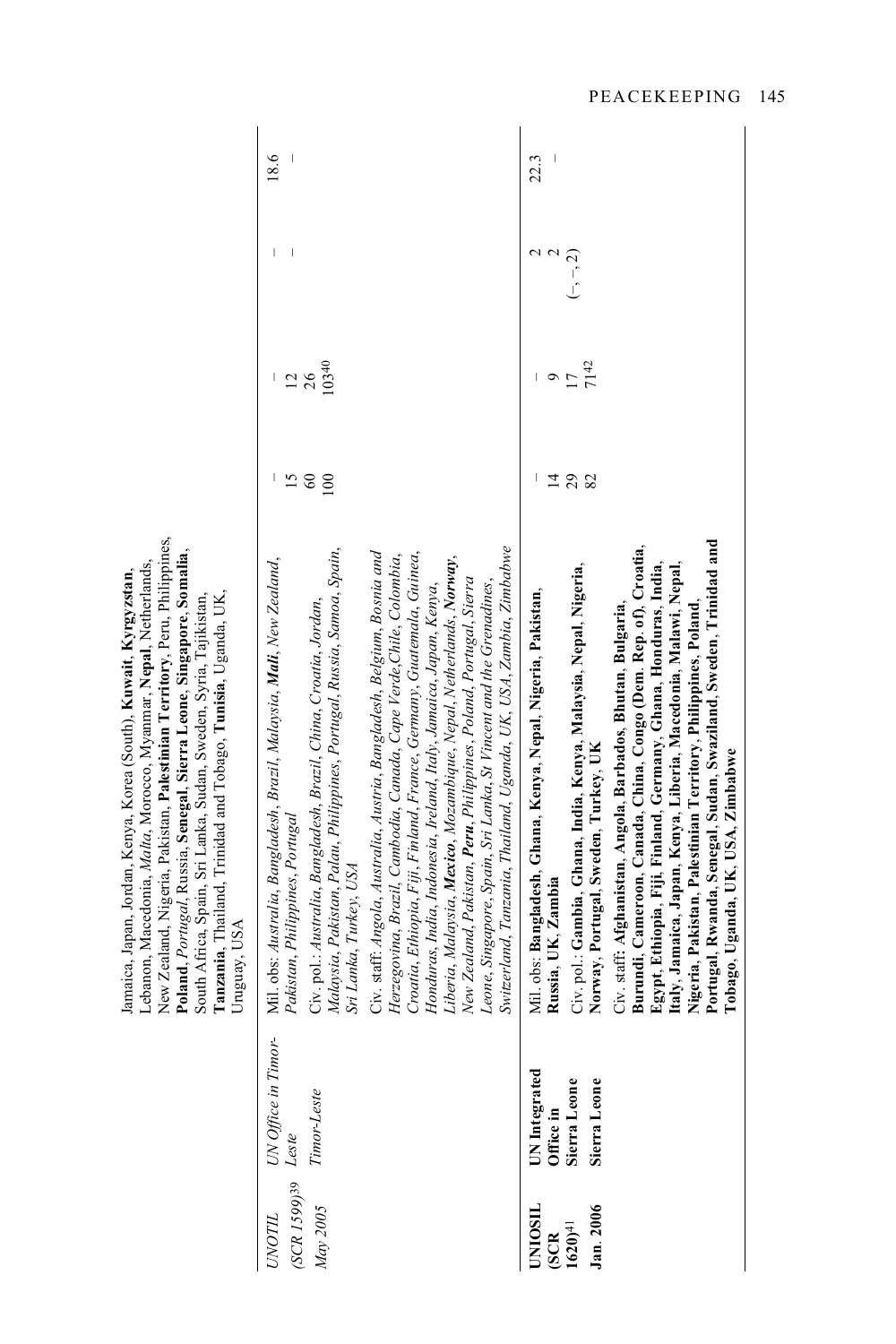| Name/<br>Authorization<br>instrument,<br>Acronym/<br>(Legal<br>date)/                                           | civilian police (Civ. pol.) or civilian staff (Civ. staff) in 2006<br>Countries contributing troops, military observers (Mil. obs),<br>( <b>bold</b> text = new in 2006; <i>italic</i> text = ended in 2006;                                                                                                                                                                                                                                                                                                                                    | Military observers/<br>Civilian police/<br>Civilian staff<br>Troops/ |                                | to date/in 2006/<br>Total deaths:<br>(due to<br>hostilities,<br>accidents, | $Cost(S \, m.):$<br>2006/ |
|-----------------------------------------------------------------------------------------------------------------|-------------------------------------------------------------------------------------------------------------------------------------------------------------------------------------------------------------------------------------------------------------------------------------------------------------------------------------------------------------------------------------------------------------------------------------------------------------------------------------------------------------------------------------------------|----------------------------------------------------------------------|--------------------------------|----------------------------------------------------------------------------|---------------------------|
| Location<br>Start date                                                                                          | underlined text = designated lead states)                                                                                                                                                                                                                                                                                                                                                                                                                                                                                                       | Approved                                                             | Actual                         | llness)                                                                    | Unpaid                    |
| African Union (AU)                                                                                              |                                                                                                                                                                                                                                                                                                                                                                                                                                                                                                                                                 |                                                                      |                                |                                                                            |                           |
| Total: 2 missions                                                                                               | 30 contributing countries                                                                                                                                                                                                                                                                                                                                                                                                                                                                                                                       | 6603<br>450<br>1590                                                  | 632<br>1376<br>1029<br>5381    | S<br>13                                                                    | 296.6                     |
| Mission in Sudan<br>African Union<br>Sudan<br>(AU, 28 May<br>June 2004<br>$2004$ <sup>43</sup><br><b>AMIS</b>   | Kenya, Lesotho, Madagascar, Mali, Mauritania, Niger, Nigeria, Rwanda,<br>Troops: Chad, Gambia, Kenya, Nigeria, Rwanda, Senegal, South Africa<br>Mil. obs: Algeria, Benin, Botswana, Burkina Faso, Burundi, Cameroon,<br>Chad, Congo (Rep. of), Egypt, Gabon, Gambia, Ghana, Kenya, Lesotho,<br>Civ. pol.: Botswana, Burkina Faso, Cameroon, Egypt, Gambia, Ghana,<br>Libya, Madagascar, Malawi, Mali, Mauritania, Mozambique, Namibia,<br>Nigeria, Rwanda, Senegal, South Africa, Togo, Uganda, Zambia<br>Senegal, South Africa, Uganda, Zambia | 1560<br>450<br>6171                                                  | 60144<br>1346<br>1029<br>4980  | 13<br>(2, 1, 2)                                                            | 277.945<br>$\vdots$       |
| Elections in the<br>AU Mission for<br>Support to the<br>Comoros<br>Comoros<br>AMISEC <sup>46</sup><br>Mar. 2006 | Mil. obs: Congo (Rep. of), Egypt, Mozambique, <u>Nigeria</u><br>Civ. pol.: Madagascar, Mauritius <sup>47</sup><br>Troops: Rwanda, South Africa                                                                                                                                                                                                                                                                                                                                                                                                  | $\overline{30}$<br>432                                               | 40148<br>30<br>$\overline{31}$ |                                                                            | 18.849                    |
| <b>Economic and Monetary Commun</b>                                                                             | nity of Central African States (CEMAC)                                                                                                                                                                                                                                                                                                                                                                                                                                                                                                          |                                                                      |                                |                                                                            |                           |
| <b>Total: 1 missions</b>                                                                                        | 3 contributing countries                                                                                                                                                                                                                                                                                                                                                                                                                                                                                                                        | 350                                                                  | 380                            | œ                                                                          | 9.4                       |
|                                                                                                                 |                                                                                                                                                                                                                                                                                                                                                                                                                                                                                                                                                 | I                                                                    | I                              |                                                                            |                           |
|                                                                                                                 |                                                                                                                                                                                                                                                                                                                                                                                                                                                                                                                                                 | $\begin{array}{c} \end{array}$                                       | T<br>I                         |                                                                            |                           |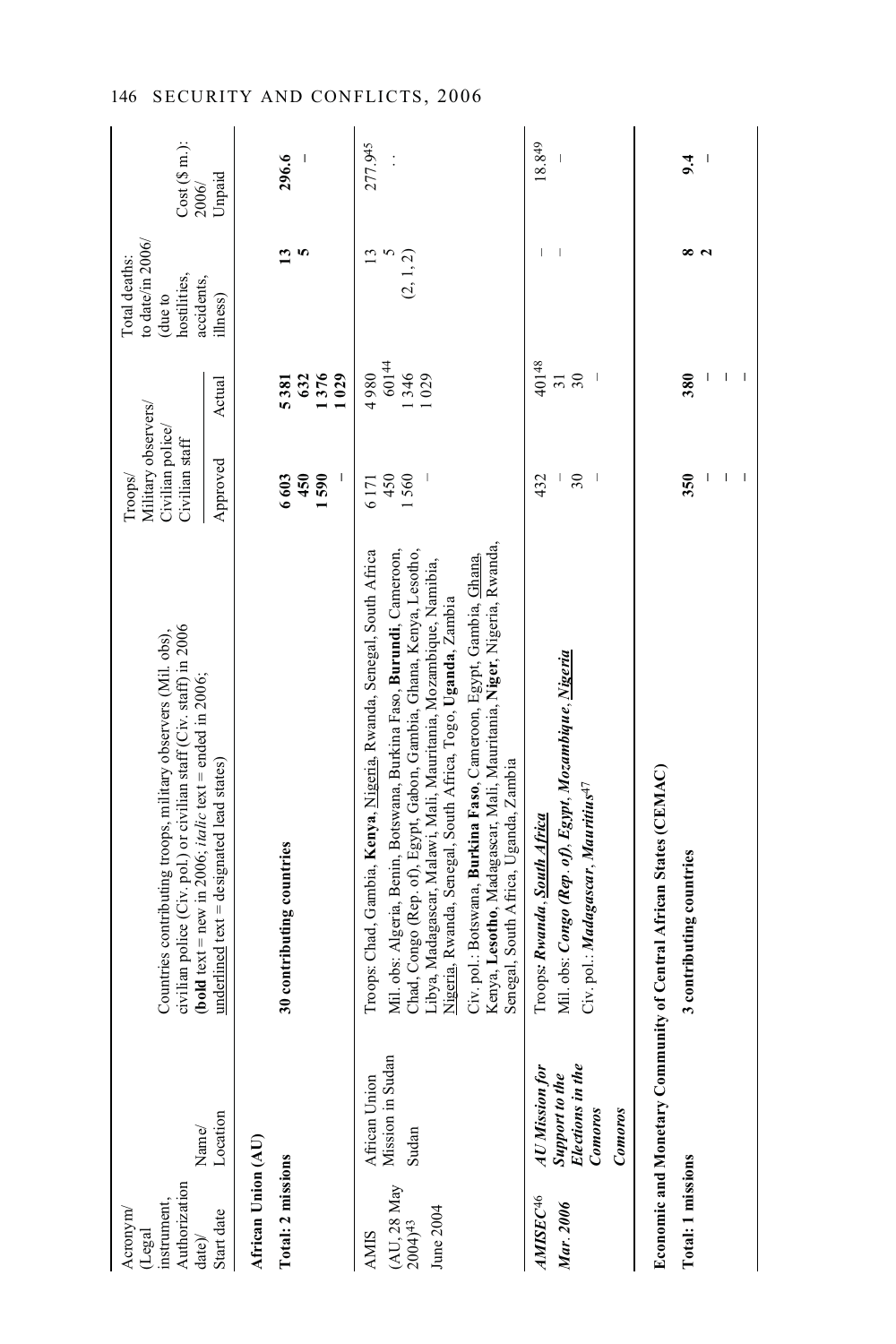| Summit, 2<br>Oct. 2002) <sup>50</sup><br>(Libreville<br>Jan. 2003<br>FOMUC | Multinational Force<br>in the Central<br>African Republic<br>Central African<br>Republic<br>CEMAC | Troops: Chad, Congo (Rep. of), Gabon      | 350<br>$\begin{array}{c} \rule{0pt}{2.5ex} \rule{0pt}{2.5ex} \rule{0pt}{2.5ex} \rule{0pt}{2.5ex} \rule{0pt}{2.5ex} \rule{0pt}{2.5ex} \rule{0pt}{2.5ex} \rule{0pt}{2.5ex} \rule{0pt}{2.5ex} \rule{0pt}{2.5ex} \rule{0pt}{2.5ex} \rule{0pt}{2.5ex} \rule{0pt}{2.5ex} \rule{0pt}{2.5ex} \rule{0pt}{2.5ex} \rule{0pt}{2.5ex} \rule{0pt}{2.5ex} \rule{0pt}{2.5ex} \rule{0pt}{2.5ex} \rule{0$<br>Ī | 38051<br>$\mid$<br>$\bigg $    | ${}^{\circ}$<br>$\sim$<br>$(2, -, -)$ | 9.452<br>$\mid$ |
|----------------------------------------------------------------------------|---------------------------------------------------------------------------------------------------|-------------------------------------------|----------------------------------------------------------------------------------------------------------------------------------------------------------------------------------------------------------------------------------------------------------------------------------------------------------------------------------------------------------------------------------------------|--------------------------------|---------------------------------------|-----------------|
|                                                                            | Commonwealth of Independent State                                                                 | es (CIS)                                  |                                                                                                                                                                                                                                                                                                                                                                                              |                                |                                       |                 |
| Total: 3 missions                                                          |                                                                                                   | 3 contributing countries                  | 6000                                                                                                                                                                                                                                                                                                                                                                                         | 4619                           | 144                                   | $\frac{53}{2}$  |
|                                                                            |                                                                                                   |                                           | ı                                                                                                                                                                                                                                                                                                                                                                                            | I<br>ı                         | I                                     | $\vdots$        |
|                                                                            |                                                                                                   |                                           | I                                                                                                                                                                                                                                                                                                                                                                                            | I                              |                                       |                 |
|                                                                            |                                                                                                   | Troops: Moldova, Russia, (Trans-Dniester) | 1500                                                                                                                                                                                                                                                                                                                                                                                         | 1199                           | 3255                                  |                 |
| (Bilateral,                                                                | Joint Control<br>Commission                                                                       |                                           | $\bigl($                                                                                                                                                                                                                                                                                                                                                                                     | $\begin{array}{c} \end{array}$ | $\vdots$                              | $\ddot{\cdot}$  |
| 21 July<br>1992) <sup>54</sup>                                             | Peacekeeping Force                                                                                |                                           |                                                                                                                                                                                                                                                                                                                                                                                              |                                |                                       |                 |
| July 1992                                                                  | (Trans-Dniester)<br>Moldova                                                                       |                                           | $\mid$                                                                                                                                                                                                                                                                                                                                                                                       | $\mid$                         |                                       |                 |
|                                                                            |                                                                                                   |                                           |                                                                                                                                                                                                                                                                                                                                                                                              |                                |                                       |                 |
|                                                                            | South Ossetia Joint                                                                               | Troops: Georgia, Russia, (South Ossetia)  | 1500                                                                                                                                                                                                                                                                                                                                                                                         | 1420                           | $\overline{0}$                        |                 |
| (Bilateral,<br>$24$ June                                                   | Georgia (South<br>Force                                                                           |                                           | $\overline{\phantom{a}}$                                                                                                                                                                                                                                                                                                                                                                     | $\begin{array}{c} \end{array}$ |                                       | $\ddot{\cdot}$  |
| 1992)56                                                                    | Ossetia)                                                                                          |                                           | Ī                                                                                                                                                                                                                                                                                                                                                                                            | $\overline{\phantom{a}}$       |                                       |                 |
| July 1992                                                                  |                                                                                                   |                                           |                                                                                                                                                                                                                                                                                                                                                                                              |                                |                                       |                 |
|                                                                            | CIS Peacekeeping                                                                                  | Troops: Russia                            | 3000                                                                                                                                                                                                                                                                                                                                                                                         | 2000                           | 125                                   | $\vdots$        |
| (CIS, 15 Oct.<br>1994) <sup>57</sup>                                       | Forces in Georgia                                                                                 |                                           | Ï                                                                                                                                                                                                                                                                                                                                                                                            | I                              | $\vdots$                              | $\vdots$        |
| June 1994                                                                  | Georgia (Abkhazia)                                                                                |                                           | $\mid$                                                                                                                                                                                                                                                                                                                                                                                       | I                              |                                       |                 |
|                                                                            |                                                                                                   |                                           |                                                                                                                                                                                                                                                                                                                                                                                              |                                |                                       |                 |
|                                                                            |                                                                                                   |                                           |                                                                                                                                                                                                                                                                                                                                                                                              |                                |                                       |                 |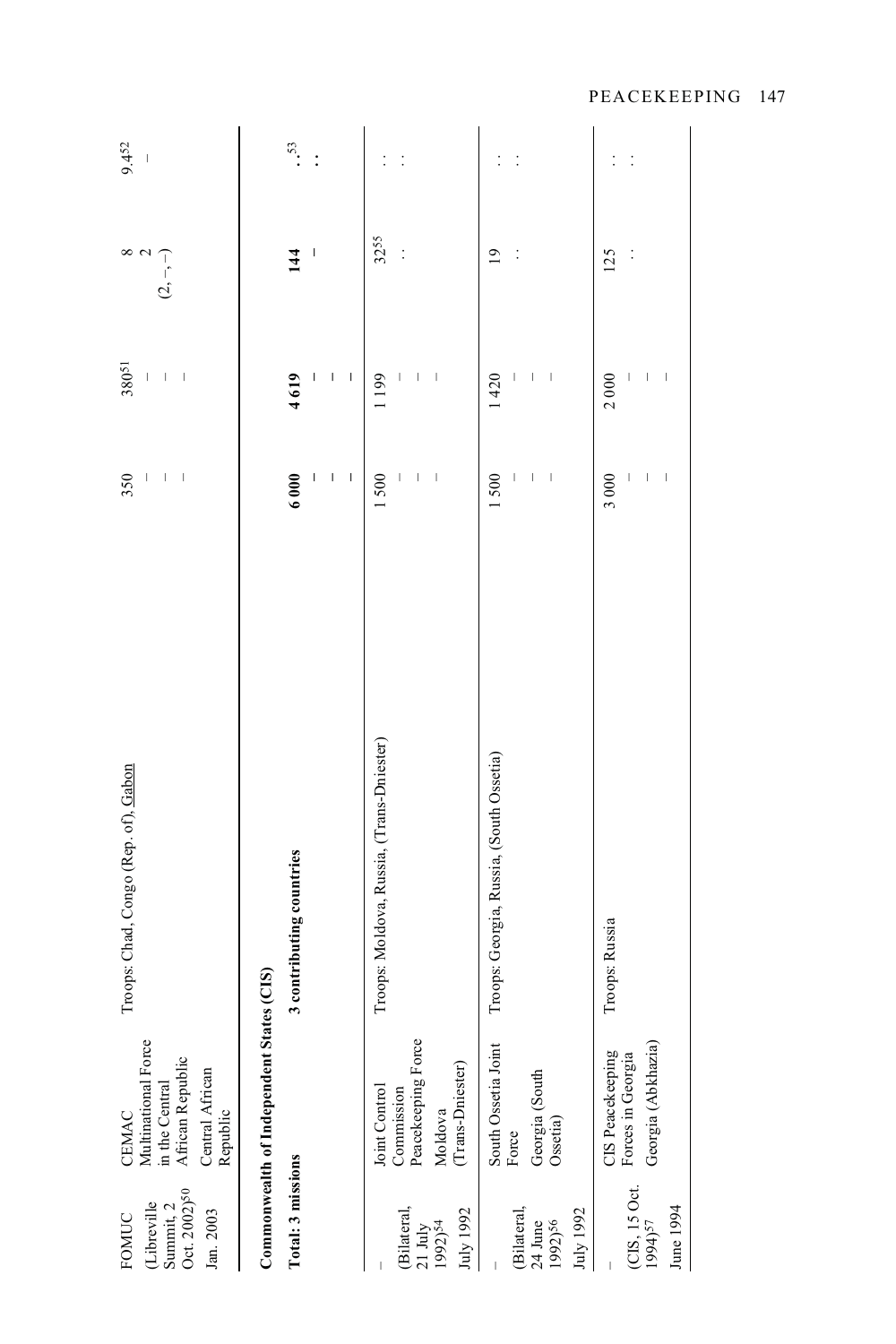| Authorization<br>nstrument,<br>Acronym<br>Legal<br>date)/         | Name/                                                                              | civilian police (Civ. pol.) or civilian staff (Civ. staff) in 2006<br>Countries contributing troops, military observers (Mil. obs),<br><b>bold</b> text = new in 2006; <i>italic</i> text = ended in 2006;                                                                                                                                                                                                                                                                               | Military observers/<br>Civilian police/<br>Civilian staff<br>Troops/ |                          | to date/in $2006/$<br>Total deaths:<br>hostilities,<br>accidents,<br>(due to | $Cost(S \n m.):$<br>2006/ |
|-------------------------------------------------------------------|------------------------------------------------------------------------------------|------------------------------------------------------------------------------------------------------------------------------------------------------------------------------------------------------------------------------------------------------------------------------------------------------------------------------------------------------------------------------------------------------------------------------------------------------------------------------------------|----------------------------------------------------------------------|--------------------------|------------------------------------------------------------------------------|---------------------------|
| Start date                                                        | Location                                                                           | $underlined text = desired lead states)$                                                                                                                                                                                                                                                                                                                                                                                                                                                 | Approved                                                             | Actual                   | ilhess)                                                                      | Unpaid                    |
| European Union (EU)                                               |                                                                                    |                                                                                                                                                                                                                                                                                                                                                                                                                                                                                          |                                                                      |                          |                                                                              |                           |
| Total: 11 missions                                                |                                                                                    | 45 contributing countries                                                                                                                                                                                                                                                                                                                                                                                                                                                                | 1858<br>156<br>158<br>8300                                           | 8210<br>95<br>315<br>199 | $\overline{20}$                                                              | 139.7                     |
| July 1991<br>EUMM<br>(Brioni                                      | Agreement) <sup>59</sup> Western Balkans<br><b>EU</b> Monitoring<br>Mission        | Mil. obs: Austria, Belgium, Denmark, Estonia, Finland, France, Germany,<br>Greece, Ireland, Italy, Netherlands, Norway, Slovakia, Spain, Sweden,                                                                                                                                                                                                                                                                                                                                         | 120                                                                  | $\frac{60}{1}$<br>59     |                                                                              | 2.2                       |
| 210/CFSP) <sup>61</sup><br>(CJA 2002/<br>Jan. 2003<br><b>EUPM</b> | EU Police Mission in<br>Herzegovina<br>Herzegovina<br>Bosnia and<br>Bosnia and     | Civ. staff: Austria, Belgium, Bulgaria, Finland, France, Germany, Ireland,<br>Denmark, Estonia, Finland, France, Germany, Greece, Hungary, Iceland,<br>Norway, Poland, Portugal, Romania, Russia, Slovakia, Slovenia, Spain,<br>Civ. pol.: Austria, Belgium, Bulgaria, Canada, Cyprus, Czech Rep.,<br>Italy, Netherlands, Norway, Portugal, Spain, Turkey, UK, Ukraine<br>Ireland, Italy, Latvia, Lithuania, Luxembourg, Malta, Netherlands,<br>Sweden, Switzerland, Turkey, UK, Ukraine |                                                                      | 2862<br>173              | $\mathbf{\tilde{c}}$                                                         | 15.0                      |
| 570/CFSP)63<br>(CJA 2004/<br>Dec. 2004<br><b>ALTHEA</b><br>EUFOR  | Operation in Bosnia<br>and Herzegovina<br>Herzegovina<br>EU Military<br>Bosnia and | Troops: Albania, Argentina, Austria, Belgium, Bulgaria, Canada, Chile,<br>Ireland, Italy, Latvia, Lithuania, Luxembourg, Macedonia, Morocco,<br>Czech Rep., Estonia, Finland, France, Germany, Greece, Hungary,<br>Netherlands, New Zealand, Norway, Poland, Portugal, Romania,<br>Slovakia, Slovenia, Spain, Sweden, Switzerland, Turkey, UK                                                                                                                                            | 6000                                                                 | 593564<br>8565           | 5<br>$(-, 1, -)$                                                             | 44.4                      |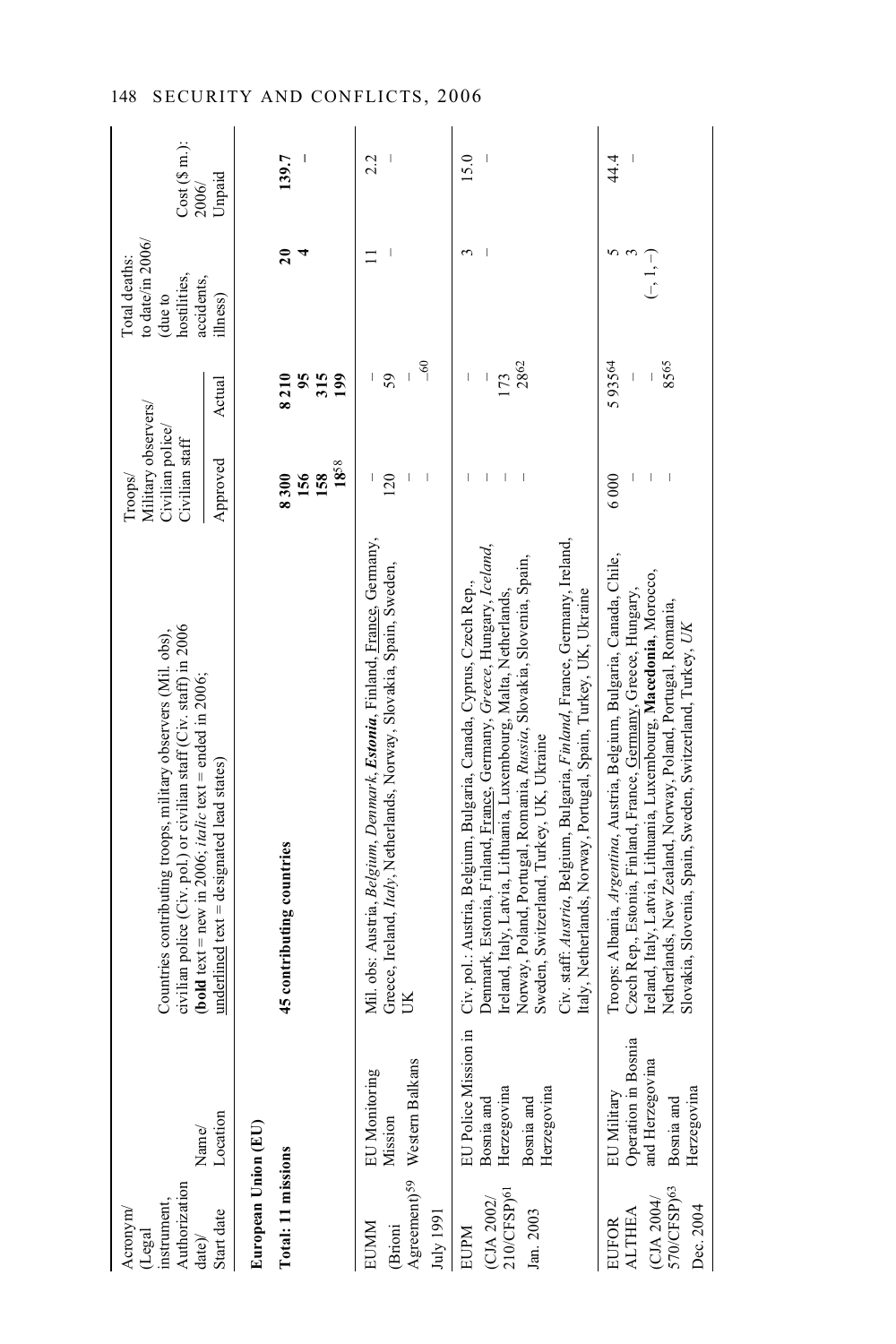| 847/CFSP) <sup>66</sup><br>(CJA 2004/<br>Apr. 2005<br>Kinshasa<br>EUPOL | EU Police Mission in<br>Democratic Republic<br>Kinshasa (DRC)<br>of the Congo                                     | Civ. pol.: Angola, Belgium, Canada, Denmark, France, Italy, Mali,<br>Netherlands, Portugal, Romania, Sweden, Turkey, UK<br>Civ. staff: Belgium, France, Portugal                                                                                                                                                   | I<br>I<br>$30\,$                                                | 467<br>50<br>I<br>$\mid$                                                                                                                                                                                                                                                                                                                                                                                                        | I<br>I                        | 5.6                             |
|-------------------------------------------------------------------------|-------------------------------------------------------------------------------------------------------------------|--------------------------------------------------------------------------------------------------------------------------------------------------------------------------------------------------------------------------------------------------------------------------------------------------------------------|-----------------------------------------------------------------|---------------------------------------------------------------------------------------------------------------------------------------------------------------------------------------------------------------------------------------------------------------------------------------------------------------------------------------------------------------------------------------------------------------------------------|-------------------------------|---------------------------------|
| 355/CFSP) <sup>68</sup><br>EUSEC DR<br>(CJA 2005/<br>June 2005<br>CONGO | Democratic Republic<br>Assistance Mission<br>for DRC Security<br><b>EU</b> Advisory and<br>of the Congo<br>Reform | Civ. staff: Belgium, France, Germany, Hungary, Luxembourg,<br>Netherlands, Portugal, Sweden, UK                                                                                                                                                                                                                    | I<br>$\begin{array}{c} \hline \end{array}$<br>ı<br>${}^{\circ}$ | 3269<br>$\begin{array}{c} \end{array}$<br>$\begin{array}{c} \rule{0pt}{2.5ex} \rule{0pt}{2.5ex} \rule{0pt}{2.5ex} \rule{0pt}{2.5ex} \rule{0pt}{2.5ex} \rule{0pt}{2.5ex} \rule{0pt}{2.5ex} \rule{0pt}{2.5ex} \rule{0pt}{2.5ex} \rule{0pt}{2.5ex} \rule{0pt}{2.5ex} \rule{0pt}{2.5ex} \rule{0pt}{2.5ex} \rule{0pt}{2.5ex} \rule{0pt}{2.5ex} \rule{0pt}{2.5ex} \rule{0pt}{2.5ex} \rule{0pt}{2.5ex} \rule{0pt}{2.5ex} \rule{0$<br>I | I<br>$\overline{\phantom{a}}$ | 4.3<br>$\overline{\phantom{a}}$ |
| 90/CFSP)70<br>(CJA 2005<br>July $2005$<br>EUJUST<br>LEX                 | EU Integrated Rule<br>of Law Mission for<br>Iraq<br>Iraq                                                          | Civ. staff: Belgium, Denmark, France, Germany, Italy, Lithuania,<br>Netherlands, Poland, Portugal, Spain, UK <sup>71</sup>                                                                                                                                                                                         | I<br>ı<br>$\overline{\phantom{a}}$                              | I<br>26<br>I                                                                                                                                                                                                                                                                                                                                                                                                                    | I                             | 10.1                            |
| 643/CFSP)72<br><b>СЛА 2005/</b><br>Aug. 2005<br>AMM                     | EU Aceh Monitoring<br>Indonesia (Aceh)<br>Mission                                                                 | Germany, Ireland, Italy, Lithuania, Malaysia, Netherlands, Norway,<br>Mil. obs: Austria, Brunei Darussalam, Denmark, Finland, France,<br>Philippines, Singapore, Spain, Sweden, Switzerland, Thailand, UK                                                                                                          | 36<br>$\mid$<br>I<br>I                                          | 3673<br>$\begin{array}{c} \hline \end{array}$<br>$\overline{\phantom{a}}$                                                                                                                                                                                                                                                                                                                                                       | $(-, 1, -)$                   | 14.5                            |
| 889/CFSP)74<br>(CJA 2005/<br>Nov. 2005<br>EU BAM<br>Rafah               | Rafah Crossing Point<br>Assistance Mission<br>for the Rafah<br>Crossing Point<br>EU Border                        | Civ. staff. Austria, Denmark, Estonia, Finland, France, Germany, Italy,<br>Civ. pol.: Austria, Belgium, Denmark, Estonia, Finland, France,<br>Germany, Greece, <i><u>Italy</u></i> , Luxembourg, Netherlands, Portugal,<br>Lithuania, Luxembourg, Portugal, Romania, Slovenia, Spain, UK<br>Romania, Spain, Sweden | I<br>I<br>75<br>$\mid$                                          | 875<br>63<br>$\overline{\phantom{a}}$<br>I                                                                                                                                                                                                                                                                                                                                                                                      |                               | 13.4<br>I                       |

PEACEKEEPING 149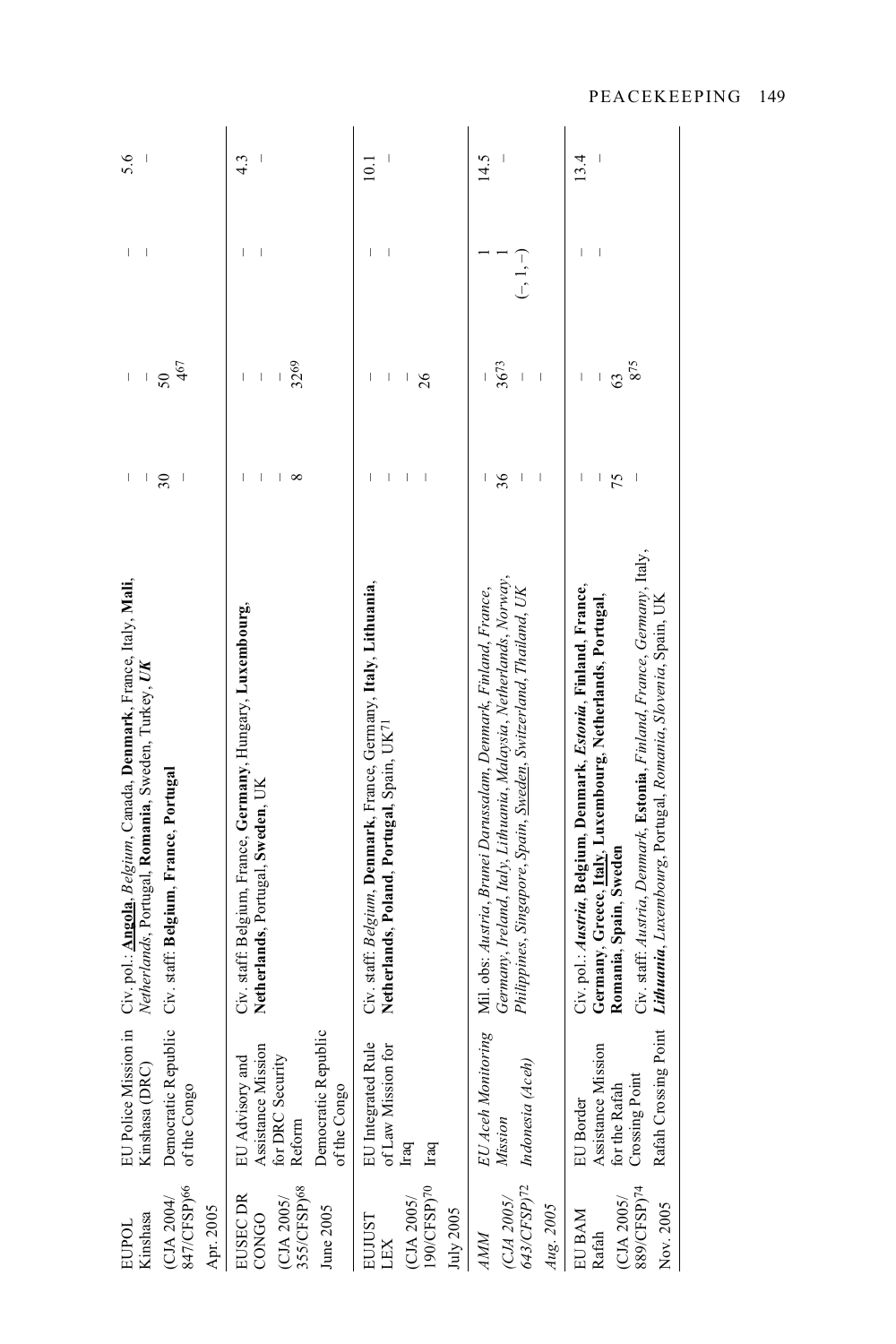| Authorization<br>instrument,<br>Acronym<br>Legal<br>date)              | Name/                                                                                                                        | civilian police (Civ. pol.) or civilian staff (Civ. staff) in 2006<br>Countries contributing troops, military observers (Mil. obs),<br><b>(bold text</b> = new in 2006; <i>italic</i> text = ended in 2006;                                                | Military observers/<br>Civilian police/<br>Civilian staff<br>Troops/ |                              | to date/in 2006/<br>Total deaths:<br>hostilities,<br>accidents,<br>(due to | $Cost(S \n m.):$<br>2006/ |
|------------------------------------------------------------------------|------------------------------------------------------------------------------------------------------------------------------|------------------------------------------------------------------------------------------------------------------------------------------------------------------------------------------------------------------------------------------------------------|----------------------------------------------------------------------|------------------------------|----------------------------------------------------------------------------|---------------------------|
| Start date                                                             | Location                                                                                                                     | underlined text = designated lead states)                                                                                                                                                                                                                  | Approved                                                             | Actual                       | ilhess)                                                                    | Unpaid                    |
| 826/CFSP)76<br><b>CJA</b> 2005/<br>Dec. 2005<br>EUPAT                  | Team in the Former<br>Yugoslav Republic of<br>EU Police Advisory<br>Former Yugoslav<br>Macedonia<br>Republic of<br>Macedonia | Civ. pol.: Austria, Belgium, Cyprus, Denmark, Finland, France, Germany,<br>Greece, Hungary, Italy, Latvia, Netherlands, Slovakia, Slovenia, Spain,<br>Civ. staff: Belgium, Denmark, France, Germany, Ireland, Italy,<br>Portugal, Sweden, UK<br>Sweden, UK | $\frac{20}{10}$<br>I                                                 | 1277<br>$\overline{20}$<br>I | I                                                                          | 1.7                       |
| 797/CFSP)78<br>CLJA 2005<br>Jan. 2006<br>EUPOL<br>COPPS                | EU Police Mission<br>for the Palestinian<br>Territories<br>Palestinian<br>Territory                                          | Civ. pol.: Austria, Belgium, Denmark, Finland, France, Germany,<br>Ireland, Italy, Spain, Sweden, UK<br>Civ. staff: Austria, Sweden, UK                                                                                                                    | $\overline{\phantom{a}}$<br>33                                       | 479<br>$\circ$<br>I<br>I     | $\overline{\phantom{a}}$                                                   | 7.6                       |
| 319/CFSP) <sup>80</sup><br>EUFOR DR<br>(CJA 2006<br>July 2006<br>Congo | يا<br><b>EUFOR DR Congo</b><br>Democratic Republi<br>of the Congo                                                            | Troops: Austria, Belgium, Cyprus, Finland, France, <u>Germany</u> , Greece,<br>Ireland, Italy, Luxembourg, Netherlands, Poland, Portugal, Slovenia,<br>Spain, Sweden, Turkey                                                                               | I<br>2300                                                            | 227581<br>I<br>$\,$ $\,$     | Ï                                                                          | 20.9                      |
| Total: 3 missions                                                      |                                                                                                                              | 43 contributing countries<br>North Atlantic Treaty Organization (NATO) and NATO-led                                                                                                                                                                        | 17300                                                                | 49260                        | 266                                                                        | 155.7                     |
|                                                                        |                                                                                                                              |                                                                                                                                                                                                                                                            |                                                                      | I                            | 66                                                                         | $\overline{\phantom{a}}$  |
|                                                                        |                                                                                                                              |                                                                                                                                                                                                                                                            |                                                                      |                              |                                                                            |                           |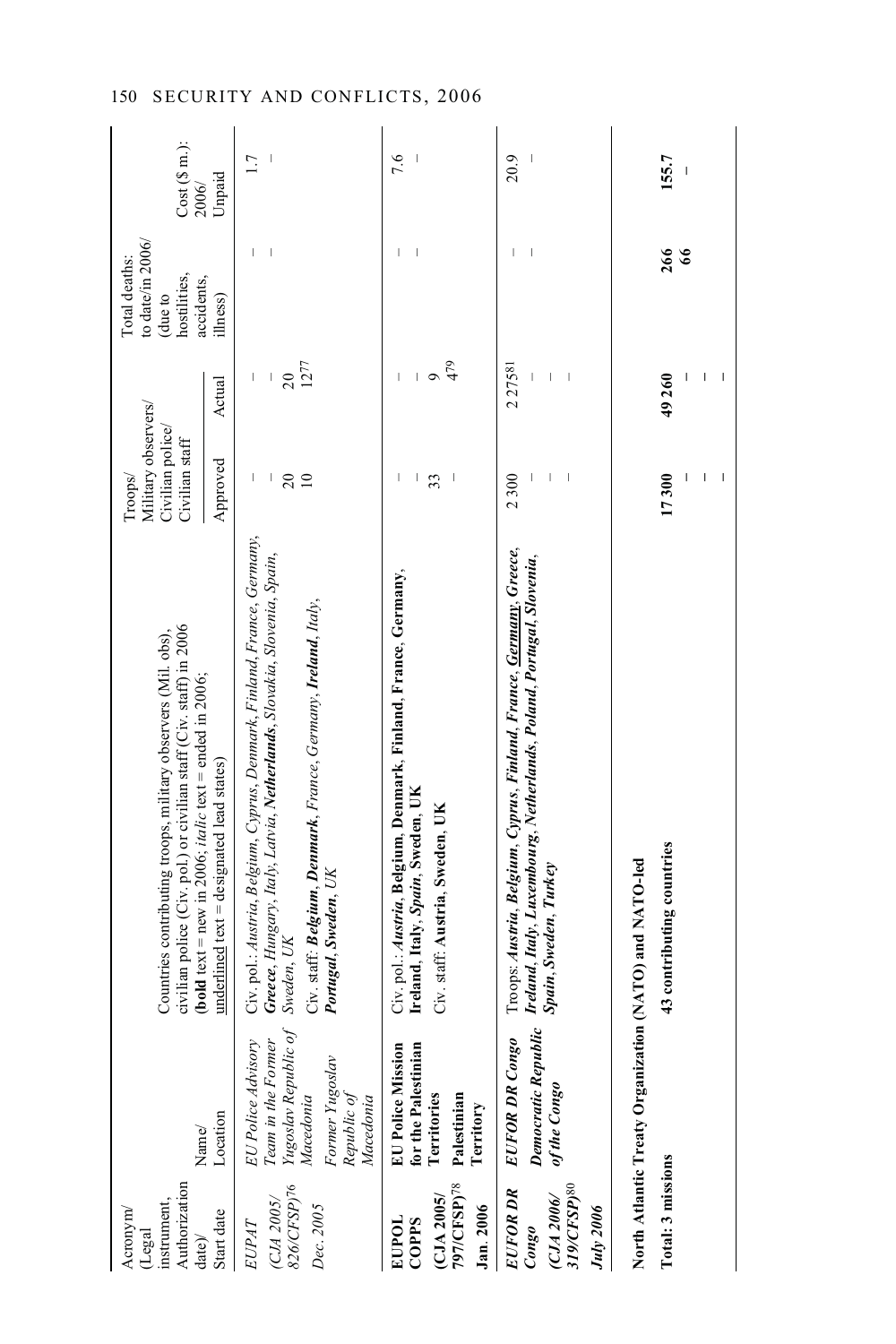| (SCR 1244) <sup>82</sup><br>June 1999<br><b>KFOR</b> | NATO Kosovo Force<br>Serbia (Kosovo)                                         | Troops: Argentina, Armenia, Austria, Azerbaijan, Belgium, Bulgaria,<br>Portugal, Romania, Slovakia, Slovenia, Spain, Sweden, Switzerland,<br>Luxembourg, Mongolia, Morocco, Netherlands, Norway, Poland,<br>Canada, Czech Rep., Denmark, Estonia, Finland, France, Georgia,<br>Germany, Greece, Hungary, Ireland, Italy, Latvia, Lithuania,<br>Turkey, UK, Ukraine, USA      | 17000                | 15 60083<br>I<br>$\overline{\phantom{a}}$  | 96<br>$\left(-1, -\right)$       | 31.0   |
|------------------------------------------------------|------------------------------------------------------------------------------|------------------------------------------------------------------------------------------------------------------------------------------------------------------------------------------------------------------------------------------------------------------------------------------------------------------------------------------------------------------------------|----------------------|--------------------------------------------|----------------------------------|--------|
| (SCR 1386) <sup>84</sup><br>Dec. 2001<br><b>ISAF</b> | International Security<br>Assistance Force<br>Afghanistan                    | Luxembourg, Macedonia, Netherlands, New Zealand, Norway, Poland,<br>Germany, Greece, Hungary, Iceland, Ireland, Italy, Latvia, Lithuania,<br>Portugal, Romania, Slovakia, Slovenia, Spain, Sweden, Switzerland,<br>Troops: Albania, Australia, Austria, Azerbaijan, Belgium, Bulgaria,<br>Canada, Croatia, Czech Rep., Denmark, Estonia, Finland, France,<br>Turkey, UK, USA |                      | 33 46085                                   | 170<br>$\degree$<br>$(48, -, -)$ | 107.8  |
| Aug. 2004<br>NTM-I                                   | NATO Training<br>$(SCR 1546)$ <sup>86</sup> Mission in Iraq<br>$_{\rm Iraq}$ | Troops: Bulgaria, Czech Rep., Denmark, Estonia, Hungary, Iceland, Italy,<br>Lithuania, Netherlands, Norway, Poland, Portugal, Romania, Slovakia,<br>Slovenia, Turkey, UK, Ukraine, USA <sup>87</sup>                                                                                                                                                                         | 300                  | 200                                        |                                  | 17.1   |
| Total: 2 missions                                    | Organization of American States                                              | 12 contributing countries<br>(A)                                                                                                                                                                                                                                                                                                                                             |                      |                                            |                                  | 18.5   |
|                                                      |                                                                              |                                                                                                                                                                                                                                                                                                                                                                              | $\bullet$<br>I<br>22 | I<br>$\frac{2}{3}$                         | -1                               |        |
| <b>MAPP/OEA</b><br>Feb. 2004<br>(CP/RES.<br>859)88   | the Peace Process in<br>Mission to Support<br>Colombia<br>Colombia           | Civ. staff: Argentina, Costa Rica, Guatemala, Mexico, Nicaragua,<br>Norway, Peru, Sweden, Uruguay                                                                                                                                                                                                                                                                            |                      | 589<br>$\overline{\phantom{a}}$<br>$\vert$ |                                  | 5.5    |
| June 2004<br>(CP/RES.<br>806)90                      | OAS Special Mission<br>Democracy in Haiti<br>for Strengthening<br>Haiti      | Civ. staff: Argentina, Barbados, Benin, Bolivia, Canada, Colombia,<br>Dominica, Ecuador, France, Grenada, Guatemala, Mexico, Peru<br>Civ. pol.: Benin, France                                                                                                                                                                                                                | $\circ$<br>22        | 1891<br>$\sim$                             |                                  | 13.092 |

PEACEKEEPING 151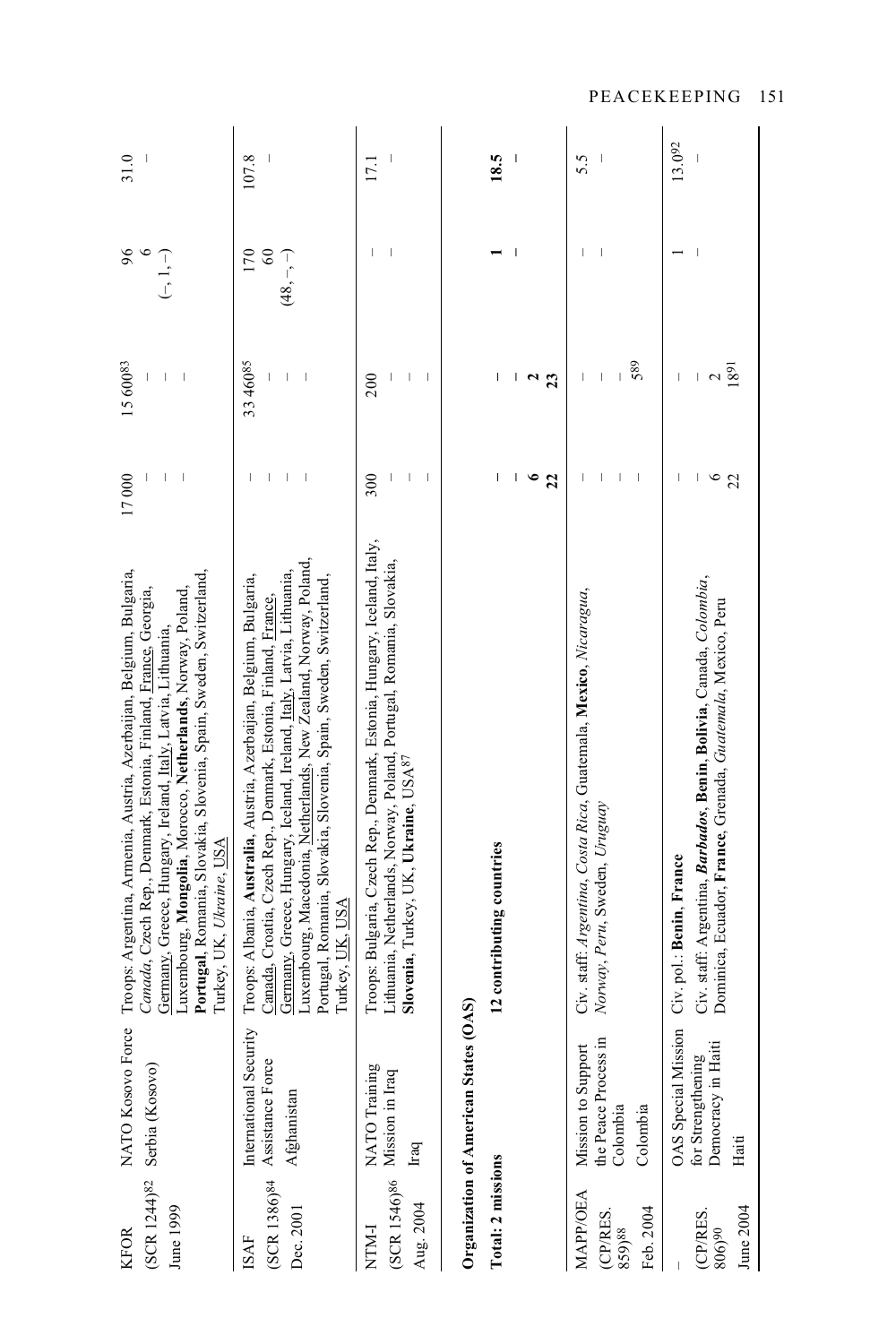| Authorization<br><i>instrument</i><br>Acronym<br>(Legal<br>date)/ | Name/                                       | civilian police (Civ. pol.) or civilian staff (Civ. staff) in 2006<br>Countries contributing troops, military observers (Mil. obs),<br><b>(bold text</b> = new in 2006; <i>italic</i> text = ended in 2006; | Military observers/<br>Civilian police/<br>Civilian staff<br>Troops/ |                                                                                                                                                                                                                                                                                                                                                                                  | to date/in $2006/$<br>Total deaths:<br>hostilities,<br>accidents,<br>due to | Cost(Sm.):<br>2006/ |
|-------------------------------------------------------------------|---------------------------------------------|-------------------------------------------------------------------------------------------------------------------------------------------------------------------------------------------------------------|----------------------------------------------------------------------|----------------------------------------------------------------------------------------------------------------------------------------------------------------------------------------------------------------------------------------------------------------------------------------------------------------------------------------------------------------------------------|-----------------------------------------------------------------------------|---------------------|
| Start date                                                        | Location                                    | $underline{d}$ text = designated lead states)                                                                                                                                                               | Approved                                                             | Actual                                                                                                                                                                                                                                                                                                                                                                           | illness)                                                                    | Unpaid              |
|                                                                   |                                             | Organization for Security and Cooperation in Europe (OSCE)                                                                                                                                                  |                                                                      |                                                                                                                                                                                                                                                                                                                                                                                  |                                                                             |                     |
| Total: 11 missions                                                |                                             | 45 contributing countries                                                                                                                                                                                   | I                                                                    | I                                                                                                                                                                                                                                                                                                                                                                                |                                                                             | 127.0               |
|                                                                   |                                             |                                                                                                                                                                                                             | I                                                                    | $\overline{\phantom{a}}$                                                                                                                                                                                                                                                                                                                                                         |                                                                             |                     |
|                                                                   |                                             |                                                                                                                                                                                                             | 290                                                                  | 536                                                                                                                                                                                                                                                                                                                                                                              |                                                                             |                     |
|                                                                   | Monitor Mission to<br>OSCE Spillover        | Herzegovina, Croatia, Estonia, Finland, France, Georgia, Germany,<br>Civ. staff: Austria, Azerbaijan, Belarus, Belgium, Bosnia and                                                                          |                                                                      | I                                                                                                                                                                                                                                                                                                                                                                                |                                                                             | 12.8                |
| 18 Sep.<br>(CSO,                                                  | Skopje                                      | Hungary, Ireland, Italy, Japan, Netherlands, Norway, Poland, Portugal,                                                                                                                                      | I<br>$\begin{array}{c} \hline \end{array}$                           | $\mid$                                                                                                                                                                                                                                                                                                                                                                           |                                                                             |                     |
| Sep. 1992<br>1992)93                                              | Former Yugoslav<br>Republic of<br>Macedonia | Romania, Russia, Slovenia, Spain, Sweden, Switzerland, Tajikistan,<br>Turkey, UK, Ukraine, USA                                                                                                              | 92                                                                   | 6994                                                                                                                                                                                                                                                                                                                                                                             |                                                                             |                     |
|                                                                   |                                             |                                                                                                                                                                                                             |                                                                      |                                                                                                                                                                                                                                                                                                                                                                                  |                                                                             |                     |
|                                                                   | OSCE Mission to                             | Civ. staff: Austria, Belgium, Bosnia and Herzegovina, Bulgaria, Canada,                                                                                                                                     |                                                                      |                                                                                                                                                                                                                                                                                                                                                                                  |                                                                             | 14.8                |
| (CSO, 6 Nov. Georgia                                              |                                             | Czech Rep., Estonia, Finland, France, Germany, Hungary, Ireland,                                                                                                                                            | I                                                                    | $\overline{\phantom{a}}$                                                                                                                                                                                                                                                                                                                                                         |                                                                             |                     |
| Dec. 1992<br>1992) <sup>95</sup>                                  | Georgia                                     | Lithuania, Macedonia, Moldova, Poland, Romania, Russia, Slovakia,<br>Turkey, UK, Ukraine, USA                                                                                                               | $\mathcal{Z}$<br>I                                                   | 4896                                                                                                                                                                                                                                                                                                                                                                             |                                                                             |                     |
|                                                                   | OSCE Mission to                             | Civ. staff: Belarus, France, Germany, Italy, Norway, Poland, Slovakia,                                                                                                                                      |                                                                      | $\begin{array}{c} \rule{0pt}{2.5ex} \rule{0pt}{2.5ex} \rule{0pt}{2.5ex} \rule{0pt}{2.5ex} \rule{0pt}{2.5ex} \rule{0pt}{2.5ex} \rule{0pt}{2.5ex} \rule{0pt}{2.5ex} \rule{0pt}{2.5ex} \rule{0pt}{2.5ex} \rule{0pt}{2.5ex} \rule{0pt}{2.5ex} \rule{0pt}{2.5ex} \rule{0pt}{2.5ex} \rule{0pt}{2.5ex} \rule{0pt}{2.5ex} \rule{0pt}{2.5ex} \rule{0pt}{2.5ex} \rule{0pt}{2.5ex} \rule{0$ |                                                                             | 2.0                 |
| $(CSO, 4 \text{ Feb.} 1993)^{97}$                                 | Moldova                                     | UK, USA                                                                                                                                                                                                     |                                                                      | $\overline{\phantom{a}}$                                                                                                                                                                                                                                                                                                                                                         |                                                                             |                     |
|                                                                   | Moldova                                     |                                                                                                                                                                                                             | $\approx$                                                            | 1198                                                                                                                                                                                                                                                                                                                                                                             |                                                                             |                     |
| Apr. 1993                                                         |                                             |                                                                                                                                                                                                             |                                                                      |                                                                                                                                                                                                                                                                                                                                                                                  |                                                                             |                     |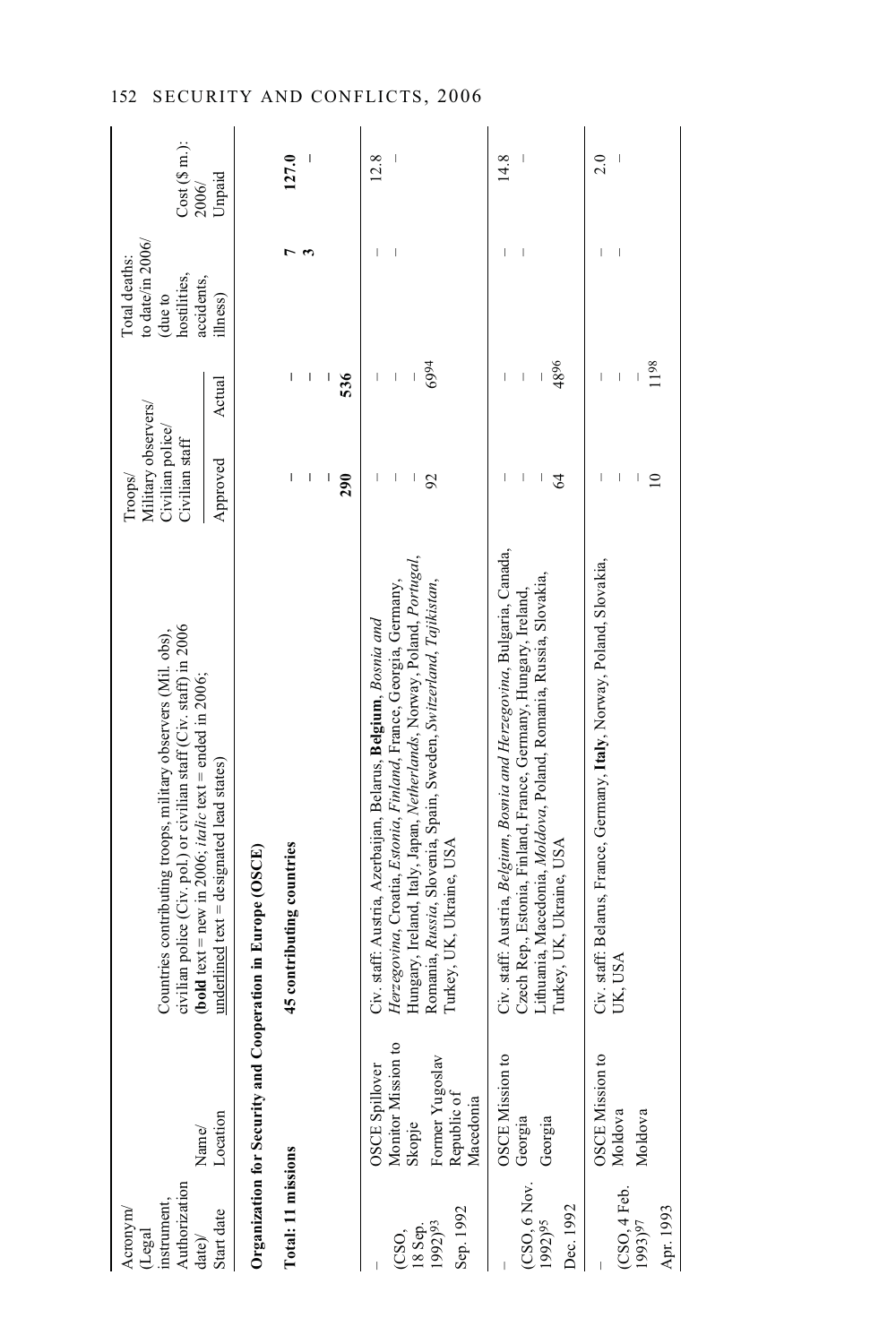| Ministerial<br>Feb. 1994<br>Decision<br>Council<br>1993)99<br>no. 4.1,<br>1 Dec.<br>Rome | OSCE Centre in<br><b>Dushanbe</b><br>Tajikistan                                                                                                              | Italy, Latvia, Lithuania, Netherlands, Norway, Romania, Russia, Sweden,<br>Civ. staff: Belarus, Bulgaria, Denmark, France, Germany, Hungary,<br>UK, Ukraine, USA                                                                                                                                                                                              | I<br>$\overline{\phantom{a}}$<br>$\overline{4}$                    | 12100<br>$\begin{array}{c} \end{array}$<br>$\begin{array}{c} \rule{0pt}{2.5ex} \rule{0pt}{2.5ex} \rule{0pt}{2.5ex} \rule{0pt}{2.5ex} \rule{0pt}{2.5ex} \rule{0pt}{2.5ex} \rule{0pt}{2.5ex} \rule{0pt}{2.5ex} \rule{0pt}{2.5ex} \rule{0pt}{2.5ex} \rule{0pt}{2.5ex} \rule{0pt}{2.5ex} \rule{0pt}{2.5ex} \rule{0pt}{2.5ex} \rule{0pt}{2.5ex} \rule{0pt}{2.5ex} \rule{0pt}{2.5ex} \rule{0pt}{2.5ex} \rule{0pt}{2.5ex} \rule{0$<br>I | I<br>I                         | 4.9<br>Ť         |
|------------------------------------------------------------------------------------------|--------------------------------------------------------------------------------------------------------------------------------------------------------------|---------------------------------------------------------------------------------------------------------------------------------------------------------------------------------------------------------------------------------------------------------------------------------------------------------------------------------------------------------------|--------------------------------------------------------------------|----------------------------------------------------------------------------------------------------------------------------------------------------------------------------------------------------------------------------------------------------------------------------------------------------------------------------------------------------------------------------------------------------------------------------------|--------------------------------|------------------|
| Aug. 1995<br>$(10 \text{ Aug.} 1995)$ <sup>101</sup>                                     | Representative of the<br>(Nagorno-Karabakh)<br>on the Conflict Dealt<br>with by the OSCE<br>Chairman-in-Office<br>Minsk Conference<br>Azerbaijan<br>Personal | Civ. staff: Czech Rep., Finland, Germany, Hungary, Kazakhstan,<br>Poland, UK, Ukraine                                                                                                                                                                                                                                                                         | $\overline{1}$<br>$\begin{array}{c} \hline \end{array}$<br>$\circ$ | 6102<br>$\begin{array}{c} \hline \end{array}$<br>$\begin{array}{c} \end{array}$<br>$\overline{\phantom{a}}$                                                                                                                                                                                                                                                                                                                      | $\overline{\phantom{a}}$<br>T  | $\overline{1.0}$ |
| <b>Ministerial</b><br>Dec. 1995<br>Council,<br>1995)103<br>8 Dec.                        | <b>OSCE Mission to</b><br>Herzegovina<br>Herzegovina<br>Bosnia and<br>Bosnia and                                                                             | Greece, Hungary, Ireland, Italy, Japan, Kyrgyzstan, Latvia, Lithuania,<br>Moldova, Netherlands, Norway, Portugal, Romania, Russia, Slovakia,<br>Civ. staff: Albania, Armenia, Austria, Azerbaijan, Belgium, Bulgaria,<br>Slovenia, Spain, Sweden, Switzerland, Tajikistan, Turkey, UK, USA<br>Canada, Croatia, Czech Rep., Finland, France, Georgia, Germany, | $\overline{1}$<br>I<br>I<br>$\overline{\phantom{a}}$               | 93104<br>$\begin{array}{c} \end{array}$<br>I<br>$\begin{array}{c} \end{array}$                                                                                                                                                                                                                                                                                                                                                   | $\begin{array}{c} \end{array}$ | I<br>21.4        |
| 112, 18 Apr.<br>(PC/DEC<br>July 1996<br>1996) <sup>105</sup>                             | OSCE Mission to<br>Croatia<br>Croatia                                                                                                                        | Civ. staff: Austria, Czech Rep., Estonia, Finland, France, Georgia,<br>Germany, Greece, Italy, Lithuania, Moldova, Netherlands, Poland,<br>Romania, Slovakia, Spain, Sweden, UK, USA, Uzbekistan                                                                                                                                                              | I<br>$\mid$<br>67                                                  | 35106<br>$\begin{array}{c} \rule{0pt}{2.5ex} \rule{0pt}{2.5ex} \rule{0pt}{2.5ex} \rule{0pt}{2.5ex} \rule{0pt}{2.5ex} \rule{0pt}{2.5ex} \rule{0pt}{2.5ex} \rule{0pt}{2.5ex} \rule{0pt}{2.5ex} \rule{0pt}{2.5ex} \rule{0pt}{2.5ex} \rule{0pt}{2.5ex} \rule{0pt}{2.5ex} \rule{0pt}{2.5ex} \rule{0pt}{2.5ex} \rule{0pt}{2.5ex} \rule{0pt}{2.5ex} \rule{0pt}{2.5ex} \rule{0pt}{2.5ex} \rule{0$<br>I                                   | I                              | $\mid$<br>10.5   |

PEACEKEEPING 153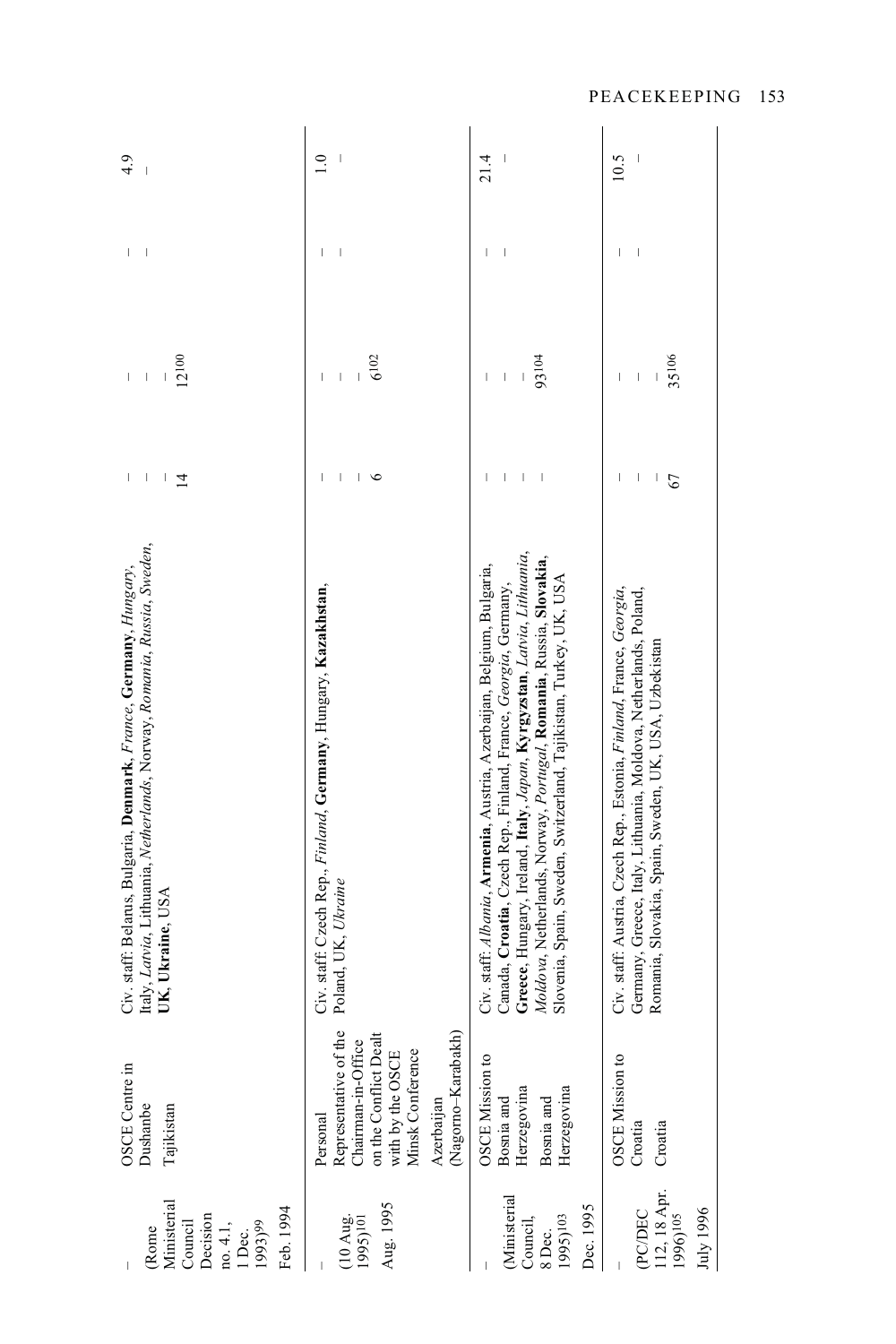| Authorization<br>nstrument,<br>Acronym<br>$(\mathsf{Legal}% \times\mathsf{C})\otimes\mathsf{C}^{\prime\prime}$<br>date) | Name/                                              | civilian police (Civ. pol.) or civilian staff (Civ. staff) in 2006<br>Countries contributing troops, military observers (Mil. obs),<br><b>(bold text</b> = new in 2006; <i>italic</i> text = ended in 2006;                                                                                                                                                                                   | Military observers/<br>Civilian police/<br>Civilian staff<br>Troops/ |                                                                                                                                                                                                                                                                                                                                                                                                | to date/in $2006/$<br>Total deaths:<br>hostilities,<br>accidents,<br>due to | Cost(Sm.):<br>2006/ |
|-------------------------------------------------------------------------------------------------------------------------|----------------------------------------------------|-----------------------------------------------------------------------------------------------------------------------------------------------------------------------------------------------------------------------------------------------------------------------------------------------------------------------------------------------------------------------------------------------|----------------------------------------------------------------------|------------------------------------------------------------------------------------------------------------------------------------------------------------------------------------------------------------------------------------------------------------------------------------------------------------------------------------------------------------------------------------------------|-----------------------------------------------------------------------------|---------------------|
| Start date                                                                                                              | Location                                           | $underline{d}$ text = designated lead states)                                                                                                                                                                                                                                                                                                                                                 | Approved                                                             | Actual                                                                                                                                                                                                                                                                                                                                                                                         | ilhess)                                                                     | Unpaid              |
| (PC/DEC<br>160, 27 Mar.<br>1997) <sup>107</sup><br>Apr. 1997                                                            | OSCE Presence in<br>Albania<br>Albania             | Germany, Ireland, Italy, Latvia, Lithuania, Netherlands, Romania,<br>Civ. staff: Austria, Belarus, Bulgaria, Czech Rep., Finland, France,<br>Sweden, Turkey, UK, USA                                                                                                                                                                                                                          | I                                                                    | 29108<br>Ï                                                                                                                                                                                                                                                                                                                                                                                     | I                                                                           | 4.8                 |
|                                                                                                                         |                                                    |                                                                                                                                                                                                                                                                                                                                                                                               |                                                                      |                                                                                                                                                                                                                                                                                                                                                                                                |                                                                             |                     |
| (PC/DEC<br>305, 1 July<br>1999) <sup>109</sup><br>luly 1999<br><b>OMIK</b>                                              | OSCE Mission in<br>Serbia (Kosovo)<br>Kosovo       | Romania, Russia, Slovakia, Slovenia, Spain, Sweden, Tajikistan, Turkey,<br>Herzegovina, Bulgaria, Canada, Croatia, Czech Rep., Denmark, Estonia,<br>Civ. staff: Albania, Armenia, Austria, Azerbaijan, Belgium, Bosnia and<br>Japan, Lithuania, Moldova, Netherlands, Norway, Poland, Portugal,<br>Finland, France, Georgia, Germany, Greece, Hungary, Ireland, Italy,<br>UK, USA, Uzbekistan |                                                                      | 177110<br>$\overline{\phantom{a}}$<br>I                                                                                                                                                                                                                                                                                                                                                        | $(-, 1, 2)$                                                                 | 42.8                |
| (PC/DEC<br>401, 11 Jan.<br>2001) <sup>111</sup><br>Mar. 2001                                                            | OSCE Mission to<br>Serbia<br>Serbia                | Civ. staff: Belgium, Bosnia and Herzegovina, Bulgaria, Canada, Croatia,<br>Greece, Hungary, Ireland, Italy, Latvia, Netherlands, Moldova, Norway,<br>Czech Rep., Denmark, Estonia, Finland, France, Georgia, Germany,<br>Portugal, Romania, Slovakia, Sweden, Turkey, UK, USA                                                                                                                 | I<br>I<br>37                                                         | 41112<br>$\begin{array}{c} \hline \end{array}$                                                                                                                                                                                                                                                                                                                                                 |                                                                             | 9.5113              |
| 732, 29 June<br>2006) <sup>114</sup><br><b>June 2006</b><br><b>PCDEC</b>                                                | <b>OSCE Mission to</b><br>Montenegro<br>Montenegro | Civ. staff: Bulgaria, Bosnia and Herzegovina, Germany, Ireland, Italy,<br>Netherlands, Norway, Romania, Sweden, Turkey, UK, USA                                                                                                                                                                                                                                                               |                                                                      | 15115<br>$\begin{array}{c} \rule{0pt}{2.5ex} \rule{0pt}{2.5ex} \rule{0pt}{2.5ex} \rule{0pt}{2.5ex} \rule{0pt}{2.5ex} \rule{0pt}{2.5ex} \rule{0pt}{2.5ex} \rule{0pt}{2.5ex} \rule{0pt}{2.5ex} \rule{0pt}{2.5ex} \rule{0pt}{2.5ex} \rule{0pt}{2.5ex} \rule{0pt}{2.5ex} \rule{0pt}{2.5ex} \rule{0pt}{2.5ex} \rule{0pt}{2.5ex} \rule{0pt}{2.5ex} \rule{0pt}{2.5ex} \rule{0pt}{2.5ex} \rule{0$<br>I | $\overline{\phantom{a}}$                                                    | 2.5                 |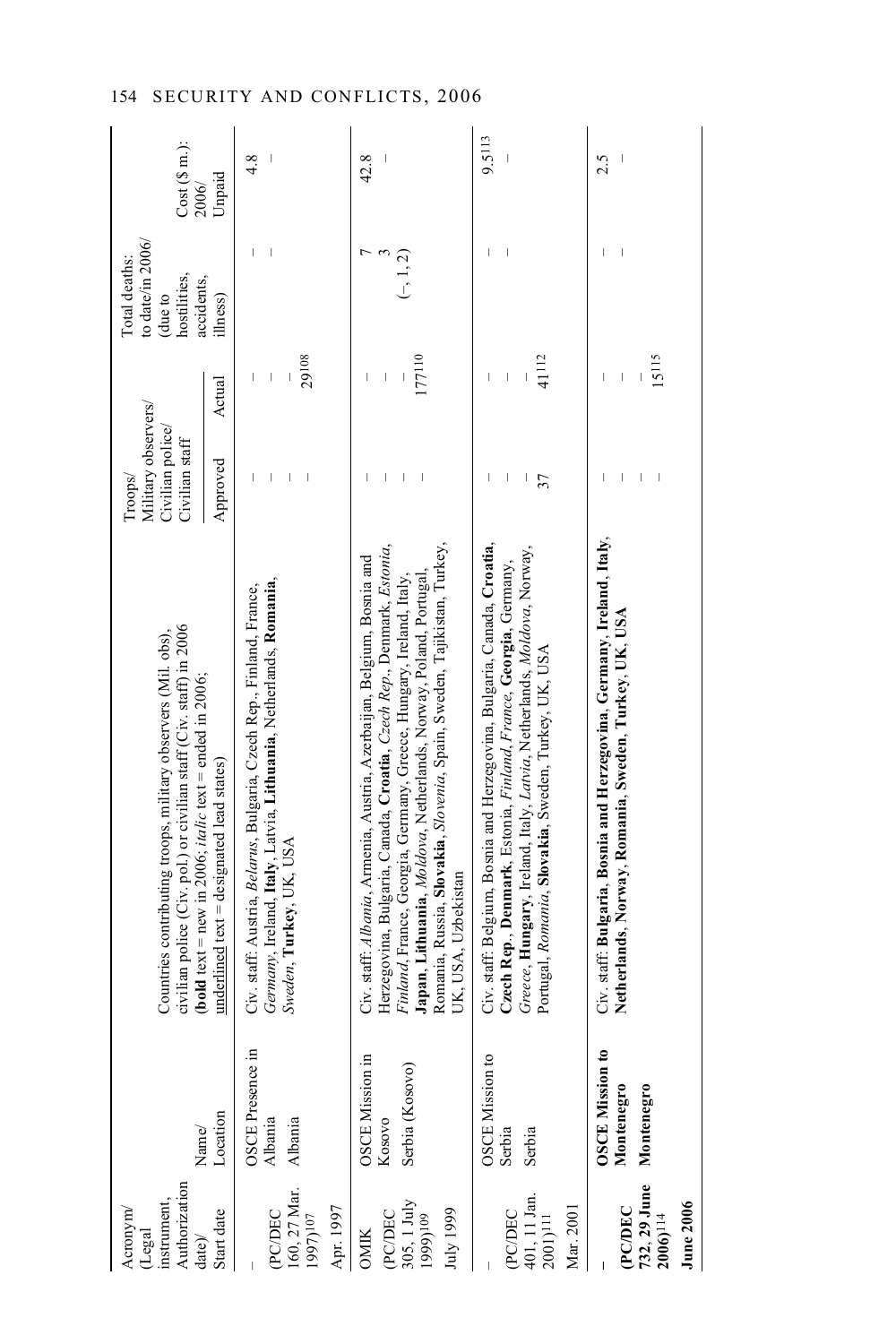| Ad hoc coalitions                                                                                           |                                                                             |                                                                                                                                                                                                                                                                                                                    |                                                                        |                                           |                   |                                     |
|-------------------------------------------------------------------------------------------------------------|-----------------------------------------------------------------------------|--------------------------------------------------------------------------------------------------------------------------------------------------------------------------------------------------------------------------------------------------------------------------------------------------------------------|------------------------------------------------------------------------|-------------------------------------------|-------------------|-------------------------------------|
| Total: 7 missions                                                                                           |                                                                             | 57 contributing countries                                                                                                                                                                                                                                                                                          | 4950<br>15<br>2000                                                     | 159830<br>700<br>206<br>407               | 2936<br>872       | $\overline{\phantom{a}}$<br>89572.3 |
| (Armistice<br>July 1953<br>$\mathrm{ment})^{116}$<br>Agree-<br><b>NNSC</b>                                  | Neutral Nations<br>North Korea,<br>Supervisory<br>Commission<br>South Korea | Mil. obs: Sweden, Switzerland                                                                                                                                                                                                                                                                                      | $\overline{\phantom{a}}$<br>L<br>I<br>I                                | $\overline{10}$<br>I<br>I<br>$\mathsf{I}$ |                   | 1.9                                 |
| (Protocol to<br>Apr. 1982<br>Peace) <sup>117</sup><br>Treaty of<br><b>MFO</b>                               | Multinational Force<br>and Observers<br>Egypt (Sinai)                       | Mil. obs: Australia, Canada, Colombia, Fiji, France, Hungary, Italy,<br>New Zealand, Norway, Uruguay, USA<br>Civ. staff: USA                                                                                                                                                                                       | 2000<br>15                                                             | 15118<br>1687                             | 49                | 61.2                                |
| $\ensuremath{\mathsf{Protocol}}\xspace)$<br>$\ensuremath{\mathsf{I}}\xspace$ 19<br>Jan. 1997<br>(Hebron<br> | Presence in Hebron<br>International<br>Temporary<br>(Hebron)                | Civ. staff: Denmark, Italy, Norway, Sweden, Switzerland, Turkey<br>Civ. pol.: Denmark, Italy, Norway<br>Mil. obs: Turkey                                                                                                                                                                                           | $\overline{1}$<br>I<br>I                                               | 32120<br>$\frac{3}{18}$                   | $\sim$            | 2.5                                 |
| Feb. 2003<br>$1464$ <sup><math>121</math></sup><br>(SCR                                                     | Operation Licorne<br>Côte d'Ivoire                                          | Troops: France                                                                                                                                                                                                                                                                                                     | $\overline{\phantom{a}}$<br>4000                                       | 3 500122<br>$\mid$                        | 23<br>$(-, 1, 1)$ | 319.8                               |
| <b>Biketawa</b><br>July 2003<br>$\arctan$ 123<br><b>RAMSI</b><br>Declar-                                    | Regional Assistance<br>Solomon Islands<br>Solomon Islands<br>Mission in the | Micronesia, Nauru, New Zealand, Palau, Papua New Guinea, Samoa,<br>Civ. staff: Australia, Fiji, New Zealand, Papua New Guinea, Samoa,<br>Civ. pol.: Australia, Cook Islands, Fiji, Kiribati, Marshall Islands,<br>Troops: Australia, Fiji, New Zealand, Papua New Guinea, Tonga<br>Tonga, Tuvalu, Vanuatu<br>Tonga | $\begin{array}{c} \hline \end{array}$<br>$\overline{\phantom{a}}$<br>I | 159125<br>389124<br>200                   | $\mathbf{\sim}$   | 101.5126                            |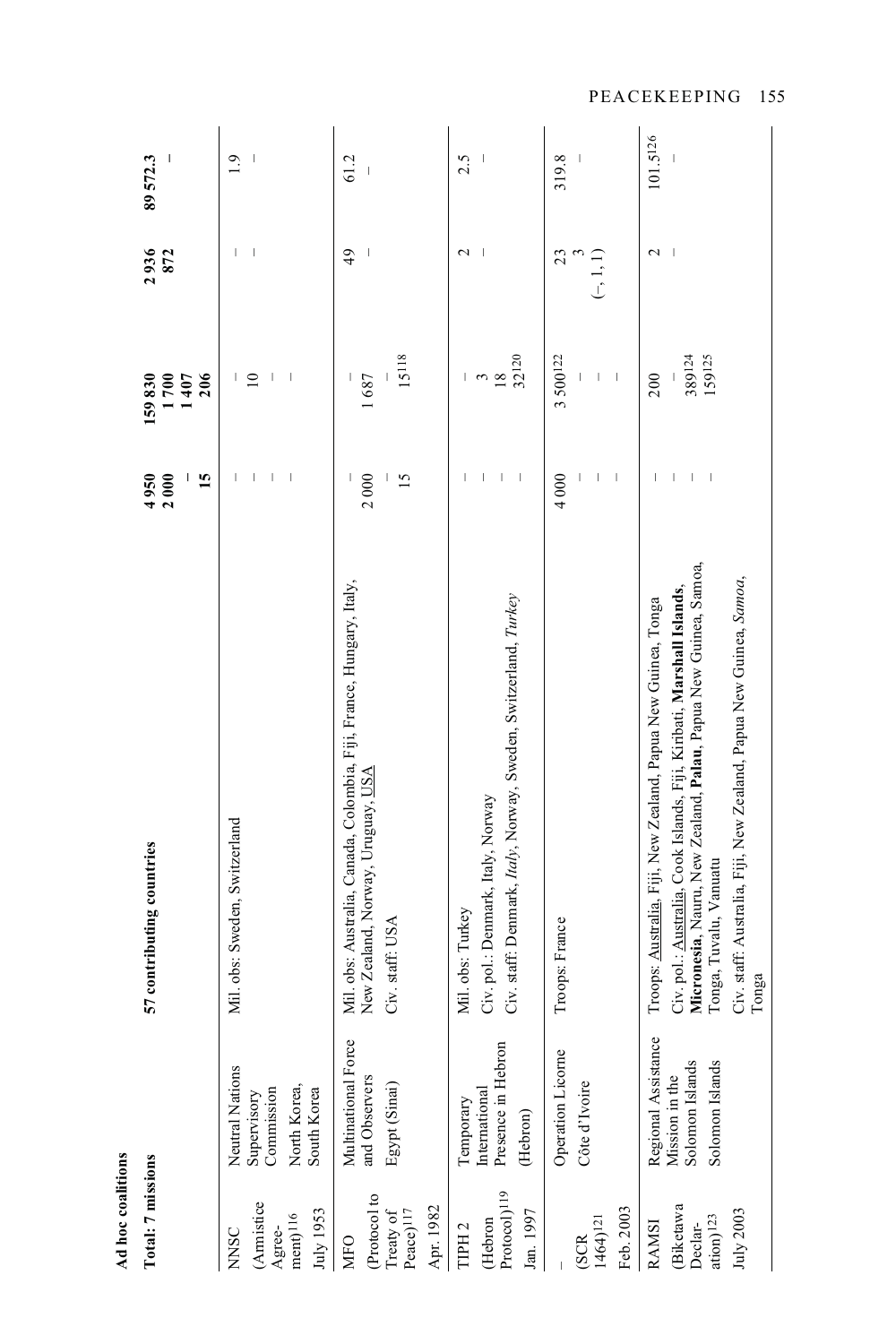| uthorization<br>astrument.<br>Acronym<br>Legal<br>$\ket{ate}$ | Name/                            | civilian police (Civ. pol.) or civilian staff (Civ. staff) in 2006<br>Countries contributing troops, military observers (Mil. obs),<br><b>(bold</b> text = new in 2006; <i>italic</i> text = ended in 2006;                                                                                                                                                                                                                                                          | Military observers/<br>Civilian police/<br>Civilian staff<br>Troops/ |        | to date/in $2006/$<br>Total deaths:<br>hostilities,<br>accidents,<br>due to | Cost(Sm.):<br>2006/ |
|---------------------------------------------------------------|----------------------------------|----------------------------------------------------------------------------------------------------------------------------------------------------------------------------------------------------------------------------------------------------------------------------------------------------------------------------------------------------------------------------------------------------------------------------------------------------------------------|----------------------------------------------------------------------|--------|-----------------------------------------------------------------------------|---------------------|
| tart date                                                     | Location                         | underlined text = designated lead states)                                                                                                                                                                                                                                                                                                                                                                                                                            | Approved                                                             | Actual | illness)                                                                    | Unpaid              |
| MNF-I<br><b>SCR</b>                                           | Multinational Force<br>in Iraq   | Herzegovina, Bulgaria, Czech Rep., Denmark, El Salvador, Estonia,<br>Troops: Albania, Armenia, Australia, Azerbaijan, Bosnia and                                                                                                                                                                                                                                                                                                                                     |                                                                      | 155200 | 2860<br>869                                                                 | 89 033.0130         |
| Nov. 2003<br>$(511)$ <sup>127</sup>                           | Iraq                             | Macedonia, Moldova, Mongolia, Poland, Portugal, Romania, Singapore,<br>Georgia, Japan, Kazakhstan, Korea (South), Latvia, Lithuania,<br>Slovakia, <u>UK, USA</u>                                                                                                                                                                                                                                                                                                     |                                                                      |        | $1000^{128}$ (746, 74, 11) <sup>129</sup>                                   |                     |
|                                                               |                                  | Civ. pol.: El Salvador, Italy, UK, USA                                                                                                                                                                                                                                                                                                                                                                                                                               |                                                                      |        |                                                                             |                     |
|                                                               | International                    | Troops: Australia, New Zealand                                                                                                                                                                                                                                                                                                                                                                                                                                       | 950                                                                  | 930132 |                                                                             | 52.4                |
|                                                               | <b>Security Forces</b>           | Civ. pol.: Australia, <u>Malaysia</u> , New Zealand, Portugal                                                                                                                                                                                                                                                                                                                                                                                                        |                                                                      |        |                                                                             |                     |
| $(25$ May<br>$2006$ and<br>SCR<br>$1690$ <sup>131</sup>       | Timor-Leste                      |                                                                                                                                                                                                                                                                                                                                                                                                                                                                      |                                                                      |        |                                                                             |                     |
| lay 2006                                                      |                                  |                                                                                                                                                                                                                                                                                                                                                                                                                                                                      |                                                                      |        |                                                                             |                     |
|                                                               | ermanent Council resolution; CSO | Notes: CEMAC = Economic and Monetary Union of Central African States; CIS = Commonwealth of Independent States; CIA = EU Council Joint Action; CP/RES. = 0AS<br>= OSCE Committee of Senior Officials (now the Senior Council); DDR = disamament, demobilization and reintegration; EU = European<br>Jnion; MOU = Memorandum of Understanding; NATO = North Atlantic Treaty Organization; OAS = Organization of American States; OSCE = Organization for Security and |                                                                      |        |                                                                             |                     |
| $JNV = UN$ volunteer.                                         | Co-operation in Europe; PC/DEC = | OSCE Permanent Council Decision; SC = UN Security Council; SCR = UN Security Council Resolution; SSR = security sector reform;                                                                                                                                                                                                                                                                                                                                       |                                                                      |        |                                                                             |                     |

Israeli War. In the following years it also assisted in observing the General Armistice Agreement of 1949 and the ceasefires in the aftermath of the 1967 Six-Day Arab–Israeli War. UNTSO cooperates closely with UNDOF and UNIFIL. The mandate was maintained during 2006. A positive decision by the UN Security Council (SC) is required to War. UNTSO cooperates closely with UNDOF and UNIFIL. The mandate was maintained during 2006. A positive decision by the UN Security Council (SC) is required to Israeli War. In the following years it also assisted in observing the General Armistice Agreement of 1949 and the ceasefires in the aftermath of the 1967 Six-Day Arab-Israeli UNTSO was established by SCR 50 (29 May 1948) and mandated to assist the Mediator and the Truce Commission in supervising the truce in Palestine after the 1948 Arab– 1 UNTSO was established by SCR 50 (29 May 1948) and mandated to assist the Mediator and the Truce Commission in supervising the truce in Palestine after the 1948 Arabterminate the mission.

terminate the mission.<br><sup>2</sup> The mission is supported by 120 locally recruited staff. <sup>2</sup> The mission is supported by 120 locally recruited staff.

 UNMOGIP was established by SCR 91 (30 Mar. 1951) to replace the UN Commission for India and Pakistan. It is mandated to supervise the ceasefire in Kashmir under the <sup>3</sup> UNMOGIP was established by SCR 91 (30 Mar. 1951) to replace the UN Commission for India and Pakistan. It is mandated to supervise the ceasefire in Kashmir under the Karachi Agreement (July 1949). A positive decision by the SC is required to terminate the mission. 4 The mission is supported by 49 locally recruited staff. Karachi Agreement (July 1949). A positive decision by the SC is required to terminate the mission. 4 The mission is supported by 49 locally recruited staff.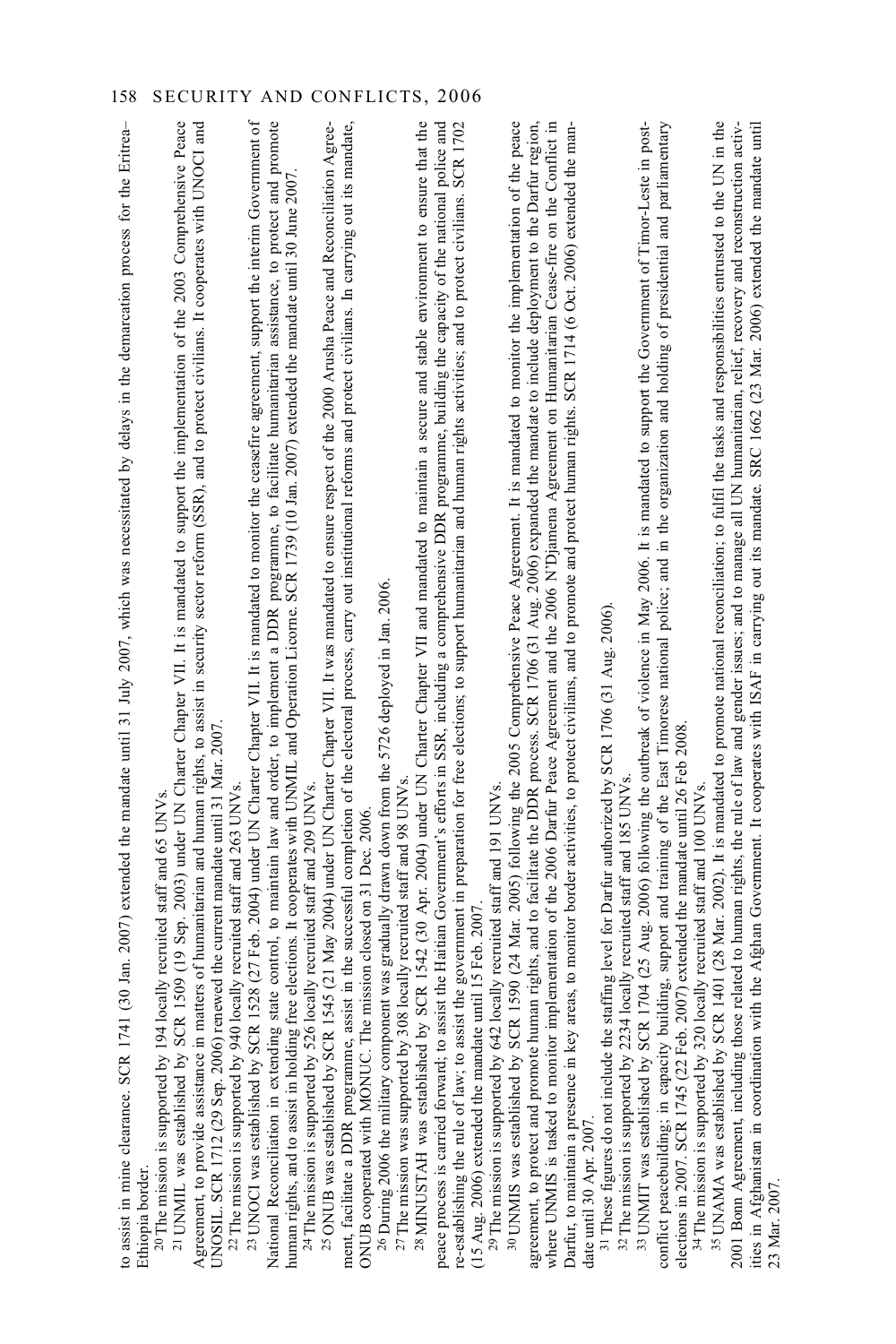| <sup>37</sup> UNAMI was established by SCR 1500 (14 Aug. 2003). It is currently mandated to assist the Iraqi Government in the process of political and economic development, to<br>39 UNOTIL was established by SCR 1599 (28 Apr. 2005). It was mandated to support the capacity development of state institutions, including the National Police (PNTL) and<br>coordinate reconstruction and humanitarian assistance, to promote human rights and national reconciliation, and to strengthen the rule of law. In carrying out its mandate, UNAMI<br>ance, rule of law, human rights promotion, strengthening the security sector, and preparation for free and fair elections in 2007; to monitor security; to address cross-border chal-<br>41 UNIOSIL was established by SCR 1620 (31 Aug. 2005) to assist the Government of Sierra Leone in capacity building of state institutions, democratization, good govern-<br>Border Patrol Unit, and provide training in the area of human rights. The mission closed on 25 Aug. 2006 and was succeeded by UNMIT<br>lenges; and to coordinate with the Special Court for Sierra Leone. SCR 1734 (22 Dec. 2006) extended the mandate until 31 Dec. 2007.<br>cooperates with MNF-I, NTM-I and EUJUST LEX. SCR 1700 (10 Aug. 2006) extended the current mandate until 10 Aug. 2007.<br>40 The mission was supported by 221 locally recruited staff and 34 UNVs.<br>ocally recruited staff and 29 UNVs.<br>ocally recruited staff and 34 UNVs.<br><sup>38</sup> The mission is supported by 189 locally recruited staff.<br>42 The mission is supported by 176 1<br><sup>36</sup> The mission is supported by 843 1 | the Deployment of Observers in the Darfur on 28 May 2004 and was endorsed by SCR 1556 (30 July 2004) under UN Charter Chapter VII. Its mandate was expanded pursuant to<br>ding between the parties and contributing to a secure environment in Darfur. AU PSC/AHG/Comm.(LXVI) (30 Nov. 2006) extended the<br>an observer mission by the Agreement with the Sudanese Parties on the Modalities for the Establishment of the Ceasefire Commission and<br>a decision adopted at the 17th Meeting of the AU's Peace and Security Council (AU PSC/PR/Comm.(XVII), 20 Oct. 2004) and now includes monitoring the N'Djamena ceasefire<br>43 AMIS was initially established as<br>agreement, assisting in confidence buil<br>mandate until 30 June 2007. | 44 Contributors of additional military observers were listed by the AU as 'EU/USA' (23), 'Government of Sudan' (34), 'Justice and Equality Movement' (34) and 'Sudan<br>AU Peace and Security Council (AU, PSC/PR/Comm.1(XLVII), 21 Mar. 2006). It was mandated to provide a secure environment con-<br>ducive to credible, free and fair elections taking place in May 2006. The mission closed on 9 June 2006<br>48 A reinforcement contingent of 675 South African soldiers was deployed from 11 to 19 May 2006.<br>based on the AMIS budget for Apr.-Dec. 2006.<br>47 France, Norway and the UK contributed logistical support and equipment<br>45 The budget is projected for 1 year<br>46 AMISEC was established by the<br>Liberation Movement/Army' (34). | <sup>59</sup> FOMUC was established by a decision of the CEMAC Libreville Summit (2 Oct. 2002) to secure the border between Chad and the Central African Republic (CAR) and to<br>guarantee the safety of former President Patassé. Following the 15 Mar. 2003 coup, its mandate was expanded by a decision of the Libreville Summit (21 Mar. 2003) to include<br>ronment, assisting in the restructuring of CAR's armed forces and supporting the transition process. The current mandate runs until 30 Jun<br>49 One-third of AMISEC's budget was funded by the EU<br>contributing to the overall security envi<br>2007. | upkeep of coordinating structures in the CIS and spending related to the Collective Security Treaty. The Russian general contribution to CIS collective security and peacekeeping<br>53 While complete data are not available on all participating countries' costs for CIS missions, Russia's expenditure for CIS missions in 2006 was \$1 883 226, including<br>51 FOMUC is supported by and co-located with a detachment of 225 French soldiers. In addition, there are 58 locally recruited staff.<br><sup>52</sup> 79% of CEMAC's budget is funded by the EU and the remaining 21% by annual contributions of CEMAC member states.<br>was \$3 794 705 in 2006. | 54 The Joint Control Commission Peacekeeping Force was established by the Agreement on the Principles Governing the Peaceful Settlement of the Armed Conflict in the<br>A monitoring commission with representatives from Moldova, Russia and the Trans-Dniester authorities coordinates the activities of the<br>Trans-Dniester region (21 July 1992). |
|---------------------------------------------------------------------------------------------------------------------------------------------------------------------------------------------------------------------------------------------------------------------------------------------------------------------------------------------------------------------------------------------------------------------------------------------------------------------------------------------------------------------------------------------------------------------------------------------------------------------------------------------------------------------------------------------------------------------------------------------------------------------------------------------------------------------------------------------------------------------------------------------------------------------------------------------------------------------------------------------------------------------------------------------------------------------------------------------------------------------------------------------------------------------------------------------------------------------------------------------------------------------------------------------------------------------------------------------------------------------------------------------------------------------------------------------------------------------------------------------------------------------------------------------------------------------------------------------------------------------------------------------------------------|---------------------------------------------------------------------------------------------------------------------------------------------------------------------------------------------------------------------------------------------------------------------------------------------------------------------------------------------------------------------------------------------------------------------------------------------------------------------------------------------------------------------------------------------------------------------------------------------------------------------------------------------------------------------------------------------------------------------------------------------------|------------------------------------------------------------------------------------------------------------------------------------------------------------------------------------------------------------------------------------------------------------------------------------------------------------------------------------------------------------------------------------------------------------------------------------------------------------------------------------------------------------------------------------------------------------------------------------------------------------------------------------------------------------------------------------------------------------------------------------------------------------------|----------------------------------------------------------------------------------------------------------------------------------------------------------------------------------------------------------------------------------------------------------------------------------------------------------------------------------------------------------------------------------------------------------------------------------------------------------------------------------------------------------------------------------------------------------------------------------------------------------------------------|---------------------------------------------------------------------------------------------------------------------------------------------------------------------------------------------------------------------------------------------------------------------------------------------------------------------------------------------------------------------------------------------------------------------------------------------------------------------------------------------------------------------------------------------------------------------------------------------------------------------------------------------------------------------|---------------------------------------------------------------------------------------------------------------------------------------------------------------------------------------------------------------------------------------------------------------------------------------------------------------------------------------------------------|
|---------------------------------------------------------------------------------------------------------------------------------------------------------------------------------------------------------------------------------------------------------------------------------------------------------------------------------------------------------------------------------------------------------------------------------------------------------------------------------------------------------------------------------------------------------------------------------------------------------------------------------------------------------------------------------------------------------------------------------------------------------------------------------------------------------------------------------------------------------------------------------------------------------------------------------------------------------------------------------------------------------------------------------------------------------------------------------------------------------------------------------------------------------------------------------------------------------------------------------------------------------------------------------------------------------------------------------------------------------------------------------------------------------------------------------------------------------------------------------------------------------------------------------------------------------------------------------------------------------------------------------------------------------------|---------------------------------------------------------------------------------------------------------------------------------------------------------------------------------------------------------------------------------------------------------------------------------------------------------------------------------------------------------------------------------------------------------------------------------------------------------------------------------------------------------------------------------------------------------------------------------------------------------------------------------------------------------------------------------------------------------------------------------------------------|------------------------------------------------------------------------------------------------------------------------------------------------------------------------------------------------------------------------------------------------------------------------------------------------------------------------------------------------------------------------------------------------------------------------------------------------------------------------------------------------------------------------------------------------------------------------------------------------------------------------------------------------------------------------------------------------------------------------------------------------------------------|----------------------------------------------------------------------------------------------------------------------------------------------------------------------------------------------------------------------------------------------------------------------------------------------------------------------------------------------------------------------------------------------------------------------------------------------------------------------------------------------------------------------------------------------------------------------------------------------------------------------------|---------------------------------------------------------------------------------------------------------------------------------------------------------------------------------------------------------------------------------------------------------------------------------------------------------------------------------------------------------------------------------------------------------------------------------------------------------------------------------------------------------------------------------------------------------------------------------------------------------------------------------------------------------------------|---------------------------------------------------------------------------------------------------------------------------------------------------------------------------------------------------------------------------------------------------------------------------------------------------------------------------------------------------------|

PEACEKEEPING 159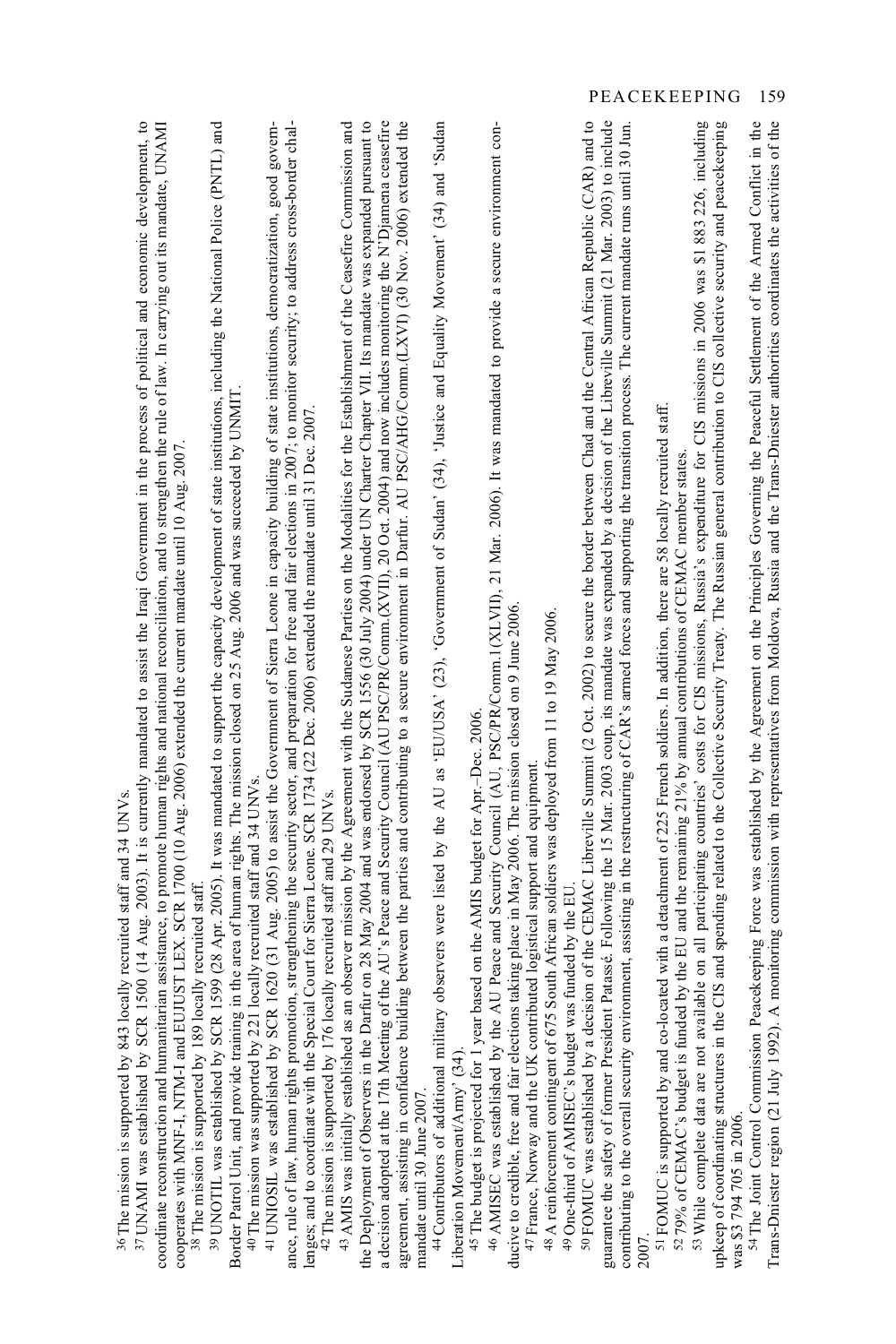| 58 EU Council Joint Actions do not provide specific authorized personnel numbers. Instead they request that staff levels are consistent with the objectives and structures of<br>CJA 2002/210/CFSP (11 Mar. 2002) to ensure sustainable policing arrangements in Bosnia and Herzegovina under Bosnian ownership, in<br>57The CIS Peacekeeping Forces in Georgia mission was established by the Georgian-Abkhazian Agreement on a Ceasefire and Separation of Forces (14 May 1994). The<br>refugee returns; to contribute to the early warning mechanism of the European Council; and to contribute to confidence building and stabilization in the region (CIA<br>2000/811/CFSP, 23 Dec. 2000). CIA 2005/807/CFSP (21 Nov.<br>joint peacekeeping contingent. The participation of parties to a conflict in peace operations is typically not included in the table; however, the substantial involvement of the par-<br><sup>56</sup> The South Ossetia Joint Force was established by the Agreement on the Principles Governing the Peaceful Settlement of the Conflict in South Ossetia (24 June 1992). A<br>heads of state of the members of the CIS Council of Collective Security (21 Oct. 1994) and endorsed by the UN through SCR 937 (21 July<br>MOUs were signed with the governments of Albania in 1997 and Croatia in 1998. It is mandated to monitor political and security developments, borders, inter-ethnic issues and<br>accordance with European and international standards. It is mandated to monitor, mentor and inspect locally recruited police force management. At the request of the Bosnian<br>joint Monitoring Commission with representatives of Russia, Georgia, and the North and South Ossetia authorities was established to oversee implementation of the agreement.<br>the Brioni Agreement (7 July 1991) between representatives of the European Community (EC) and the 6 republics of the former Yugoslavia.<br>ties to the conflict in this operation is a distinctive feature of CIS operations and of the peace agreement, which is the basis for the establishment of the operation<br>authorities, the EU modified the mandate (including the size) of the mission and extended it to the end of 2007 (CJA 2005/824/CFSP, 24. Nov. 2005<br><sup>55</sup> This figure only includes Moldovan and Russian fatalities. The deaths were caused by accidents and illness<br>these EU missions are those agreed by the EU<br>On inclusion of participation of conflicting parties in the table see note 54<br>2006/867/CFSP (30 Nov. 2006) extended the mandate until 31 Dec. 2007<br>1994). Its mandate was extended indefinitely from Jan. 2004.<br>62 The mission is supported by 215 locally recruited staff<br><sup>60</sup> The mission is supported by 64 locally recruited staff<br>operation's mandate was approved by<br><sup>61</sup> The EUPM was established by<br>59 The EUMM was established by<br>each mission. The numbers listed for | 63 EUFOR ALTHEA was established by CIA 2004/570/CFSP (12 July 2004) and was endorsed and given UN Charter Chapter VII powers by SCR 1551 (9 July 2004). It is<br>mandated to maintain a secure environment for the implementation of the 1995 Dayton Agreement, to assist in the strengthening of local capacity, and to support Bosnia and<br>Herzegovina's progress towards EU integration. The contingents are grouped into 3 Multinational Task Forces (MNTFs): MNTF North (Tuzla), MNTF Southeast (Mostar) and<br>which Austria, France and the UK, respectively, are the framework nations. SCR 1722 (21 Nov. 2006) extended the mandate until Nov.<br>MNTF Northwest (Banja Luka)-for | ed by CJA 2004/847/CFSP (9 Dec. 2004) and is mandated to monitor, mentor and advise the Congolese police force. EUPOL Kinshasa<br>international contracted staff, who work for both EUFOR ALTHEA and NATO Headquarters<br>LTHEA will undergo a drawdown in its troop strength from 6000 to approximately 2500<br>The mandate runs until 30 June 2007.<br><sup>67</sup> The mission is supported by 9 locally recruited staff.<br>$64$ In the spring of 2007, EUFOR A<br>65 The mission is supported by 200<br>66 EUPOL Kinshasa was establish<br>collaborates with EUSEC DR Congo. | ned by CJA 2005/355/CFSP (2 May 2005) to complement EUPOL Kinshasa. It is mandated to advise and assist the Congolese authorities on<br>security matters, ensuring that policies are congruent with international humanitarian law, the standards of democratic governance and the principles of rule of law. In carrying out<br>Kinshasa while 11 are located in the eastern parts of the DR Congo. The majority are military advisers. The mission is supported by $c$ .<br>close coordination with MONUC<br>68 EUSEC DR Congo was establish<br>69 Of this figure, 21 are based in K<br>its activities, EUSEC also operates in<br>locally recruited staff. |
|--------------------------------------------------------------------------------------------------------------------------------------------------------------------------------------------------------------------------------------------------------------------------------------------------------------------------------------------------------------------------------------------------------------------------------------------------------------------------------------------------------------------------------------------------------------------------------------------------------------------------------------------------------------------------------------------------------------------------------------------------------------------------------------------------------------------------------------------------------------------------------------------------------------------------------------------------------------------------------------------------------------------------------------------------------------------------------------------------------------------------------------------------------------------------------------------------------------------------------------------------------------------------------------------------------------------------------------------------------------------------------------------------------------------------------------------------------------------------------------------------------------------------------------------------------------------------------------------------------------------------------------------------------------------------------------------------------------------------------------------------------------------------------------------------------------------------------------------------------------------------------------------------------------------------------------------------------------------------------------------------------------------------------------------------------------------------------------------------------------------------------------------------------------------------------------------------------------------------------------------------------------------------------------------------------------------------------------------------------------------------------------------------------------------------------------------------------------------------------------------------------------------------------------------------------------------------------------------------------------------------------------------------------------------------------------------------------------------------------------------------------------------------------------------------------------------------------------------------------------------------------------------------------------------------------------------------------------------------------------------|----------------------------------------------------------------------------------------------------------------------------------------------------------------------------------------------------------------------------------------------------------------------------------------------------------------------------------------------------------------------------------------------------------------------------------------------------------------------------------------------------------------------------------------------------------------------------------------------------------------------------------------------------------------------------------------------|------------------------------------------------------------------------------------------------------------------------------------------------------------------------------------------------------------------------------------------------------------------------------------------------------------------------------------------------------------------------------------------------------------------------------------------------------------------------------------------------------------------------------------------------------------------------------------|--------------------------------------------------------------------------------------------------------------------------------------------------------------------------------------------------------------------------------------------------------------------------------------------------------------------------------------------------------------------------------------------------------------------------------------------------------------------------------------------------------------------------------------------------------------------------------------------------------------------------------------------------------------|
|--------------------------------------------------------------------------------------------------------------------------------------------------------------------------------------------------------------------------------------------------------------------------------------------------------------------------------------------------------------------------------------------------------------------------------------------------------------------------------------------------------------------------------------------------------------------------------------------------------------------------------------------------------------------------------------------------------------------------------------------------------------------------------------------------------------------------------------------------------------------------------------------------------------------------------------------------------------------------------------------------------------------------------------------------------------------------------------------------------------------------------------------------------------------------------------------------------------------------------------------------------------------------------------------------------------------------------------------------------------------------------------------------------------------------------------------------------------------------------------------------------------------------------------------------------------------------------------------------------------------------------------------------------------------------------------------------------------------------------------------------------------------------------------------------------------------------------------------------------------------------------------------------------------------------------------------------------------------------------------------------------------------------------------------------------------------------------------------------------------------------------------------------------------------------------------------------------------------------------------------------------------------------------------------------------------------------------------------------------------------------------------------------------------------------------------------------------------------------------------------------------------------------------------------------------------------------------------------------------------------------------------------------------------------------------------------------------------------------------------------------------------------------------------------------------------------------------------------------------------------------------------------------------------------------------------------------------------------------------------------|----------------------------------------------------------------------------------------------------------------------------------------------------------------------------------------------------------------------------------------------------------------------------------------------------------------------------------------------------------------------------------------------------------------------------------------------------------------------------------------------------------------------------------------------------------------------------------------------------------------------------------------------------------------------------------------------|------------------------------------------------------------------------------------------------------------------------------------------------------------------------------------------------------------------------------------------------------------------------------------------------------------------------------------------------------------------------------------------------------------------------------------------------------------------------------------------------------------------------------------------------------------------------------------|--------------------------------------------------------------------------------------------------------------------------------------------------------------------------------------------------------------------------------------------------------------------------------------------------------------------------------------------------------------------------------------------------------------------------------------------------------------------------------------------------------------------------------------------------------------------------------------------------------------------------------------------------------------|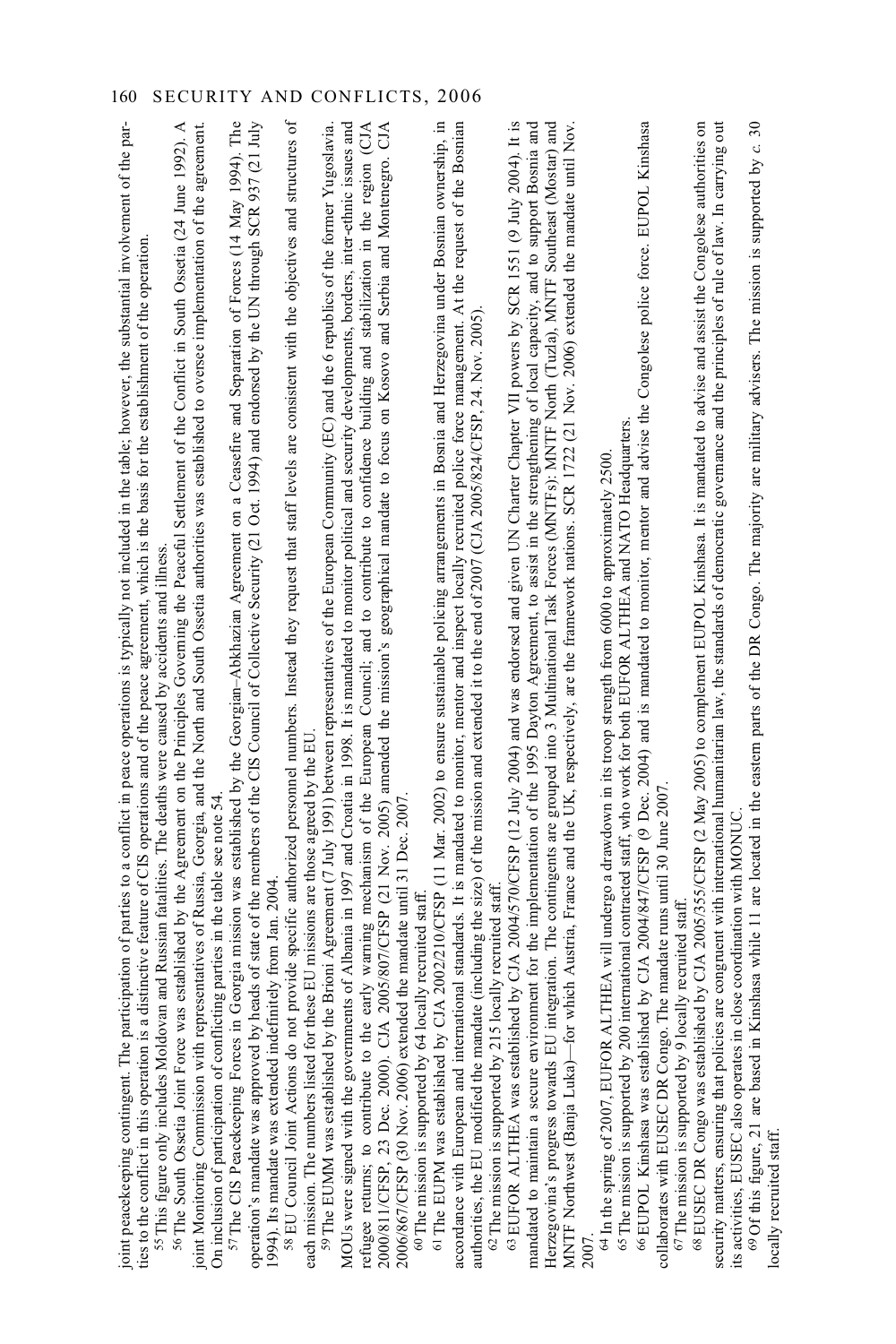| 72 AMM was established by CJA 2005/643/CFSP (9 Sep. 2005) to monitor implementation of the peace agreement set out in the 2005 MOU signed by the Government of<br>police forces; and monitoring the human rights situation. During 2006, it underwent a reduction from the initial 230 to 36 staff and its district and sub-district offices closed on<br>Indonesia and the Free Aceh Movement (GAM). Its mandate includes monitoring the ceasefire; DDR of GAM fighters; assisting in the withdrawal of Indonesian military and<br>strengthen Iraq's criminal justice system through the training of police officers and magistrates. It will complement NTM-1 and UNAMI<br>0 EUJUST LEX was established by CJA 2005/190/CFSP (7 Mar. 2005) and was endorsed and given UN Charter Chapter VII powers by SCR 1546 (8 June 2004) as an inte<br>71 Listed are the 10 states providing the training in 2006. Financial support also comes from Austria, Belgium, Egypt, Finland, Hungary, Luxembourg, Sweden and the USA<br>CIA 13171/06 (17 Oct. 2006) extended the mandate until 31 Dec. 2007.<br>7 Sep. 2006. The mission closed entirely on 15 Dec. 2006<br>grated civilian rule-of-law mission to | tinian Authority (15 Nov. 2005). It is mandated to monitor, verify and evaluate the performance of Palestinian Authority border control, security and customs officials at the<br>ne 2005 Agreed Principles for Rafah Crossing; and support the Palestinian Authority's capacity building in the field of border control. The<br>pursuant to CJA 2005/889/CFSP (12 Dec. 2005) and on the basis of the Agreement on Movement and Access between Israel and the Pales-<br><sup>73</sup> These are civilian observers. The mission was supported by 45 locally recruited staff<br>74 EU BAM Rafah was established<br>Rafah Crossing Point with regard to th<br>mandate runs until 24 May 2007. | 2005/826/CFSP (24 Nov. 2005). It was mandated to support the development of a national police service, monitoring and mentoring the<br>public peace and order, accountability, and combating corruption and organized crime. The mission closed on 14 June 2006.<br>77 The mission was supported by 20 locally recruited staf<br>75 The mission is supported by 11 locally recruited staff<br>76 EUPAT was established by CJA<br>police in the fields of border policing, | <sup>78</sup> EUPOL COPPS was established by CJA 2005/797/CFSP (14 Nov. 2005). It is mandated to provide a framework for and advise Palestinian criminal justice and police<br>officials and coordinate EU aid to the Palestinian Authority. The mission's 3-year mandate runs until 31 Dec. 2008<br><sup>79</sup> The mission is supported by 4 locally recruited staff | in Kinshasa and 1200 were stationed in Libreville, Gabon, as a reserve force. The figure does not include a further strategic reserve of 1500<br>80 EUFOR RD Congo was established by CJA 2006/319/CFSP (27 Apr. 2006) and mandated to support MONUC during the election process in the DR Congo. It was endorsed<br>and given UN Charter Chapter VII powers by UN SCR1671 (24 Apr. 2006). The mission closed on 30 Nov. 2006<br>81 Of these troops, 1075 were based | monitoring borders. Along with KFOR Headquarters in Priština, KFOR contingents are grouped into 6 multinational task forces (MNTFs): MNTF Centre (Lipljan) led by Fin-<br>1244 (10 June 1999). Its mandated tasks include deterring renewed hostilities, establishing a secure environment, supporting UNMIK and<br>land; MNTF North (Novo Selo), led by France; MNTF South (Prizren), led by Germany; MNTF West (Pec), led by Italy; and MNTF East (Urosevac), led by the USA. A Multi-<br>82 KFOR was established by SCR<br>troops stationed in France. | 386 (20 Dec. 2001) under UN Charter Chapter VII as a multinational force mandated to assist the Afghan Interim Authority to maintain<br>security, as envisaged in Annex 1 of the 2001 Bonn Agreement. NATO took on command and control of ISAF in Aug. 2003. Stages 3 and 4 of ISAF's expansion into southern<br>83 Partner countries contribute 16% of these troops<br>national Specialized Unit (Priština) is led by Italy<br>841SAF was established by SCR 1 | into five areas of responsibility: Regional Command (RC) Centre (Kabul), led by France; RC Morth (Mazar-i-Sharif), led by Germany; RC West (Herat), led by Italy; RC South<br>and eastern Afghanistan were completed in July and Oct. 2006, respectively. ISAF also has control of all 24 provincial reconstruction teams (PRTs). ISAF divides Afghanistan<br>85This includes personnel serving in the PRTs from the following countries: Australia, Belgium, Canada, Czech Rep., Denmark, Estonia, Finland, France, Germany, Hungary,<br>(Kandahar), led by the Netherlands; and RC East (Bagram), led by the USA. SCR 1707 (12 Sep. 2006) extended the mandate until 12 Oct 2007<br>loeland, Italy, Lithuania, the Netherlands, Norway, Romania, Spain, Sweden, Switzerland, the UK and the USA |
|-----------------------------------------------------------------------------------------------------------------------------------------------------------------------------------------------------------------------------------------------------------------------------------------------------------------------------------------------------------------------------------------------------------------------------------------------------------------------------------------------------------------------------------------------------------------------------------------------------------------------------------------------------------------------------------------------------------------------------------------------------------------------------------------------------------------------------------------------------------------------------------------------------------------------------------------------------------------------------------------------------------------------------------------------------------------------------------------------------------------------------------------------------------------------------------------------------|---------------------------------------------------------------------------------------------------------------------------------------------------------------------------------------------------------------------------------------------------------------------------------------------------------------------------------------------------------------------------------------------------------------------------------------------------------------------------------------------------------------------------------------------------------------------------------------------------------------------------------------------------------------------------------------------|---------------------------------------------------------------------------------------------------------------------------------------------------------------------------------------------------------------------------------------------------------------------------------------------------------------------------------------------------------------------------------------------------------------------------------------------------------------------------|--------------------------------------------------------------------------------------------------------------------------------------------------------------------------------------------------------------------------------------------------------------------------------------------------------------------------------------------------------------------------|----------------------------------------------------------------------------------------------------------------------------------------------------------------------------------------------------------------------------------------------------------------------------------------------------------------------------------------------------------------------------------------------------------------------------------------------------------------------|-----------------------------------------------------------------------------------------------------------------------------------------------------------------------------------------------------------------------------------------------------------------------------------------------------------------------------------------------------------------------------------------------------------------------------------------------------------------------------------------------------------------------------------------------------------|-----------------------------------------------------------------------------------------------------------------------------------------------------------------------------------------------------------------------------------------------------------------------------------------------------------------------------------------------------------------------------------------------------------------------------------------------------------------|---------------------------------------------------------------------------------------------------------------------------------------------------------------------------------------------------------------------------------------------------------------------------------------------------------------------------------------------------------------------------------------------------------------------------------------------------------------------------------------------------------------------------------------------------------------------------------------------------------------------------------------------------------------------------------------------------------------------------------------------------------------------------------------------------|
|                                                                                                                                                                                                                                                                                                                                                                                                                                                                                                                                                                                                                                                                                                                                                                                                                                                                                                                                                                                                                                                                                                                                                                                                     |                                                                                                                                                                                                                                                                                                                                                                                                                                                                                                                                                                                                                                                                                             |                                                                                                                                                                                                                                                                                                                                                                                                                                                                           |                                                                                                                                                                                                                                                                                                                                                                          |                                                                                                                                                                                                                                                                                                                                                                                                                                                                      |                                                                                                                                                                                                                                                                                                                                                                                                                                                                                                                                                           |                                                                                                                                                                                                                                                                                                                                                                                                                                                                 |                                                                                                                                                                                                                                                                                                                                                                                                                                                                                                                                                                                                                                                                                                                                                                                                   |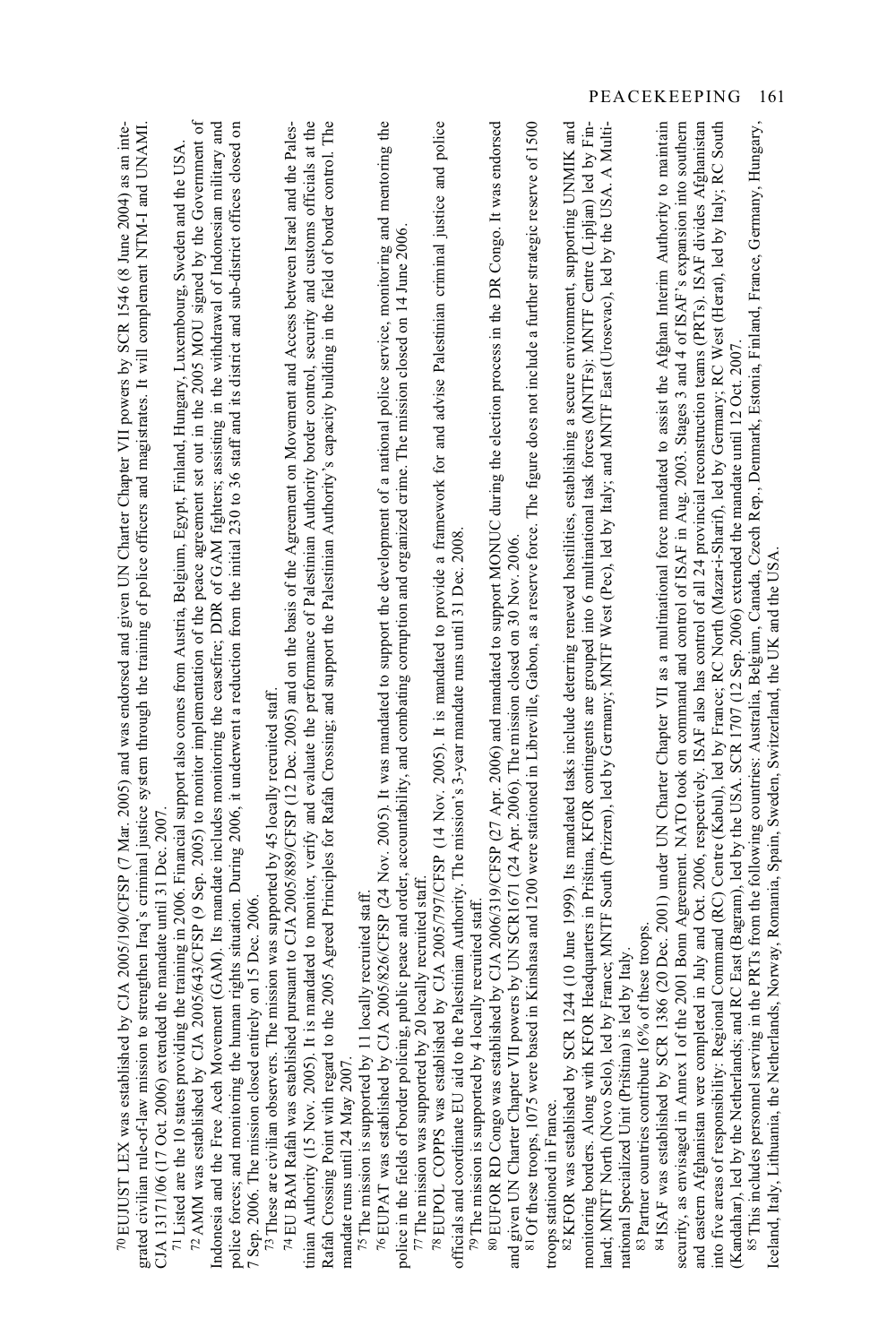| 86NTM-I was established pursuant to SCR 1546 (8 June 2004) and approved by the North Atlantic Council on 17 Nov. 2004. It is mandated to assist in the development of<br>Iraq's security institutions through training and equipment of, in particular, middle- and senior-level personnel from the Iraqi security forces                                         |
|-------------------------------------------------------------------------------------------------------------------------------------------------------------------------------------------------------------------------------------------------------------------------------------------------------------------------------------------------------------------|
| <sup>87</sup> No data on national breakdown were available and therefore no lead nation could be identified                                                                                                                                                                                                                                                       |
| OAS Permanent Council (PC) resolution CP/RES 859 (1397/04) of 6 Feb. 2004 to support the efforts of the Colombian Government to<br>88 MAPP/OEA was established by                                                                                                                                                                                                 |
| engage in a political dialogue with the National Liberation Army (ELN). It is mandated to facilitate the DDR process                                                                                                                                                                                                                                              |
| international contracted staff, 15 national professionals and 53 locally recruited staff.<br>89 The mission is supported by 32 i                                                                                                                                                                                                                                  |
| 90 The OAS Special Mission for Strengthening Democracy in Haiti was established by OAS PC resolution CP/RES. 806 (1303/02) of 16 Jan. 2002. It is mandated to contribute<br>Haiti, including by assisting the Government of Haiti to strengthen its democratic processes and institutions. OAS General Assembly Reso-<br>to resolution of the political crisis in |
| of 8 June 2004 amended the mandate to include assistance in the holding of elections, promoting and protecting human rights, and the<br>lution A/RES 2058 (XXXIV-O/04)                                                                                                                                                                                            |
| professionalization of the Haitian National Police                                                                                                                                                                                                                                                                                                                |
| 91 The mission is supported by 103 locally recruited staff.                                                                                                                                                                                                                                                                                                       |
| 92 The figure is for the period 1 Oct. 2005-31 Sep. 2006                                                                                                                                                                                                                                                                                                          |
| 93 The OSCE Spillover Monitor Mission to Skopje was established following a decision of the 16th meeting of the OSCE Committee of Senior Officials (CSO) (18 Sep. 1993)                                                                                                                                                                                           |
| It was authorized by the FYROM Government through Articles of Understanding agreed by an exchange of letters on 7 Nov. 1992. Its tasks include monitoring, police training,                                                                                                                                                                                       |
| development and other activities related to the 1992 Ohrid Framework Agreement. PC.DEC/764 (14 Dec. 2006) extended the mandate until 31 Dec. 2007.                                                                                                                                                                                                                |
| 94 The mission is supported by 5 international contracted staff and 188 locally recruited staff.                                                                                                                                                                                                                                                                  |
| 95 The OSCE Mission to Georgia was established at the 17th CSO meeting (6 Nov. 1992). It was authorized by the Government of Georgia through an MOU on 23 Jan. 1993                                                                                                                                                                                               |
| and by South Ossetia's leaders through an exchange of letters on 1 Mar. 1993. Its initial objective was to promote negotiations between the conflicting parties. The mandate was                                                                                                                                                                                  |
| expanded at the 14th PC Meeting (29 Mar. 1994) to include monitoring the Joint Peacekeeping Forces in South Ossetia. PC.DEC/450 (13 Dec. 1999) expanded the mandate to                                                                                                                                                                                            |
| with Russian Republic of Ingushetia. PC.DEC/522, 19 Dec. 2002 expanded the mandate to include observing and reporting on cross-border<br>include monitoring Georgia's borders                                                                                                                                                                                     |
| movement between Georgia and the Russian Republic of Dagestan. PC.DEC/766 (14 Dec. 2006) extended the mandate until 31 Dec. 2007.                                                                                                                                                                                                                                 |
| % The mission is supported by 6 international contracted staff and 132 locally recruited staff                                                                                                                                                                                                                                                                    |
| was established at the 19th CSO meeting (4 Feb. 1993) and authorized by the Government of Moldova through an MOU (7 May 1993). Its<br>97 The OSCE Mission to Moldova                                                                                                                                                                                              |
| tasks include assisting the conflicting parties in pursuing negotiations on a lasting political settlement and gathering and providing information on the situation. PC.DEC/763                                                                                                                                                                                   |
| (14 Dec. 2006) extended the mandate until 31 Dec. 200                                                                                                                                                                                                                                                                                                             |
| ternational contracted staff and 32 locally recruited staff.<br>98 The mission is supported by $4 \text{ in}$                                                                                                                                                                                                                                                     |
| 99 The OSCE Centre in Dushanbe was established by a decision taken at the 4th meeting of the OSCE Ministerial Council, CSCE/4-C/Dec. 1, Decision 1.4 (1 Dec. 1993). No                                                                                                                                                                                            |
| bilateral MOU has been signed. The mission's mandate includes facilitating dialogue, promoting human rights and informing the OSCE about further developments. This was                                                                                                                                                                                           |
| expanded in 2002 to include an economic and environmental dimension. PC.DEC/754 (23 Nov. 2006) extended the mandate until 31 Dec. 2007.                                                                                                                                                                                                                           |
| nternational contracted staff and 68 locally recruited staff<br><sup>100</sup> The mission is supported by 3 i                                                                                                                                                                                                                                                    |
| 101 A Personal Representative (PR) on the Conflict Dealt with by the OSCE Minsk Conference was appointed by the OSCE Chairman-in-Office (CIO) on 10 Aug. 1995. The                                                                                                                                                                                                |
| Minsk Conference seeks a peaceful settlement to the Nagomo-Karabakh conflict. The PR's mandate consists of assisting the CIO in planning possible peacekeeping operations,                                                                                                                                                                                        |
| assisting the parties in confidence-building measures and in humanitarian matters, and monitoring the ceasefire between the parties. The PR has 5 field assistants. A positive                                                                                                                                                                                    |
| decision is required to terminate the mission                                                                                                                                                                                                                                                                                                                     |

decision is required to terminate the mission.<br> $102$  The mission is supported by 11 locally recruited staff. 102 The mission is supported by 11 locally recruited staff.